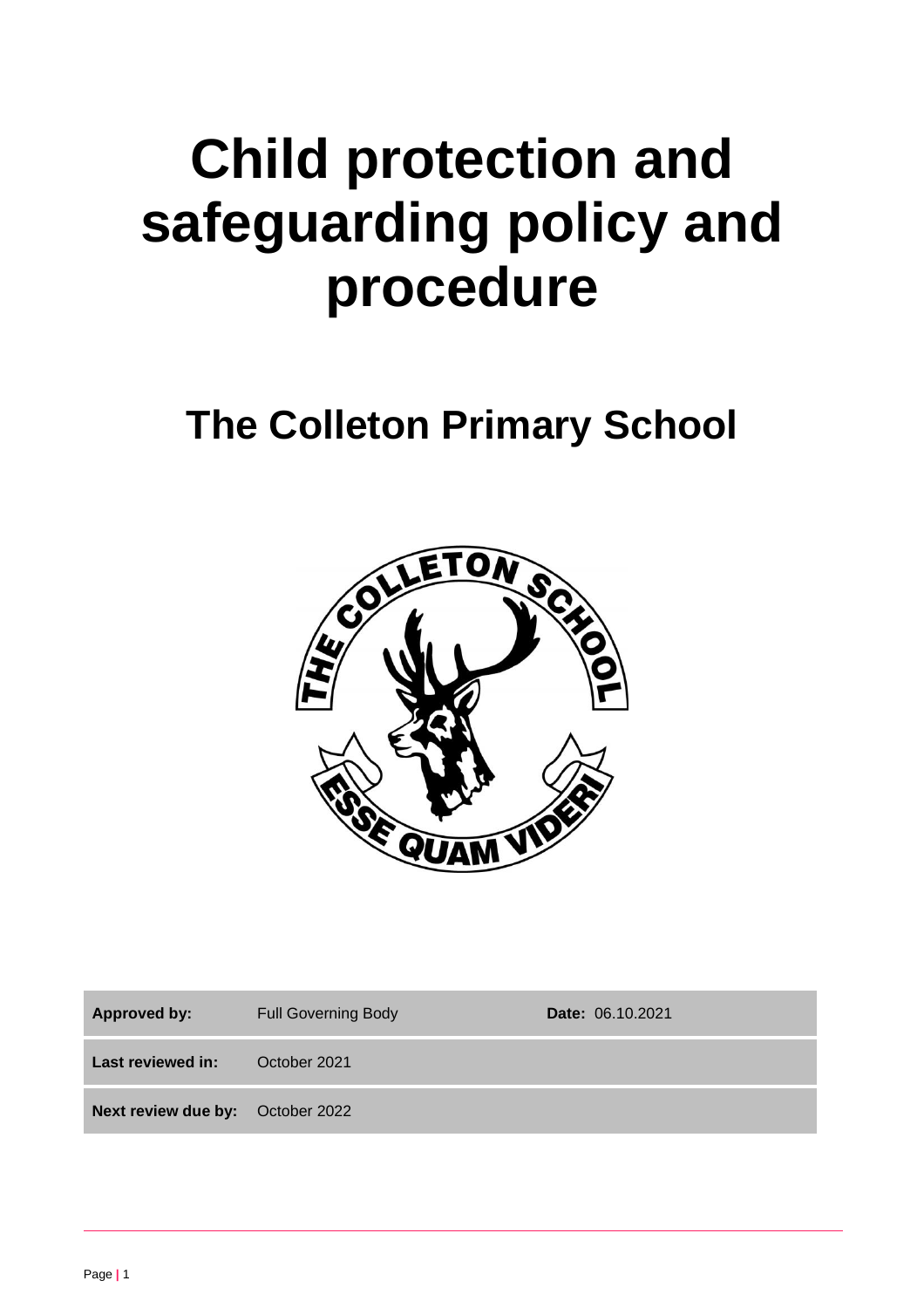# **Contents**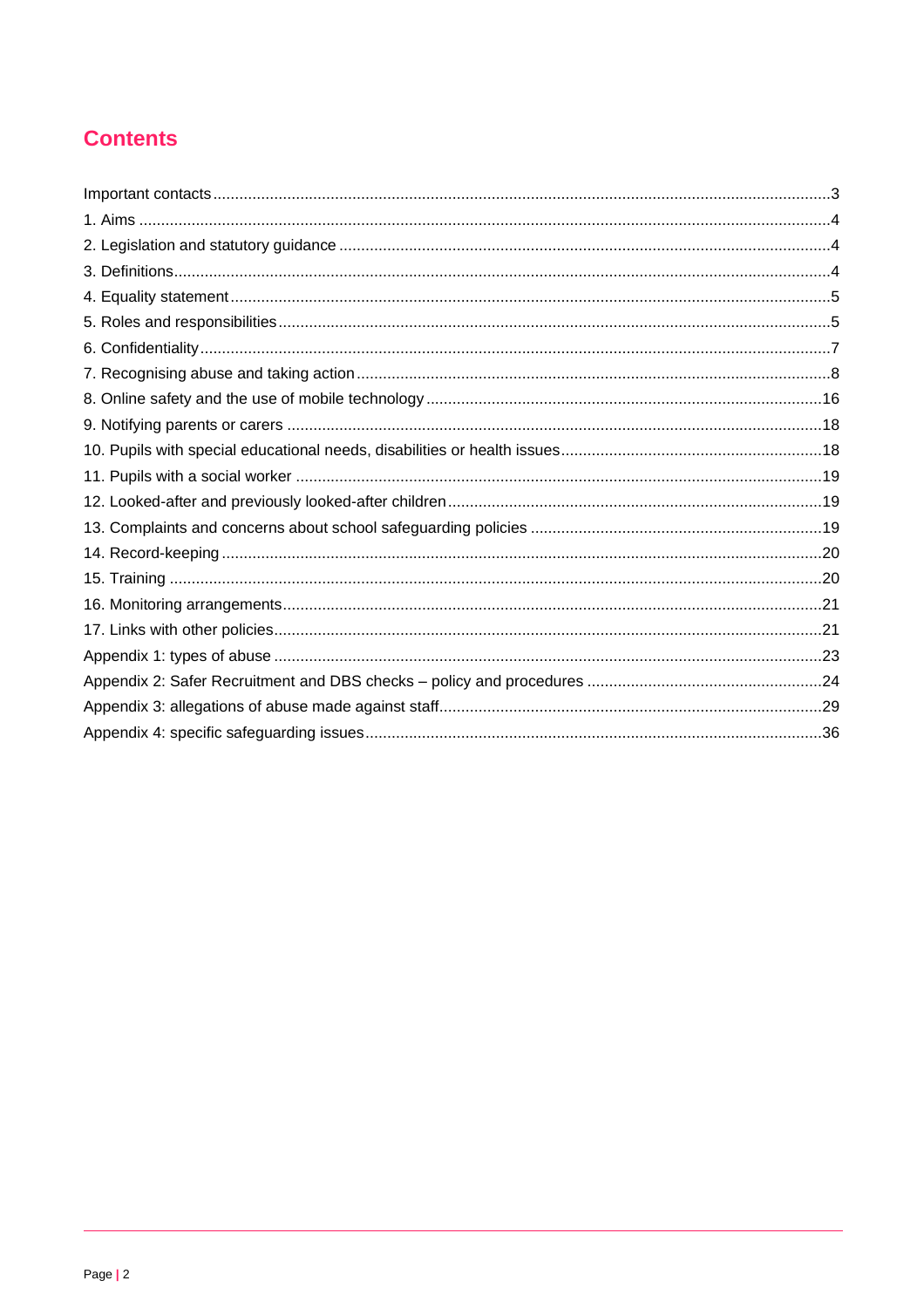# **Important contacts**

| ROLE/ORGANISATION                                         | <b>NAME</b>                                                 | <b>CONTACT DETAILS</b>                         |
|-----------------------------------------------------------|-------------------------------------------------------------|------------------------------------------------|
| Designated<br>safeguarding lead<br>(DSL)                  | Mrs Michelle Law                                            | head@colleton.wokingham.sch.uk<br>01189 340530 |
|                                                           |                                                             |                                                |
| Deputy DSL                                                | Ms. Vanessa Neale                                           | vanessa.neale@colleton.wokingham.sch.uk        |
|                                                           |                                                             | 01189 340530                                   |
| Local authority<br>designated officer<br>(LADO)           | Email;                                                      | 0118 974 6141                                  |
|                                                           | LADO@wokingham.gov.uk                                       |                                                |
|                                                           | Now Nominated Officer for<br>LA (NOLA)                      |                                                |
| Chair of governors                                        | Mrs Bridget Ditcham                                         | bridget.ditcham@colleton.wokingham.sch.uk      |
| Channel helpline                                          |                                                             | 020 7340 7264                                  |
| Referral and                                              | Email:                                                      | 0118 908 8002                                  |
| Assessment Team -<br><b>WBC Children's Social</b><br>Care | R&ATeam@wokingham.gov.uk                                    |                                                |
| Wokingham<br>Safeguarding Children<br>Board (WSCB)        | Wokingham Safeguarding<br><b>Children Board Development</b> | www.wokinghamlscb.org.uk                       |
|                                                           | Manager<br>Email:                                           |                                                |
|                                                           | wscb@wokingham.gov.uk                                       |                                                |
| ARC Information and<br><b>Counselling Service</b>         | 35 Reading Road Wokingham<br>Berkshire RG41 1EG             | http://www.arcweb.org.uk                       |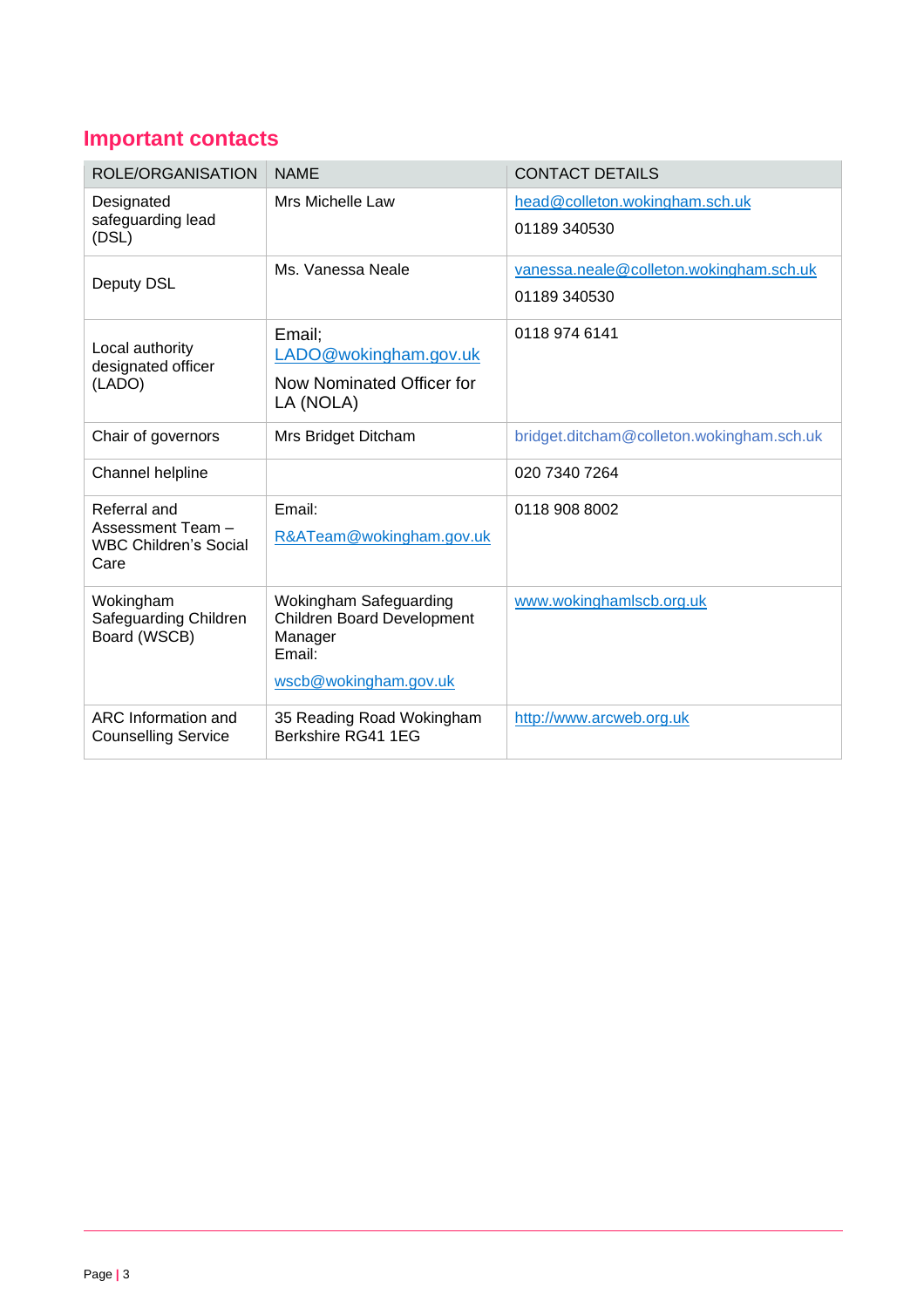# **1. Aims**

The school aims to ensure that:

- Appropriate action is taken in a timely manner to safeguard and promote children's welfare
- All staff are aware of their statutory responsibilities with respect to safeguarding
- Staff are properly training in recognising and reporting safeguarding issues
- •

# **2. Legislation and statutory guidance**

This policy is based on the Department for Education's statutory guidance [Keeping Children Safe in Education](https://www.gov.uk/government/publications/keeping-children-safe-in-education--2)  [\(2021\)](https://www.gov.uk/government/publications/keeping-children-safe-in-education--2) and [Working Together to Safeguard Children \(2018\),](https://www.gov.uk/government/publications/working-together-to-safeguard-children--2) and the [Governance Handbook.](https://www.gov.uk/government/publications/governance-handbook) We comply with this guidance and the arrangements agreed and published by our 3 local safeguarding partners.

Section 175 of the [Education Act 2002,](http://www.legislation.gov.uk/ukpga/2002/32/section/175) which places a duty on schools and local authorities to safeguard and promote the welfare of pupils.

[The School Staffing \(England\) Regulations 2009,](http://www.legislation.gov.uk/uksi/2009/2680/contents/made) which set out what must be recorded on the single central record and the requirement for at least one person conducting an interview to be trained in safer recruitment techniques.

This policy is also based on the following legislation:

- [The Children Act 1989](http://www.legislation.gov.uk/ukpga/1989/41) (and [2004 amendment\)](http://www.legislation.gov.uk/ukpga/2004/31/contents), which provides a framework for the care and protection of children
- Section 5B(11) of the Female Genital Mutilation Act 2003, as inserted by section 74 of the [Serious](http://www.legislation.gov.uk/ukpga/2015/9/part/5/crossheading/female-genital-mutilation)  [Crime Act 2015,](http://www.legislation.gov.uk/ukpga/2015/9/part/5/crossheading/female-genital-mutilation) which places a statutory duty on teachers to report to the police where they discover that female genital mutilation (FGM) appears to have been carried out on a girl under 18
- Statutory quidance on FGM, which sets out responsibilities with regards to safeguarding and supporting girls affected by FGM
- [The Rehabilitation of Offenders Act 1974,](http://www.legislation.gov.uk/ukpga/1974/53) which outlines when people with criminal convictions can work with children
- Schedule 4 of the [Safeguarding Vulnerable Groups Act 2006,](http://www.legislation.gov.uk/ukpga/2006/47/schedule/4) which defines what 'regulated activity' is in relation to children
- [Statutory guidance on the Prevent duty,](https://www.gov.uk/government/publications/prevent-duty-guidance) which explains schools' duties under the Counter-Terrorism and Security Act 2015 with respect to protecting people from the risk of radicalisation and extremism
- The [Childcare \(Disqualification\) and Childcare \(Early Years Provision Free of Charge\) \(Extended](http://www.legislation.gov.uk/uksi/2018/794/contents/made)  [Entitlement\) \(Amendment\) Regulations 2018](http://www.legislation.gov.uk/uksi/2018/794/contents/made) (referred to in this policy as the "2018 Childcare Disqualification Regulations") an[d Childcare Act 2006,](http://www.legislation.gov.uk/ukpga/2006/21/contents) which set out who is disqualified from working with children
- This policy also meets requirements relating to safeguarding and welfare in the statutory framework [for the Early Years Foundation Stage](https://www.gov.uk/government/publications/early-years-foundation-stage-framework--2)

# **3. Definitions**

**Safeguarding and promoting the welfare of children** means:

- Protecting children from maltreatment
- Preventing impairment of children's mental and physical health or development
- Ensuring that children grow up in circumstances consistent with the provision of safe and effective care
- Taking action to enable all children to have the best outcomes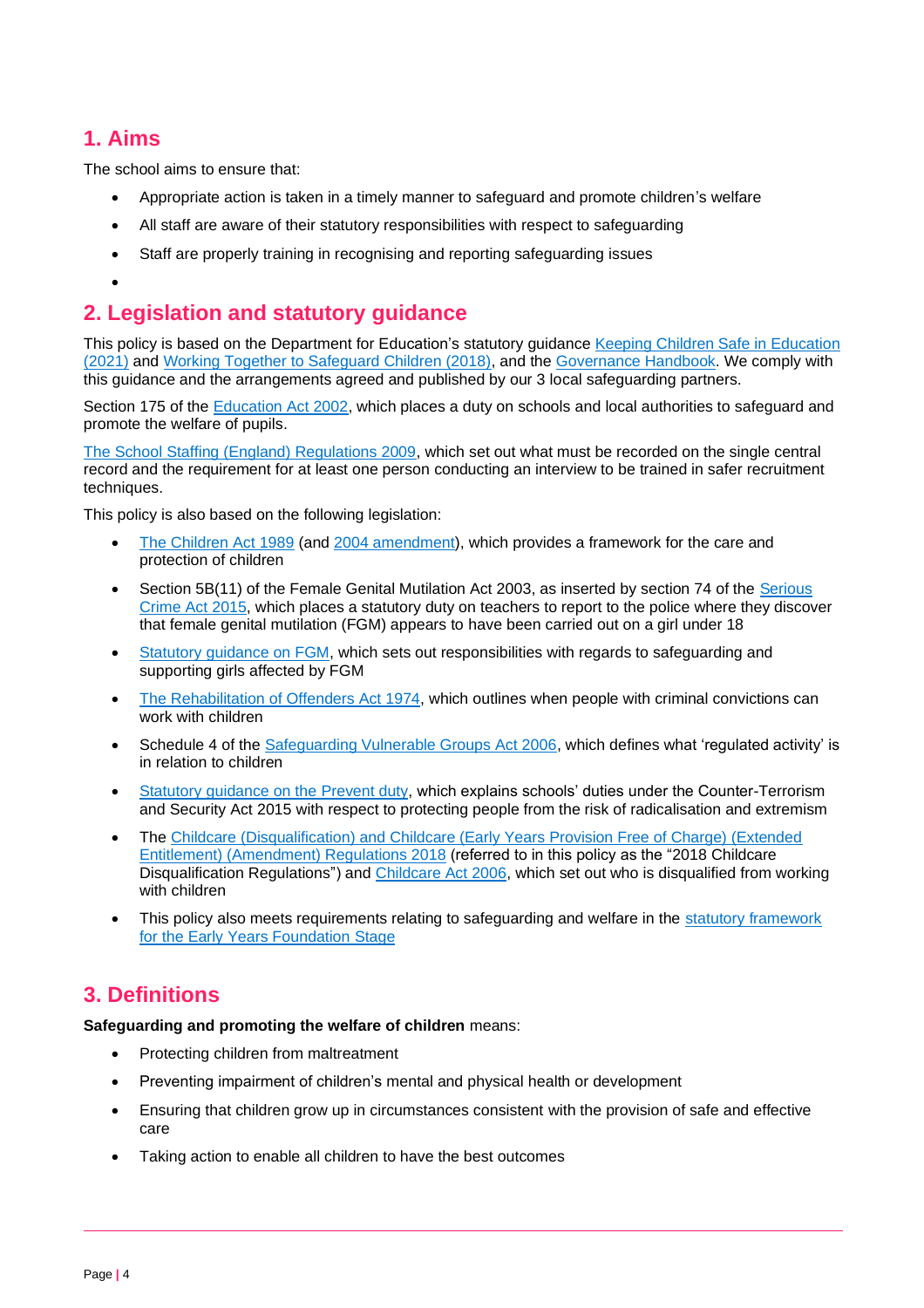**Child protection** is part of this definition and refers to activities undertaken to prevent children suffering, or being likely to suffer, significant harm.

**Abuse** is a form of maltreatment of a child, and may involve inflicting harm or failing to act to prevent harm. Appendix 1 explains the different types of abuse.

**Neglect** is a form of abuse and is the persistent failure to meet a child's basic physical and/or psychological needs, likely to result in the serious impairment of the child's health or development. Appendix 1 defines neglect in more detail.

**Sharing of nudes and semi-nudes** (also known as sexting or youth produced sexual imagery) is where children share nude or semi-nude images, videos or live streams.

**Children** includes everyone under the age of 18.

The following 3 **safeguarding partners** are identified in Keeping Children Safe in Education (and defined in the Children Act 2004, as amended by chapter 2 of the Children and Social Work Act 2017). They will make arrangements to work together to safeguard and promote the welfare of local children, including identifying and responding to their needs:

The local authority (LA)

A clinical commissioning group for an area within the LA

The chief officer of police for a police area in the LA area

## **4. Equality statement**

Some children have an increased risk of abuse, and additional barriers can exist for some children with respect to recognising or disclosing it. We are committed to anti-discriminatory practice and recognise children's diverse circumstances. We ensure that all children have the same protection, regardless of any barriers they may face.

We give special consideration to children who:

- Have special educational needs (SEN) or disabilities or health conditions (see section 10)
- Are young carers
- May experience discrimination due to their race, ethnicity, religion, gender identification or sexuality
- Have English as an additional language
- Are known to be living in difficult situations for example, temporary accommodation or where there are issues such as substance abuse or domestic violence
- Are at risk of FGM, sexual exploitation, forced marriage, or radicalisation
- Are asylum seekers
- Are at risk due to either their own or a family member's mental health needs
- Are looked after or previously looked after (see section 12)
- Are missing from education
- Whose parent/carer has expressed an intention to remove them from school to be home educated

## **5. Roles and responsibilities**

Safeguarding and child protection is **everyone's** responsibility. This policy applies to all staff, volunteers and governors in the school and is consistent with the procedures of the 3 safeguarding partners. Our policy and procedures also apply to extended school and off-site activities.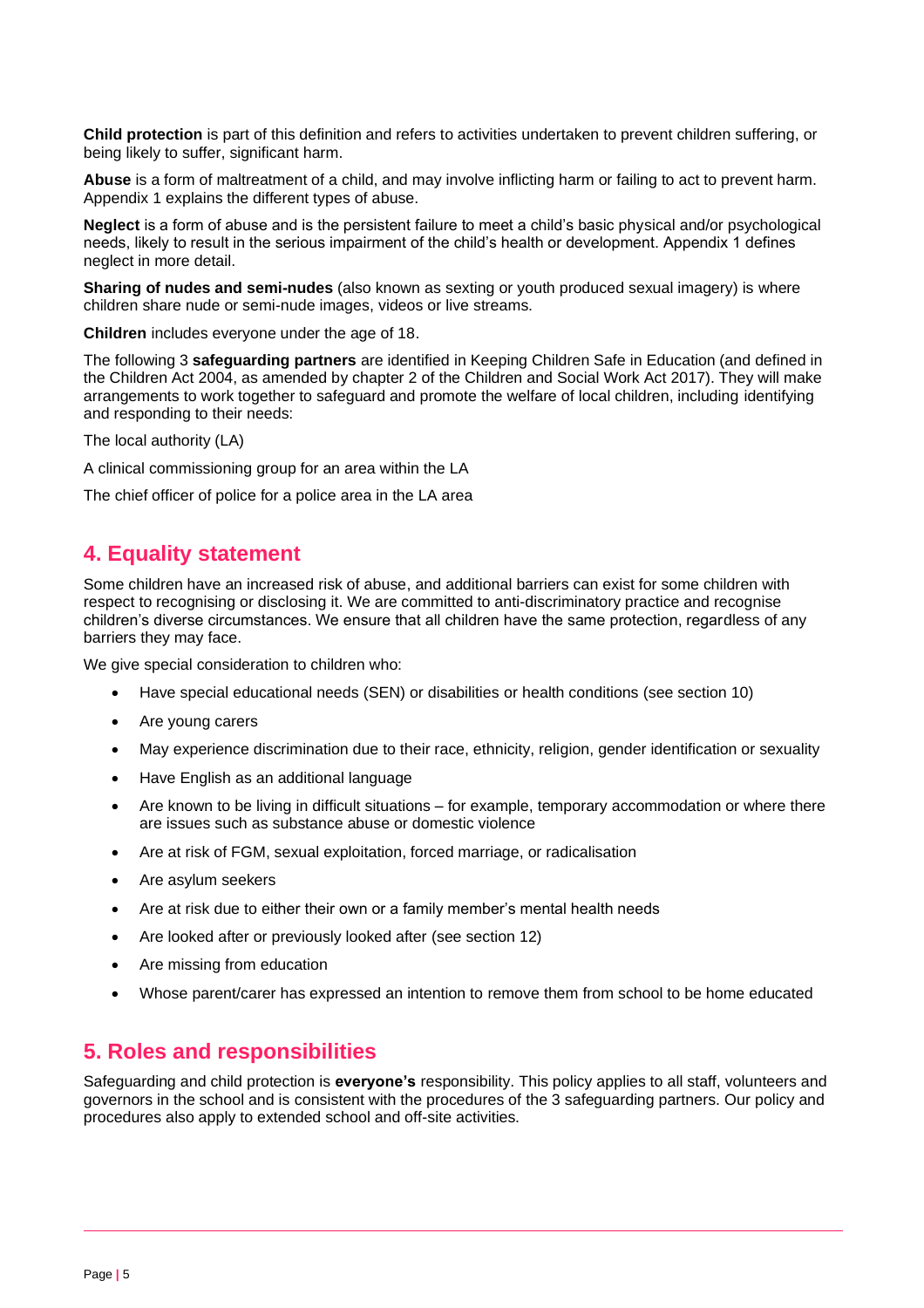## **5.1 All staff**

All Staff who work at Colleton Primary School are expected to read at least part 1 of the most recent Keeping Children Safe in Education (KCSIE) and annex A of KCSIE (a condensed version of part 1) and attend training at least annually.

Staff who work directly with children are also expected to read annex B of KCSIE (about specific safeguarding issues).

All staff who work directly with children will read and understand part 1 and annex B of the Department for Education's statutory safeguarding guidance, [Keeping Children Safe in Education,](https://www.gov.uk/government/publications/keeping-children-safe-in-education--2) and review this guidance at least annually.

All staff will sign a declaration at the beginning of each academic year to say that they have reviewed the guidance.

All staff will be aware of:

Our systems which support safeguarding, including this child protection and safeguarding policy, the staff Code of Conduct, the role and identity of the designated safeguarding lead (DSL) and deputy the behaviour policy, our E-safety/online safety policy/procedures and the safeguarding response to children who go missing from education

The early help process (sometimes known as the common assessment framework) and their role in it, including identifying emerging problems, liaising with the DSL, and sharing information with other professionals to support early identification and assessment

The process for making referrals to local authority children's social care and for statutory assessments that may follow a referral, including the role they might be expected to play

What to do if they identify a safeguarding issue or a child tells them they are being abused or neglected, including specific issues such as FGM, and how to maintain an appropriate level of confidentiality while liaising with relevant professionals

The signs of different types of abuse and neglect, as well as specific safeguarding issues, such as peer-onpeer abuse, child sexual exploitation (CSE), child criminal exploitation (CCE), indicators of being at risk from or involved with serious violent crime, FGM and radicalisation

The importance of reassuring victims that they are being taken seriously and that they will be supported and kept safe

Section 15 and appendix 4 of this policy outline in more detail how staff are supported to do this.

## **5.2 The designated safeguarding lead (DSL)**

The DSL is a member of the senior leadership team. Our DSL is Mrs Michelle Law; Headteacher. The DSL takes lead responsibility for child protection and wider safeguarding in the school. Please use [head@colleton.wokingham.sch.uk](mailto:head@colleton.wokingham.sch.uk) or 0118934530 or the mobile telephone number shared with all staff.

During term time, the DSL will be available during school hours for staff to discuss any safeguarding concerns.

When the DSL is absent, the Deputy designated safeguarding lead, Ms Vanessa Neale– will act as cover.

If the DSL and DDSL are not available, Mrs Carol Simpson (School Office Manager) will provide contact (for example, during out-of-hours/out-of-term activities).

The DSL will be given the time, funding, training, resources and support to:

- Provide advice and support to other staff on child welfare and child protection matters
- Take part in strategy discussions and inter-agency meetings and/or support other staff to do so
- Contribute to the assessment of children
- Refer suspected cases, as appropriate, to the relevant body (local authority children's social care, Channel programme, Disclosure and Barring Service, and/or police), and support staff who make such referrals directly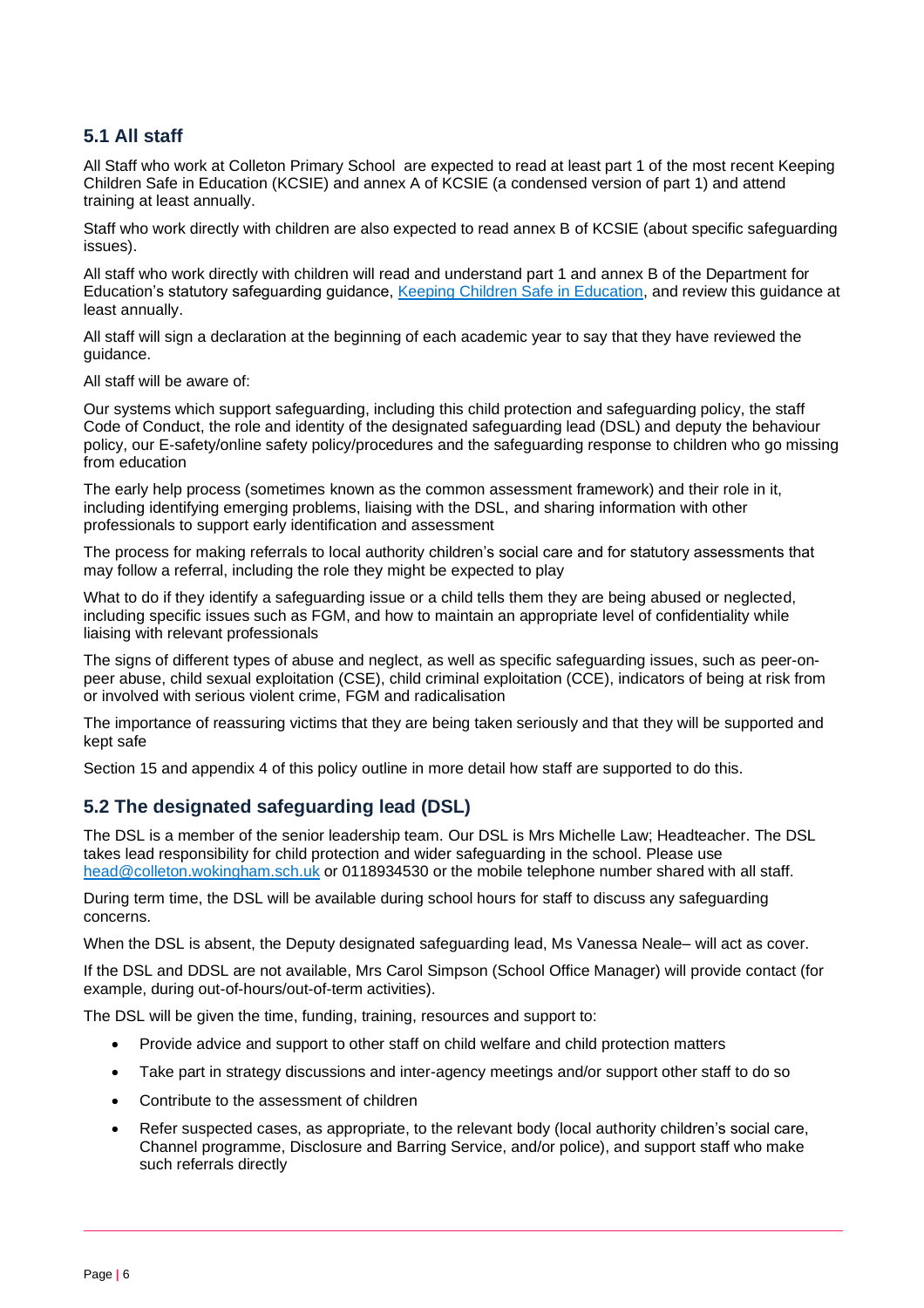The DSL will also keep the headteacher informed of any issues, and liaise with local authority case managers and designated officers for child protection concerns as appropriate.

The full responsibilities of the DSL and DDSL are set out in their job description.

## **5.3 The governing body**

The governing body will:

- Facilitate a whole-school approach to safeguarding, ensuring that safeguarding and child protection are at the forefront and underpin all relevant aspects of process and policy development
- Evaluate and approve this policy at each review, ensuring it complies with the law, and hold the headteacher to account for its implementation
- Appoint a governor to monitor the effectiveness of this policy in conjunction with the full governing board. This is always a different person from the DSL

The chair of governors will act as the 'case manager' in the event that an allegation of abuse is made against the headteacher, where appropriate (see appendix 3).

All governors will read Keeping Children Safe in Education in its entirety.

Section 15 of this policy has information on how governors are supported to fulfil their role.

## **5.4 The headteacher**

The headteacher is responsible for the implementation of this policy, including:

Ensuring that staff (including temporary staff) and volunteers:

- Are informed of our systems which support safeguarding, including this policy, as part of their induction
- Understand and follow the procedures included in this policy, particularly those concerning referrals of cases of suspected abuse and neglect

Communicating this policy to parents/carers when their child joins the school and via the school website

Ensuring that the DSL has appropriate time, funding, training and resources, and that there is always adequate cover if the DSL is absent

Ensuring that all staff undertake appropriate safeguarding and child protection training, and updating the content of the training regularly

Acting as the 'case manager' in the event of an allegation of abuse made against another member of staff or volunteer, where appropriate (see appendix 3)

Ensuring the relevant staffing ratios are met, where applicable

Making sure each child in the Early Years Foundation Stage is assigned a key person.

# **6. Confidentiality**

- While it is recognised that all matters relating to safeguarding individual children are confidential, staff must never guarantee confidentiality to that pupil as this may not be in the child's best interests
- Where there is a Child Protection concern it will be passed immediately to the DSL who will contact the Children's Services or the Local Authority Designated Officer (LADO) if appropriate, AKA Nominated Officer for LA
- The parents of the child should be informed immediately unless it is felt that this would not be in the best interests of the child, would place them at further risk or where it is believed a crime may have been committed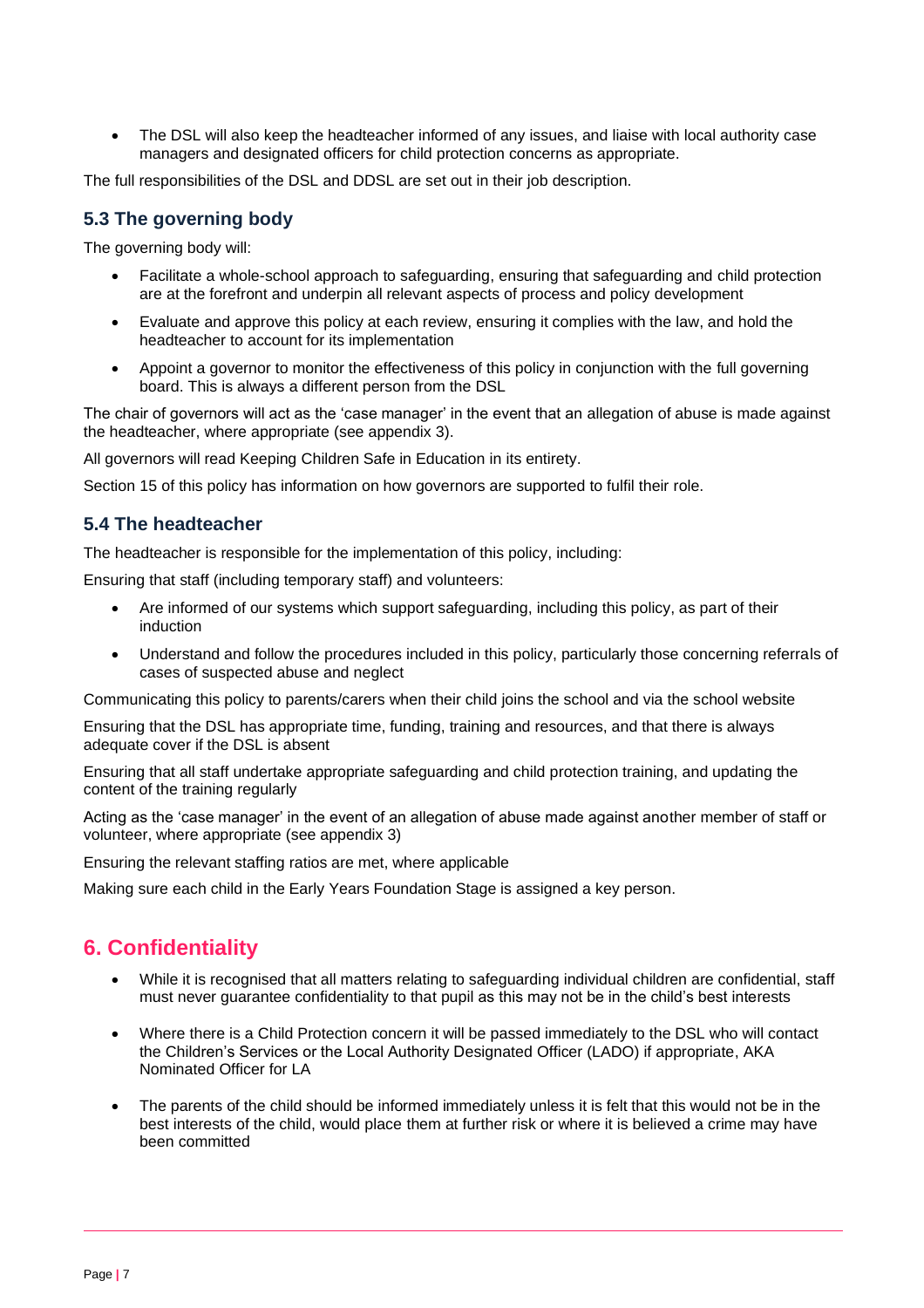- Personal information about a pupil, including the level of involvement of other agencies, will only be disclosed to other members of staff only on a **'need to know'** basis: you do not need consent to share information if a child is suffering, or at risk of, serious harm
- All staff must be aware that they have a professional responsibility to share information with other agencies in order to safeguard children.
- Timely information sharing is essential to effective safeguarding
- Confidentiality is also addressed in this policy with respect to record-keeping in section 11, and allegations of abuse against staff in appendix 3
- Fears about sharing information must not be allowed to stand in the way of the need to promote the welfare, and protect the safety, of children
- The Data Protection Act (DPA) 2018 and UK GDPR do not prevent, or limit, the sharing of information for the purposes of keeping children safe
- If staff need to share 'special category personal data', the DPA 2018 contains 'safeguarding of children and individuals at risk' as a processing condition that allows practitioners to share information without consent if it is not possible to gain consent, it cannot be reasonably expected that a practitioner gains consent, or if to gain consent would place a child at risk
- Staff should never promise a child that they will not tell anyone about a report of abuse, as this may not be in the child's best interests
- The government's [information sharing advice for safeguarding practitioners](https://www.gov.uk/government/publications/safeguarding-practitioners-information-sharing-advice) includes 7 'golden rules' for sharing information, and will support staff who have to make decisions about sharing information
- If staff are in any doubt about sharing information, they should speak to the designated safeguarding lead (or deputy)

# **7. Recognising abuse and taking action**

Staff, volunteers and governors must follow the procedures set out below in the event of a safeguarding issue. Any references in the subsequent sections to DSL means the DSL or Deputy DSL.

## **7.1 If a child is in immediate danger**

Make a referral to children's social care and/or the police **immediately** if a child is in immediate danger or at risk of harm. **Anyone can make a referral.**

Tell the DSL (see section 5.2) as soon as possible if you make a referral directly.

**If you have any worries about a child or young person who you feel is being ill-treated, abused or neglected you should speak with the School's Designated Safeguarding Lead or their Deputy in the first instance. If it is an immediate concern and they are unavailable, Children's Services should be contacted directly as children and their parents may need help urgently.**

**All immediate concerns should be discussed with a social worker by calling the WBC Referral and Assessment Team (Children's Safeguarding and Social Care Team) on telephone 0118 908 8002 or by email: [triage@wokingham.gov.uk](mailto:triage@wokingham.gov.uk)**

Follow our Safeguarding flowchart Figure 1

<https://www.gov.uk/report-child-abuse-to-local-council>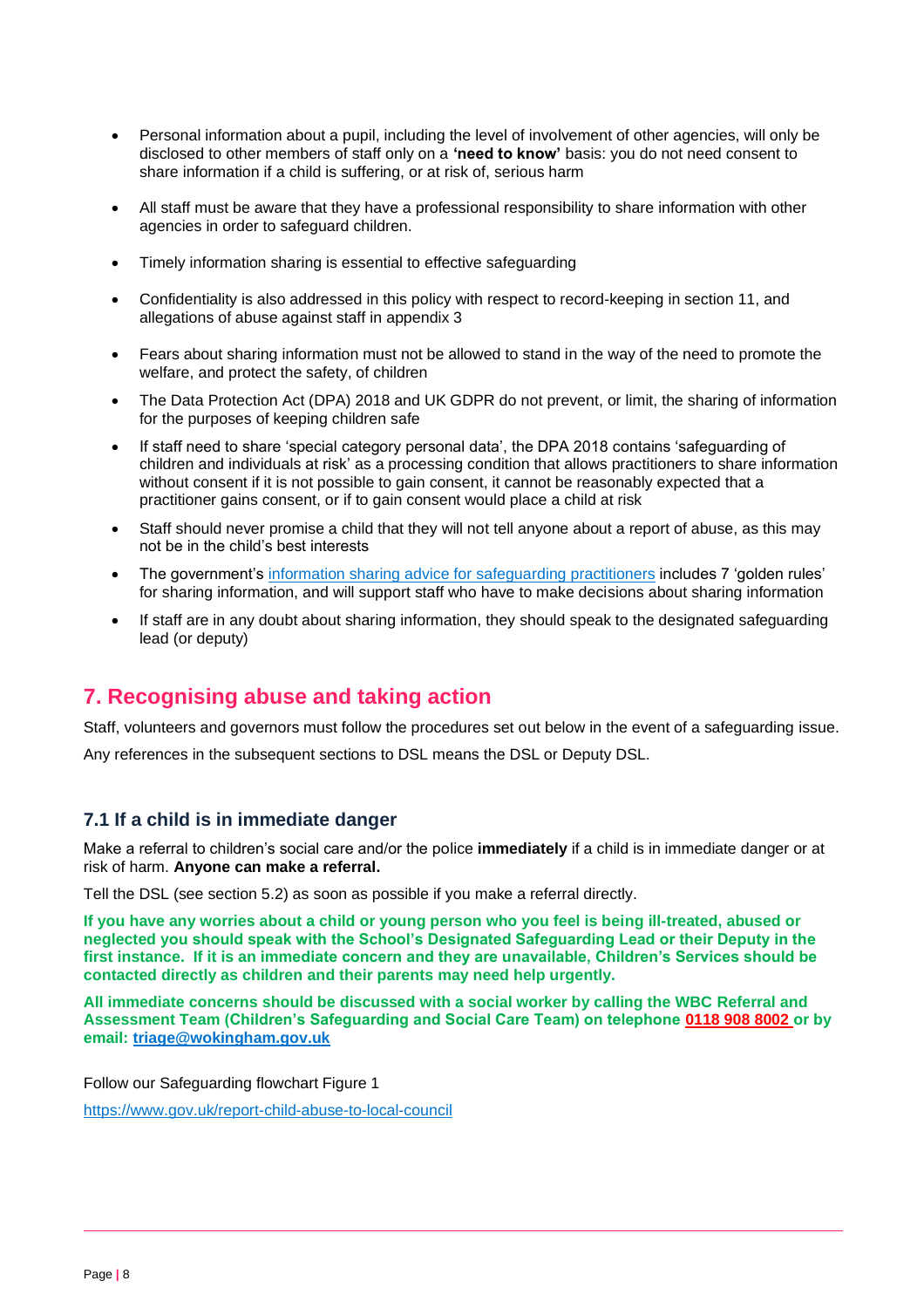## **7.2 If a child makes a disclosure to you**

If a child discloses a safeguarding issue to you, you should:

- Listen to and believe them. Allow them time to talk freely and do not ask leading questions
- Stay calm and do not show that you are shocked or upset
- Tell the child they have done the right thing in telling you. Do not tell them they should have told you sooner
- Explain what will happen next and that you will have to pass this information on. Do not promise to keep it a secret
- Write up your conversation as soon as possible in the child's own words. Stick to the facts, and do not put your own judgement on it
- Sign and date the write-up and pass it on to the DSL. Alternatively, if appropriate, make a referral to children's social care and/or the police directly (see 7.1), and tell the DSL as soon as possible that you have done so. Aside from these people, do not disclose the information to anyone else unless told to do so by a relevant authority involved in the safeguarding process

## **7.3 If you discover that FGM has taken place or a pupil is at risk of FGM**

Keeping Children Safe in Education explains that FGM comprises "all procedures involving partial or total removal of the external female genitalia, or other injury to the female genital organs".

FGM is illegal in the UK and a form of child abuse with long-lasting, harmful consequences. It is also known as 'female genital cutting', 'circumcision' or 'initiation'.

Possible indicators that a pupil has already been subjected to FGM, and factors that suggest a pupil may be at risk, are set out in appendix 4 of this policy.

**Any teacher** who either:

- Is informed by a girl under 18 that an act of FGM has been carried out on her; or
- Observes physical signs which appear to show that an act of FGM has been carried out on a girl under 18 and they have no reason to believe that the act was necessary for the girl's physical or mental health or for purposes connected with labour or birth

Must immediately report this to the police, personally. This is a mandatory statutory duty, and teachers will face disciplinary sanctions for failing to meet it.

Unless they have been specifically told not to disclose, they should also discuss the case with the DSL and involve children's social care as appropriate.

**Any other member of staff** who discovers that an act of FGM appears to have been carried out on a **pupil under 18** must speak to the DSL and follow our local safeguarding procedures.

The duty for teachers mentioned above does not apply in cases where a pupil is *at risk* of FGM or FGM is suspected but is not known to have been carried out. Staff should not examine pupils.

**Any member of staff** who suspects a pupil is *at risk* of FGM or suspects that FGM has been carried out must speak to the DSL and follow our local safeguarding procedures.

## **7.4 If you have concerns about a child (as opposed to believing a child is suffering or likely to suffer from harm, or is in immediate danger)**

Figure 1 below, before section 7.7, illustrates the procedure to follow if you have any concerns about a child's welfare.

Where possible, speak to the DSL first to agree a course of action.

If in exceptional circumstances the DSL is not available, this should not delay appropriate action being taken. Speak to a member of the senior leadership team and/or take advice from local authority children's social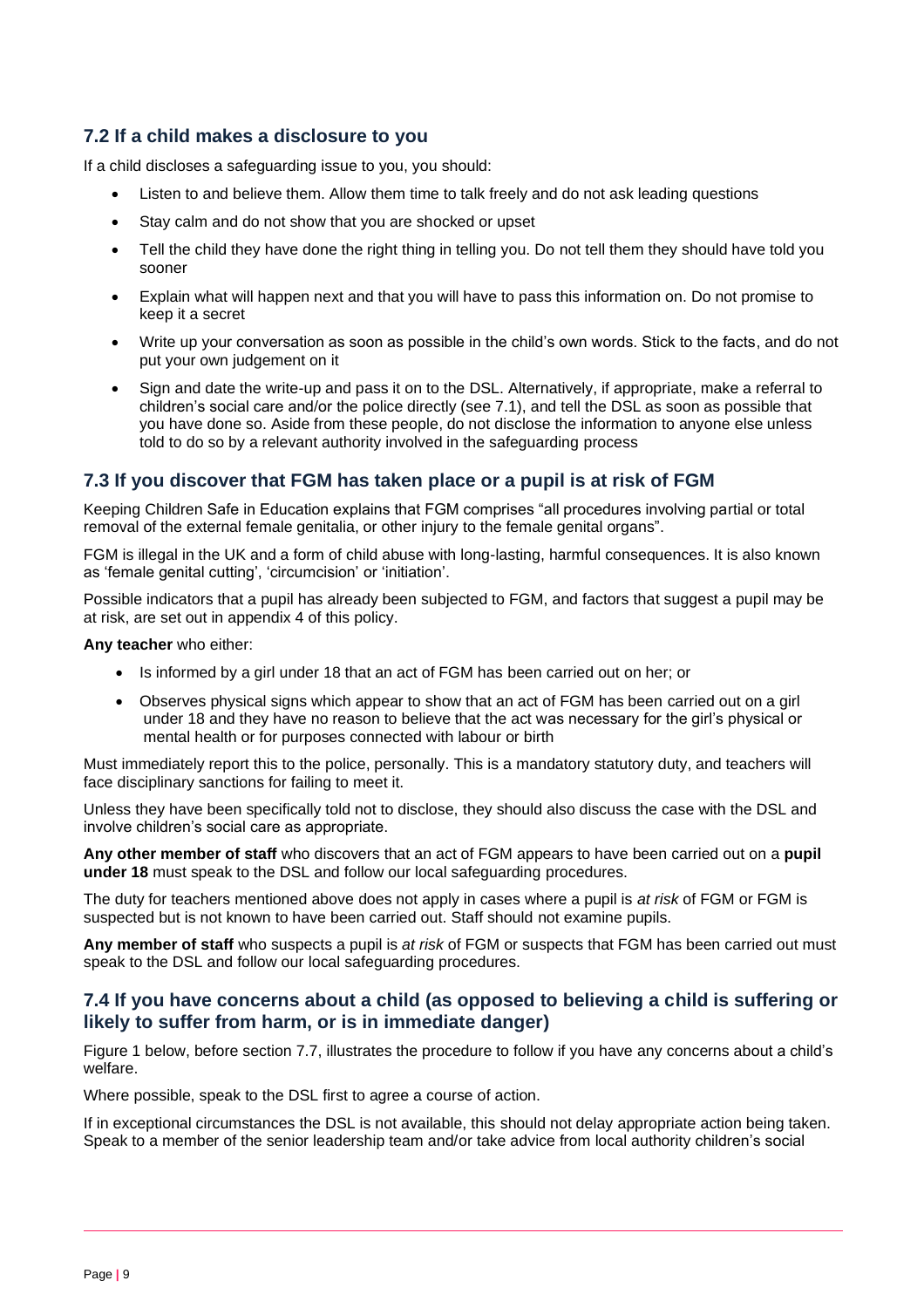care. You can also seek advice at any time from the NSPCC helpline on 0808 800 5000. Share details of any actions you take with the DSL as soon as practically possible.

Make a referral to local authority children's social care directly, if appropriate (see 'Referral' below). Share any action taken with the DSL as soon as possible.

### **Early help**

If early help is appropriate, the DSL will generally lead on liaising with other agencies and setting up an interagency assessment as appropriate. Staff may be required to support other agencies and professionals in an early help assessment, in some cases acting as the lead practitioner.

The DSL will keep the case under constant review and the school will consider a referral to local authority children's social care if the situation does not seem to be improving. Timelines of interventions will be monitored and reviewed.

#### **Referral**

If it is appropriate to refer the case to local authority children's social care or the police, the DSL will make the referral or support you to do so.

If you make a referral directly (see section 7.1), you must tell the DSL as soon as possible.

The local authority will make a decision within 1 working day of a referral about what course of action to take and will let the person who made the referral know the outcome. The DSL or person who made the referral must follow up with the local authority if this information is not made available, and ensure outcomes are properly recorded.

If the child's situation does not seem to be improving after the referral, the DSL or person who made the referral must follow local escalation procedures to ensure their concerns have been addressed and that the child's situation improves.

Call 01189088002

## **7.5 If you have concerns about extremism**

If a child is not suffering or likely to suffer from harm, or in immediate danger, where possible speak to the DSL first to agree a course of action.

If in exceptional circumstances the DSL is not available, this should not delay appropriate action being taken. Speak to a member of the senior leadership team and/or seek advice from local authority children's social care. Make a referral to local authority children's social care directly, if appropriate (see 'Referral' above). Inform the DSL or deputy as soon as practically possible after the referral.

Where there is a concern, the DSL will consider the level of risk and decide which agency to make a referral to. This could include [Channel,](https://www.gov.uk/government/publications/channel-guidance) the government's programme for identifying and supporting individuals at risk of being drawn into terrorism, or the local authority children's social care team.

The Department for Education also has a dedicated telephone helpline, 020 7340 7264, which school staff and governors can call to raise concerns about extremism with respect to a pupil. You can also email [counter.extremism@education.gov.uk.](mailto:counter.extremism@education.gov.uk) Note that this is not for use in emergency situations.

In an emergency, call 999 or the confidential anti-terrorist hotline on 0800 789 321 if you:

- Think someone is in immediate danger
- Think someone may be planning to travel to join an extremist group
- See or hear something that may be terrorist-related

#### **7.6 If you have a mental health concern**

Mental health problems can, in some cases, be an indicator that a child has suffered or is at risk of suffering abuse, neglect or exploitation.

Staff will be alert to behavioural signs that suggest a child may be experiencing a mental health problem or be at risk of developing one.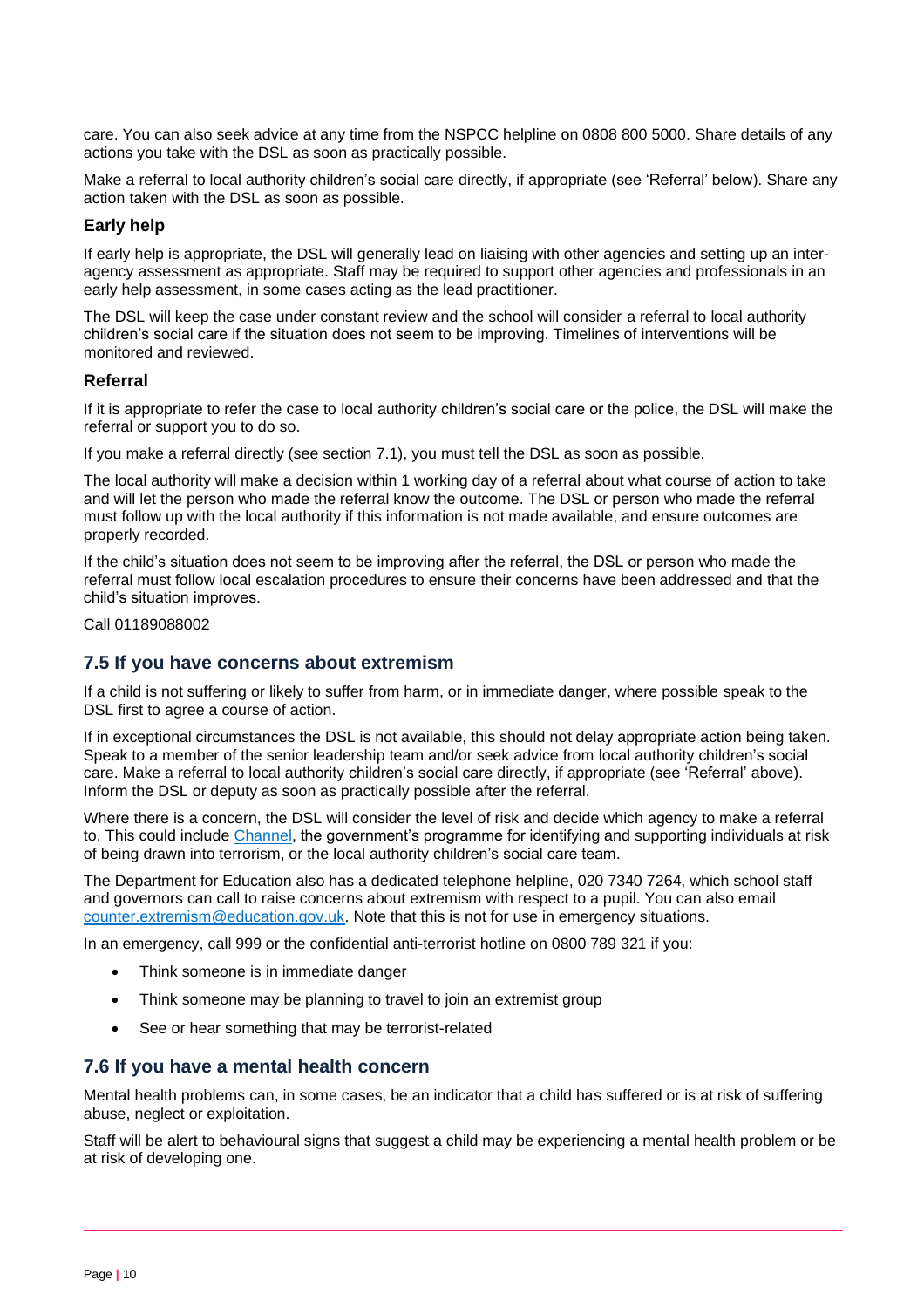If you have a mental health concern about a child that is also a safeguarding concern, take immediate action by following the steps in section 7.4.

If you have a mental health concern that is **not** also a safeguarding concern, speak to the DSL to agree a course of action. Refer to the Department for Education guidance on [mental health and behaviour in schools](https://www.gov.uk/government/publications/mental-health-and-behaviour-in-schools--2) for more information.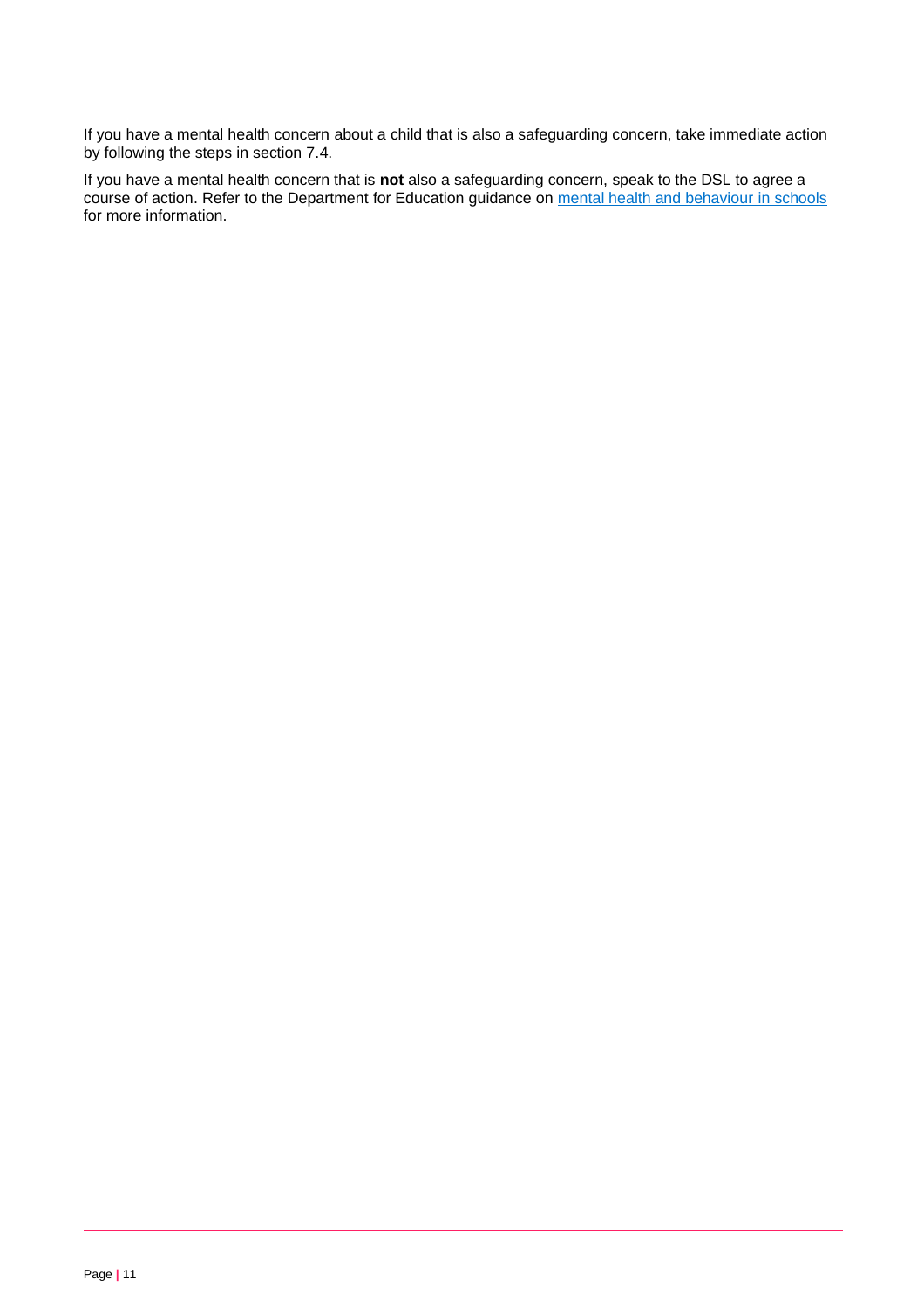## **Figure 1: procedure if you have concerns about a child's welfare (as opposed to believing a child is suffering or likely to suffer from harm or in immediate danger)**

(Note – if the DSL is unavailable, this should not delay action. See section 7.4 for what to do)

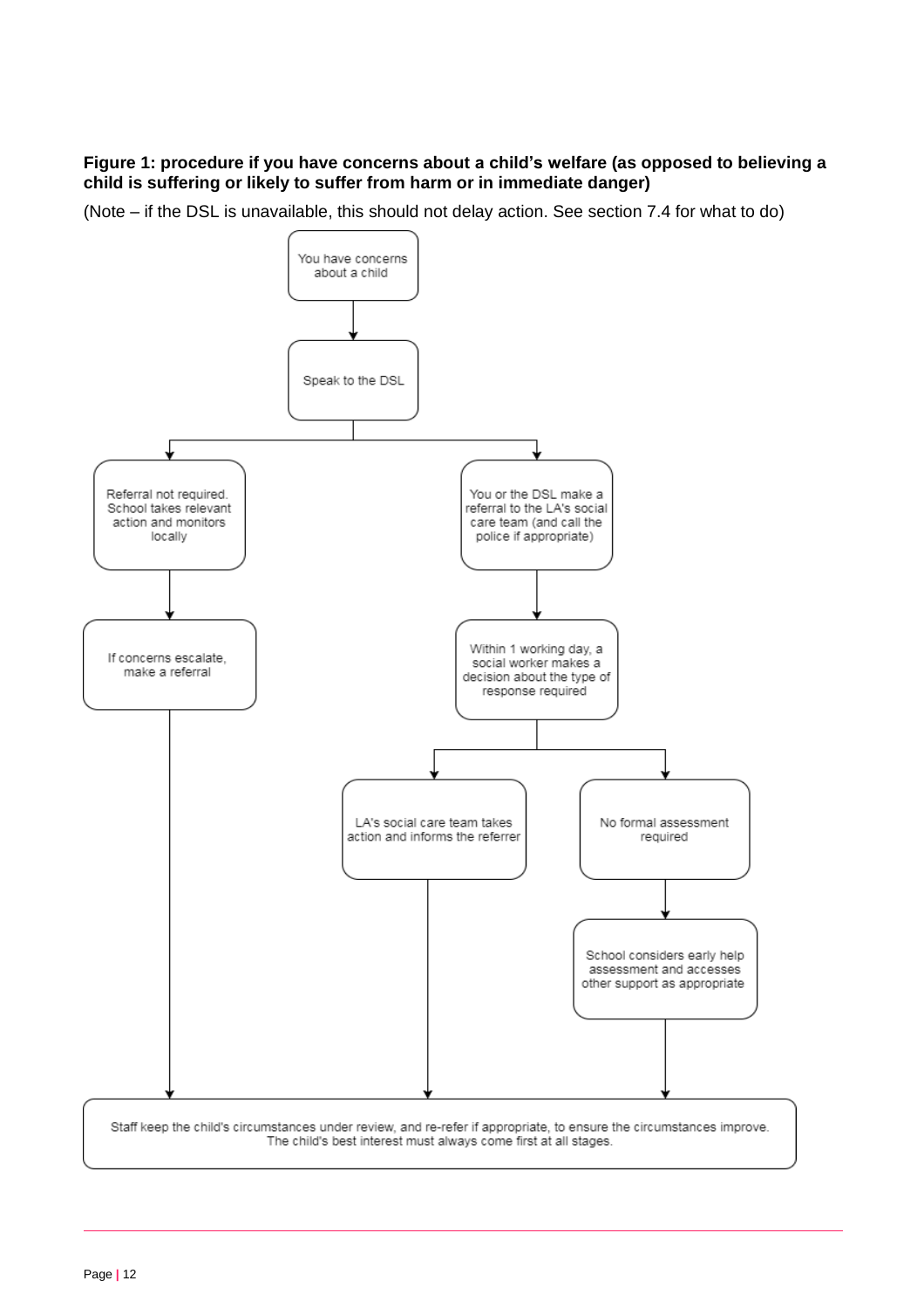## **7.7 Concerns about a staff member, supply teacher, volunteer or contractor**

If you have concerns about a member of staff (including a supply teacher, volunteer or contractor), or an allegation is made about a member of staff (including a supply teacher, volunteer or contractor) posing a risk of harm to children, speak to the headteacher as soon as possible. If the concerns/allegations are about the headteacher, speak to the chair of governors.

The headteacher/chair of governors will then follow the procedures set out in appendix 3, if appropriate.

Where you believe there is a conflict of interest in reporting a concern or allegation about a member of staff (including a supply teacher, volunteer or contractor) to the headteacher, report it directly to the local authority designated officer (LADO/NOLA).

Where appropriate, the school will inform Ofsted of the allegation and actions taken, within the necessary timescale (see appendix 3 for more detail).

### **7.8 Allegations of abuse made against other pupils**

We recognise that children are capable of abusing their peers. Abuse will never be tolerated or passed off as "banter", "just having a laugh" or "part of growing up", as this can lead to a culture of unacceptable behaviours and an unsafe environment for pupils.

We also recognise the gendered nature of peer-on-peer abuse. However, all peer-on-peer abuse is unacceptable and will be taken seriously.

Most cases of pupils hurting other pupils will be dealt with under our school's behaviour policy, but this child protection and safeguarding policy will apply to any allegations that raise safeguarding concerns. This might include where the alleged behaviour:

- Is serious, and potentially a criminal offence
- Could put pupils in the school at risk
- Is violent
- Involves pupils being forced to use drugs or alcohol
- Involves sexual exploitation, sexual abuse or sexual harassment, such as indecent exposure, sexual assault, upskirting or sexually inappropriate pictures or videos (including the sharing of nudes and semi-nudes)

See appendix 4 for more information about peer-on-peer abuse.

#### **Procedures for dealing with allegations of peer-on-peer abuse**

If a pupil makes an allegation of abuse against another pupil:

You must record the allegation and tell the DSL, but do not investigate it

The DSL will contact the local authority children's social care team and follow its advice, as well as the police if the allegation involves a potential criminal offence

The DSL will put a risk assessment and support plan into place for all children involved (including the victim(s), the child(ren) against whom the allegation has been made and any others affected) with a named person they can talk to if needed

The DSL will contact the children and adolescent mental health services (CAMHS), if appropriate

#### **Creating a supportive environment in school and minimising the risk of peer-on-peer abuse**

We recognise the importance of taking proactive action to minimise the risk of peer-on-peer abuse, and of creating a supportive environment where victims feel confident in reporting incidents.

To achieve this, we will:

Challenge any form of derogatory or sexualised language or inappropriate behaviour between peers, including requesting or sending sexual images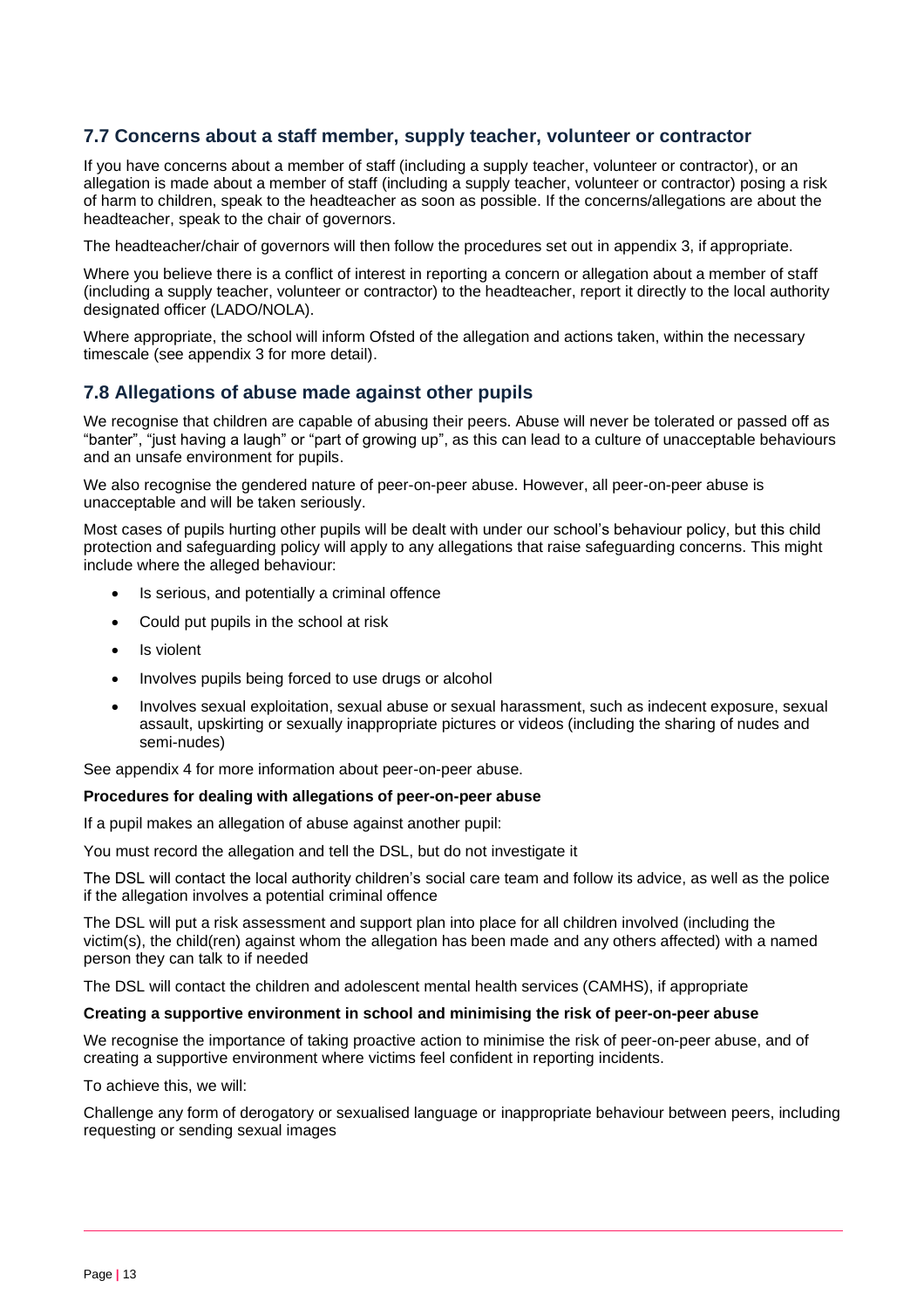Be vigilant to issues that particularly affect different genders – for example, sexualised or aggressive touching or grabbing towards female pupils, and initiation or hazing type violence with respect to boys

Ensure our curriculum helps to educate pupils about appropriate behaviour and consent

Ensure pupils are able to easily and confidently report abuse using our reporting systems (as described in section 7.10 below)

Ensure staff reassure victims that they are being taken seriously

Ensure staff are trained to understand:

- $\circ$  How to recognise the indicators and signs of peer-on-peer abuse, and know how to identify it and respond to reports
- $\circ$  That even if there are no reports of peer-on-peer abuse in school, it does not mean it is not happening – staff should maintain an attitude of "it could happen here"
- $\circ$  That if they have any concerns about a child's welfare, they should act on them immediately rather than wait to be told, and that victims may not always make a direct report. For example:
	- Children can show signs or act in ways they hope adults will notice and react to
	- A friend may make a report
	- A member of staff may overhear a conversation
	- A child's behaviour might indicate that something is wrong
- $\circ$  That certain children may face additional barriers to telling someone because of their vulnerability, disability, gender, ethnicity and/or sexual orientation
- $\circ$  That a pupil harming a peer could be a sign that the child is being abused themselves, and that this would fall under the scope of this policy
- $\circ$  The important role they have to play in preventing peer-on-peer abuse and responding where they believe a child may be at risk from it
- o That they should speak to the DSL if they have any concerns

## **7.9 Sharing of nudes and semi-nudes ('sexting')**

This is a suggested approach based on guidance from the UK Council for internet safety. Please follow this link for further information: [guidance from the UK Council for Internet Safety.](https://www.gov.uk/government/publications/sharing-nudes-and-semi-nudes-advice-for-education-settings-working-with-children-and-young-people) All staff need to know what this is and what to do should they come across an ex ample within school or are informed of the behaviour in a household by one of our pupils.

#### **Your responsibilities when responding to an incident**

If you are made aware of an incident involving the consensual or non-consensual sharing of nude or seminude images/videos (also known as 'sexting' or 'youth produced sexual imagery'), you must report it to the DSL immediately.

You must **not**:

- View, copy, print, share, store or save the imagery yourself, or ask a pupil to share or download it (if you have already viewed the imagery by accident, you must report this to the DSL)
- Delete the imagery or ask the pupil to delete it
- Ask the pupil(s) who are involved in the incident to disclose information regarding the imagery (this is the DSL's responsibility)
- Share information about the incident with other members of staff, the pupil(s) it involves or their, or other, parents and/or carers
- Say or do anything to blame or shame any young people involved

You should explain that you need to report the incident, and reassure the pupil(s) that they will receive support and help from the DSL.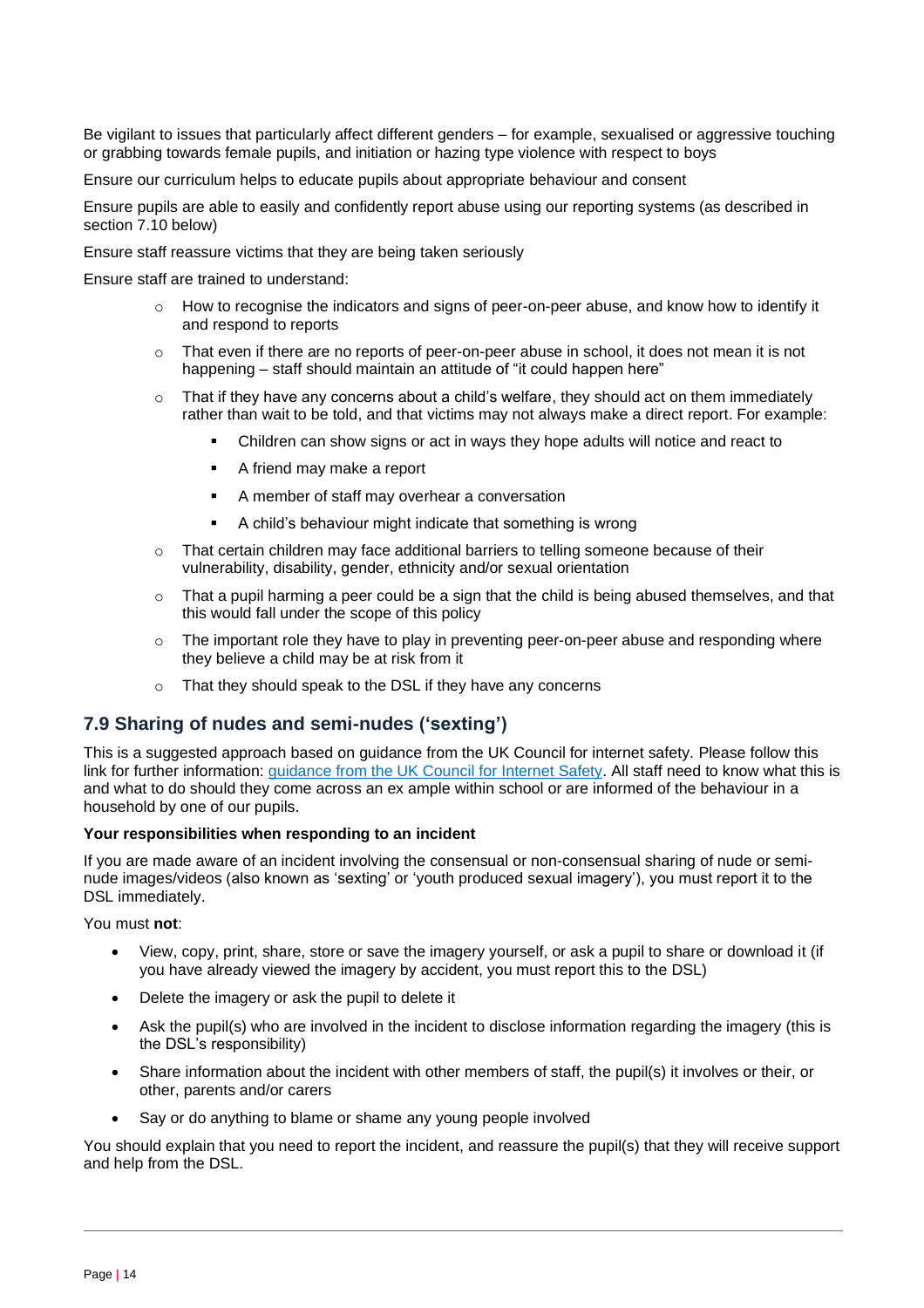#### **Initial review meeting**

Following a report of an incident, the DSL will hold an initial review meeting with appropriate school staff – this may include the staff member who reported the incident and the safeguarding or leadership team that deals with safeguarding concerns. This meeting will consider the initial evidence and aim to determine:

- Whether there is an immediate risk to pupil(s)
- If a referral needs to be made to the police and/or children's social care
- If it is necessary to view the image(s) in order to safeguard the young person (in most cases, images or videos should not be viewed)
- What further information is required to decide on the best response
- Whether the image(s) has been shared widely and via what services and/or platforms (this may be unknown)
- Whether immediate action should be taken to delete or remove images or videos from devices or online services
- Any relevant facts about the pupils involved which would influence risk assessment
- If there is a need to contact another school, college, setting or individual
- Whether to contact parents or carers of the pupils involved (in most cases parents/carers should be involved)

The DSL will make an immediate referral to police and/or children's social care if:

- The incident involves an adult
- There is reason to believe that a young person has been coerced, blackmailed or groomed, or if there are concerns about their capacity to consent (for example owing to special educational needs)
- What the DSL knows about the images or videos suggests the content depicts sexual acts which are unusual for the young person's developmental stage, or are violent
- The imagery involves sexual acts and any pupil in the images or videos is under 13
- The DSL has reason to believe a pupil is at immediate risk of harm owing to the sharing of nudes and semi-nudes (for example, the young person is presenting as suicidal or self-harming)

If none of the above apply then the DSL, in consultation with the headteacher and other members of staff as appropriate, may decide to respond to the incident without involving the police or children's social care. The decision will be made and recorded in line with the procedures set out in this policy.

#### **Further review by the DSL**

If at the initial review stage a decision has been made not to refer to police and/or children's social care, the DSL will conduct a further review to establish the facts and assess the risks.

They will hold interviews with the pupils involved (if appropriate).

If at any point in the process there is a concern that a pupil has been harmed or is at risk of harm, a referral will be made to children's social care and/or the police immediately.

#### **Informing parents/carers**

The DSL will inform parents/carers at an early stage and keep them involved in the process, unless there is a good reason to believe that involving them would put the pupil at risk of harm.

#### **Referring to the police**

If it is necessary to refer an incident to the police, this will be done through 101 (Thames Valley Police).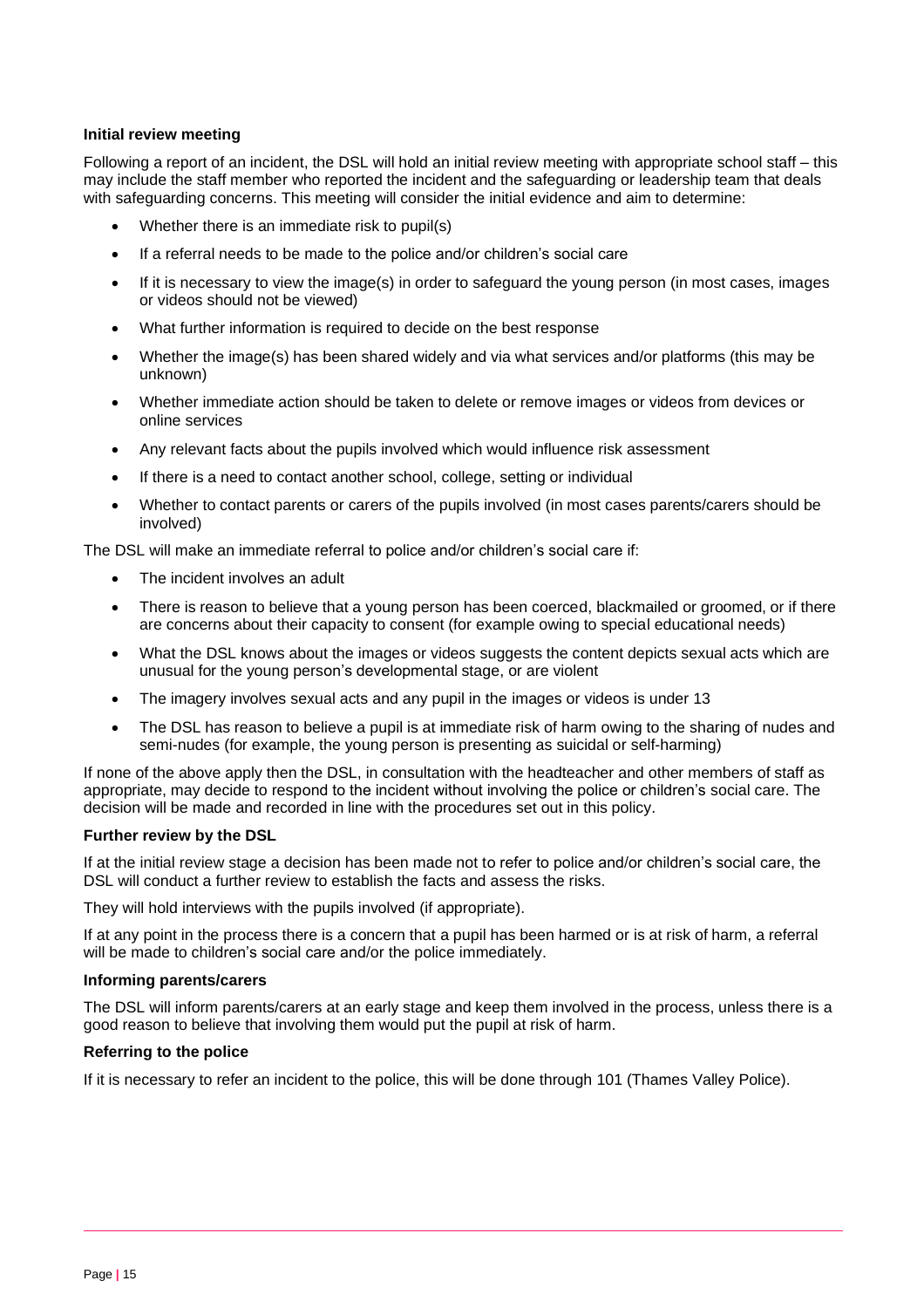#### **Recording incidents**

All incidents of sharing of nudes and semi-nudes, and the decisions made in responding to them, will be recorded. The record-keeping arrangements set out in section 14 of this policy also apply to recording these incidents.

#### **Curriculum coverage**

Pupils are taught about the issues surrounding the sharing of inappropriate images and computing programmes. However, as a primary school we do not teach in relation to the sharing of nudes and seminudes: it is important for all stakeholders to know

- What it is
- How it is most likely to be encountered
- The consequences of requesting, forwarding or providing such images, including when it is and is not abusive and when it may be deemed as online sexual harassment
- Issues of legality
- The risk of damage to people's feelings and reputation

Pupils also learn the strategies and skills needed to manage:

- Specific requests or pressure to provide (or forward) such images
- The receipt of such images

This policy on the sharing of inappropriate images is also shared with pupils so they are aware of the processes the school will follow in the event of an incident.

## **7.10 Reporting systems for our pupils**

Where there is a safeguarding concern, we will take the child's wishes and feelings into account when determining what action to take and what services to provide.

We recognise the importance of ensuring pupils feel safe and comfortable to come forward and report any concerns and/or allegations.

To achieve this, we will:

- Put systems in place for pupils to confidently report abuse
- Ensure our reporting systems are well promoted, easily understood and easily accessible for pupils
- Make it clear to pupils that their concerns will be taken seriously, and that they can safely express their views and give feedback
- Teach children to share their concerns with an adult in school that they trust through assemblies and PSRHE.

# **8. Online safety and the use of mobile technology**

We recognise the importance of safeguarding children from potentially harmful and inappropriate online material, and we understand that technology is a significant component in many safeguarding and wellbeing issues.

To address this, our school aims to:

Have robust processes in place to ensure the online safety of pupils, staff, volunteers and governors

Protect and educate the whole school community in its safe and responsible use of technology, including mobile and smart technology (which we refer to as 'mobile phones')

Set clear guidelines for the use of mobile phones for the whole school community via our E-Safety Policy which is on our website, it states: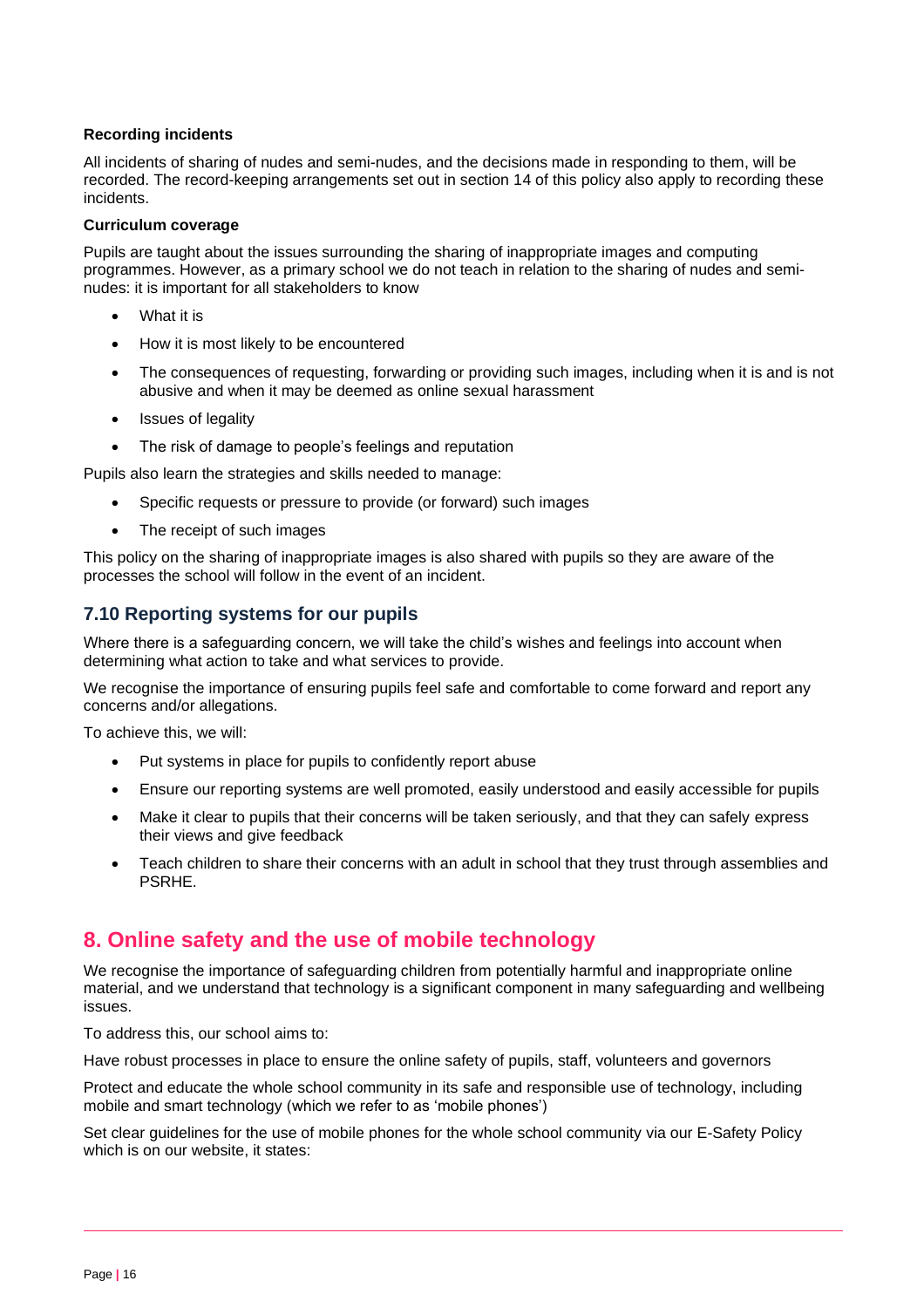#### **Use of mobile devices**

- *Learners are not allowed to bring mobile phones or other electronic devices such as Kindles, tablets or iPads to school unless prior arrangements are made with the school and the device must be handed to their registration teacher for safe-keeping each day.*
- *Pupils are not allowed to bring in games devices including those on watches, such as Vtech or similar.*
- *Teacher/parent contact should normally be by the main school telephone or office email and not via a mobile device except where off-site activities dictate the use of a mobile phone.*
- *Parent helpers in school and staff must ensure that they do not send or receive personal messages, either audio or text, during contact time with pupils. If an exceptional emergency arises they should arrange temporary cover whilst they make a call.*
- *Staff, helper and visitor mobile devices should be switched off or on silent during the times that children are present. This includes notifications on smart watches.*
- *No device in any of the school buildings should contain any content that is inappropriate or illegal.*
- *Mobile phones and watches enabled with similar functionality should only be used in the office, staff room or PPA room during normal school hours. During pandemic restrictions phones may be carried at all times but only used in emergency situations to contact the school office or a member of SLT for support.*

Establish clear mechanisms to identify, intervene in and escalate any incidents or concerns, where appropriate

#### **The 4 key categories of risk**

Our approach to online safety is based on addressing the following categories of risk:

**Content** – being exposed to illegal, inappropriate or harmful content, such as pornography, fake news, racism, misogyny, self-harm, suicide, anti-Semitism, radicalisation and extremism

**Contact** – being subjected to harmful online interaction with other users, such as peer-to-peer pressure, commercial advertising and adults posing as children or young adults with the intention to groom or exploit them for sexual, criminal, financial or other purposes

**Conduct** – personal online behaviour that increases the likelihood of, or causes, harm, such as making, sending and receiving explicit images (e.g. consensual and non-consensual sharing of nudes and semi-nudes and/or pornography), sharing other explicit images and online bullying; and

**Commerce** – risks such as online gambling, inappropriate advertising, phishing and/or financial scams

#### **To meet our aims and address the risks above we will:**

Educate pupils about online safety as part of our curriculum. For example:

- o The safe use of social media, the internet and technology
	- o Keeping personal information private
	- o How to recognise unacceptable behaviour online
	- $\circ$  How to report any incidents of cyber-bullying, ensuring pupils are encouraged to do so, including where they are a witness rather than a victim

Train staff, as part of their induction, on safe internet use and online safeguarding issues including cyberbullying and the risks of online radicalisation. All staff members will receive refresher training at least once each academic year

Educate parents/carers about online safety via our website, communications sent directly to them and during parents' evenings. We will also share clear procedures with them so they know how to raise concerns about online safety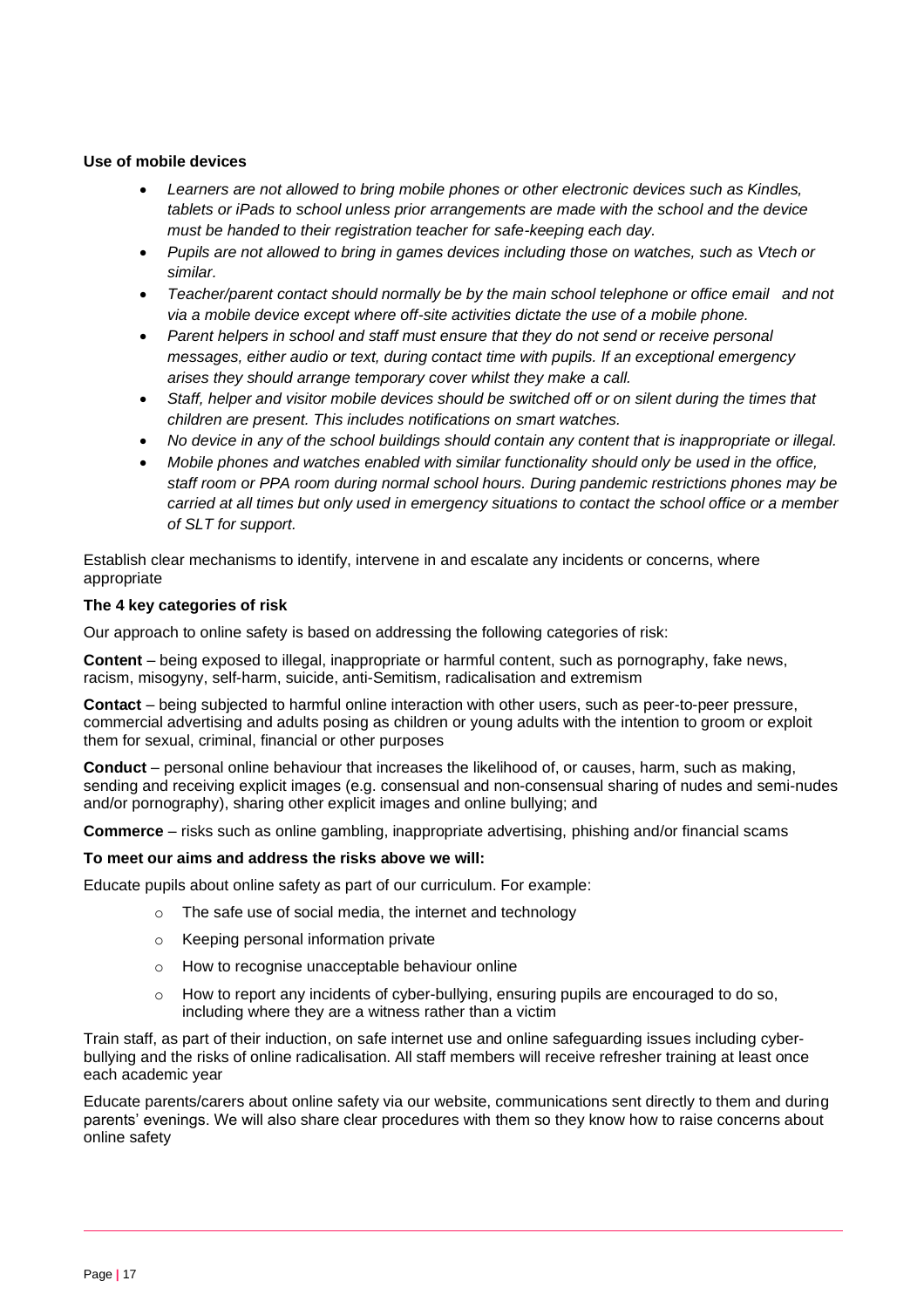Make sure staff are aware of any restrictions placed on them with regards to the use of their mobile phone and cameras, for example that:

- o Staff are allowed to bring their personal phones to school for their own use, but will limit such use to non-contact time when pupils are not present
- $\circ$  Staff will not take pictures or recordings of pupils on their personal phones or cameras

Make all pupils, parents/carers, staff, volunteers and governors aware that they are expected to sign an agreement regarding the acceptable use of the internet in school, use of the school's ICT systems and use of their mobile and smart technology

Explain the sanctions we will use if a pupil is in breach of our policies on the acceptable use of the internet and mobile phones

Put in place robust filtering and monitoring systems to limit children's exposure to the 4 key categories of risk (described above) from the school's IT systems

Make sure all staff, pupils and parents/carers are aware that staff have the power to search pupils' phones, as set out in the [DfE's guidance on searching, screening and confiscation](https://www.gov.uk/government/publications/searching-screening-and-confiscation)

Carry out an annual review of our approach to online safety, supported by an annual risk assessment that considers and reflects the risks faced by our school community

This section summarises our approach to online safety and mobile phone use. For comprehensive details about our school's policy on online safety and the use of mobile phones, please refer to our E-safety policy on our website.

## **9. Notifying parents or carers**

Where appropriate, we will discuss any concerns about a child with the child's parents or carers. The DSL will normally do this in the event of a suspicion or disclosure.

Other staff will only talk to parents or carers about any such concerns following consultation with the DSL.

If we believe that notifying the parents or carers would increase the risk to the child, we will discuss this with the local authority children's social care team before doing so.

In the case of allegations of abuse made against other children, we will normally notify the parents or carers of all the children involved.

## **10. Pupils with special educational needs, disabilities or health issues**

We recognise that pupils with special educational needs (SEN) or disabilities or certain health conditions can face additional safeguarding challenges. Additional barriers can exist when recognising abuse and neglect in this group, including:

- Assumptions that indicators of possible abuse such as behaviour, mood and injury relate to the child's condition without further exploration
- Pupils being more prone to peer group isolation or bullying (including prejudice-based bullying) than other pupils
- The potential for pupils with SEN, disabilities or certain health conditions being disproportionally impacted by behaviours such as bullying, without outwardly showing any signs
- Communication barriers and difficulties in managing or reporting these challenges

We offer extra pastoral support for these pupils. This could include:

- Canine Assisted Learning
- Nurture Assistants
- Art Therapists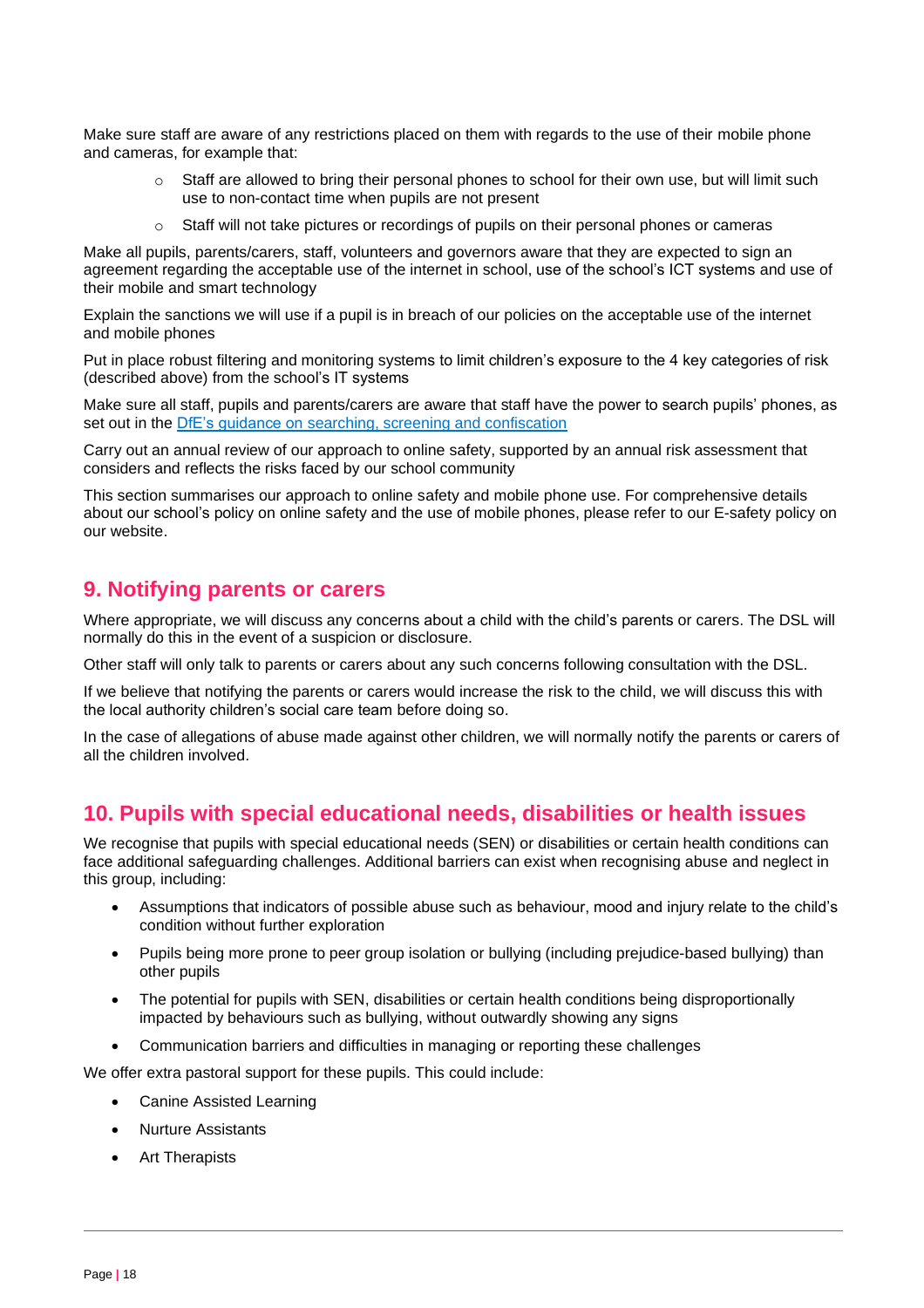• 1 to 1 support from our SEND team

## **11. Pupils with a social worker**

Pupils may need a social worker due to safeguarding or welfare needs. We recognise that a child's experiences of adversity and trauma can leave them vulnerable to further harm as well as potentially creating barriers to attendance, learning, behaviour and mental health.

The DSL and all members of staff will work with and support social workers to help protect vulnerable children.

Where we are aware that a pupil has a social worker, the DSL will always consider this fact to ensure any decisions are made in the best interests of the pupil's safety, welfare and educational outcomes. For example, it will inform decisions about:

- Responding to unauthorised absence or missing education where there are known safeguarding risks
- The provision of pastoral and/or academic support

# **12. Looked-after and previously looked-after children**

We will ensure that staff have the skills, knowledge and understanding to keep looked-after children and previously looked-after children safe. In particular, we will ensure that:

- Appropriate staff have relevant information about children's looked after legal status, contact arrangements with birth parents or those with parental responsibility, and care arrangements
- The DSL has details of children's social workers and relevant virtual school heads

We have appointed a designated teacher, Mrs Michelle Law, who is responsible for promoting the educational achievement of looked-after children and previously looked-after children in line with [statutory guidance.](https://www.gov.uk/government/publications/designated-teacher-for-looked-after-children)

The designated teacher is appropriately trained and has the relevant qualifications and experience to perform the role.

As part of their role, the designated teacher will:

- Work closely with the DSL to ensure that any safeguarding concerns regarding looked-after and previously looked-after children are quickly and effectively responded to
- Work with virtual school heads to promote the educational achievement of looked-after and previously looked-after children, including discussing how pupil premium plus funding can be best used to support looked-after children and meet the needs identified in their personal education plans

# **13. Complaints and concerns about school safeguarding policies**

## **13.1 Complaints against staff**

Complaints against staff that are likely to require a child protection investigation will be handled in accordance with our procedures for dealing with allegations of abuse made against staff (see appendix 3).

## **13.2 Other complaints**

All other complaints relating to pupils behaviour or the behaviour of their families should be brought to the attention of the Headteacher as soon as possible, or in the absence of the Headteacher, the Assistant Headteacher.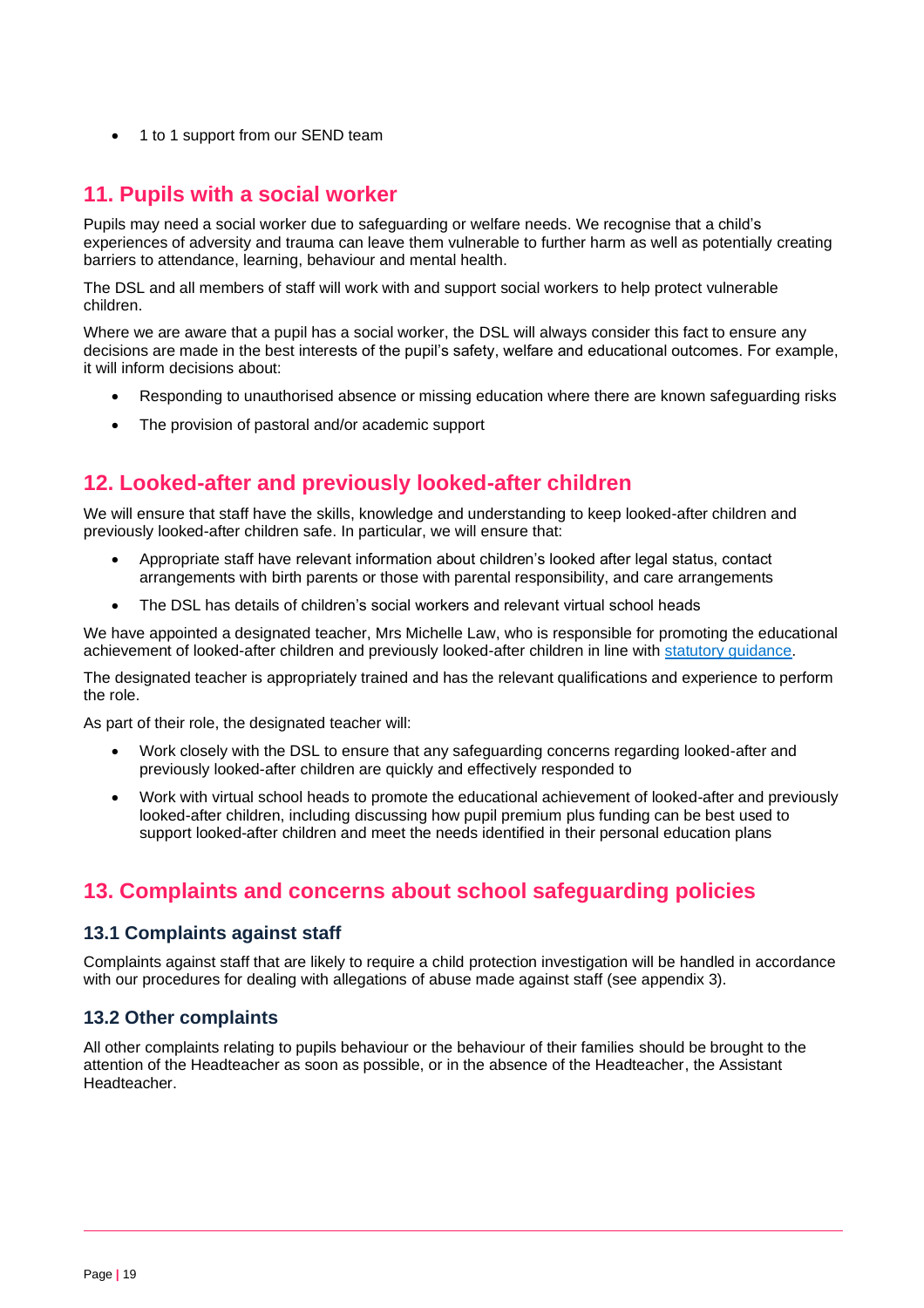## **13.3 Whistle-blowing**

We have a robust Whistle-blowing Policy, adapted from Wokingham Borough Council. This is on the website and a paper copy is displayed in the staffroom for team members to access easily if they have a concern or complaint about a member of staff in school.

# **14. Record-keeping**

We will hold records in line with our records retention schedule as directed by the local authority.

All safeguarding concerns, discussions, decisions made and the reasons for those decisions, must be recorded in writing. If you are in any doubt about whether to record something, discuss it with the DSL.

Records will include:

- A clear and comprehensive summary of the concern
- Details of how the concern was followed up and resolved
- A note of any action taken, decisions reached and the outcome

Any non-confidential records will be readily accessible and available. Confidential information and records will be held securely and only available to those who have a right or professional need to see them.

Safeguarding records relating to individual children will be retained for a reasonable period of time after they have left the school.

Safeguarding records which contain information about allegations of sexual abuse will be retained for the Independent Inquiry into Child Sexual Abuse (IICSA), for the term of the inquiry.

If a child for whom the school has, or has had, safeguarding concerns moves to another school, the DSL will ensure that their child protection file is forwarded promptly and securely, and separately from the main pupil file. In addition, if the concerns are significant or complex, and/or social services are involved, the DSL will speak to the DSL of the receiving school and provide information to enable them to have time to make any necessary preparations to ensure the safety of the child.

All Child Protection documents are stored on the DSL's personal drive with password protected access.

Child Protection Information is shared in a handover meeting between the DSLs of the school either face to face or via teams to ensure that all vital information to safeguard children is in place. This will take place as sson as possible before the child starts a new school.

In addition:

Appendix 2 sets out our policy on record-keeping specifically with respect to recruitment and pre-appointment checks

Appendix 3 sets out our policy on record-keeping with respect to allegations of abuse made against staff

# **15. Training**

## **15.1 All staff**

All staff members will undertake safeguarding and child protection training at induction, including on whistleblowing procedures and online safety, to ensure they understand the school's safeguarding systems and their responsibilities, and can identify signs of possible abuse or neglect.

This training will be regularly updated and will:

- o Be integrated, aligned and considered as part of the whole-school safeguarding approach and wider staff training, and curriculum planning
- $\circ$  Be in line with advice from the 3 safeguarding partners
- $\circ$  Have regard to the Teachers' Standards to support the expectation that all teachers:
	- o Manage behaviour effectively to ensure a good and safe environment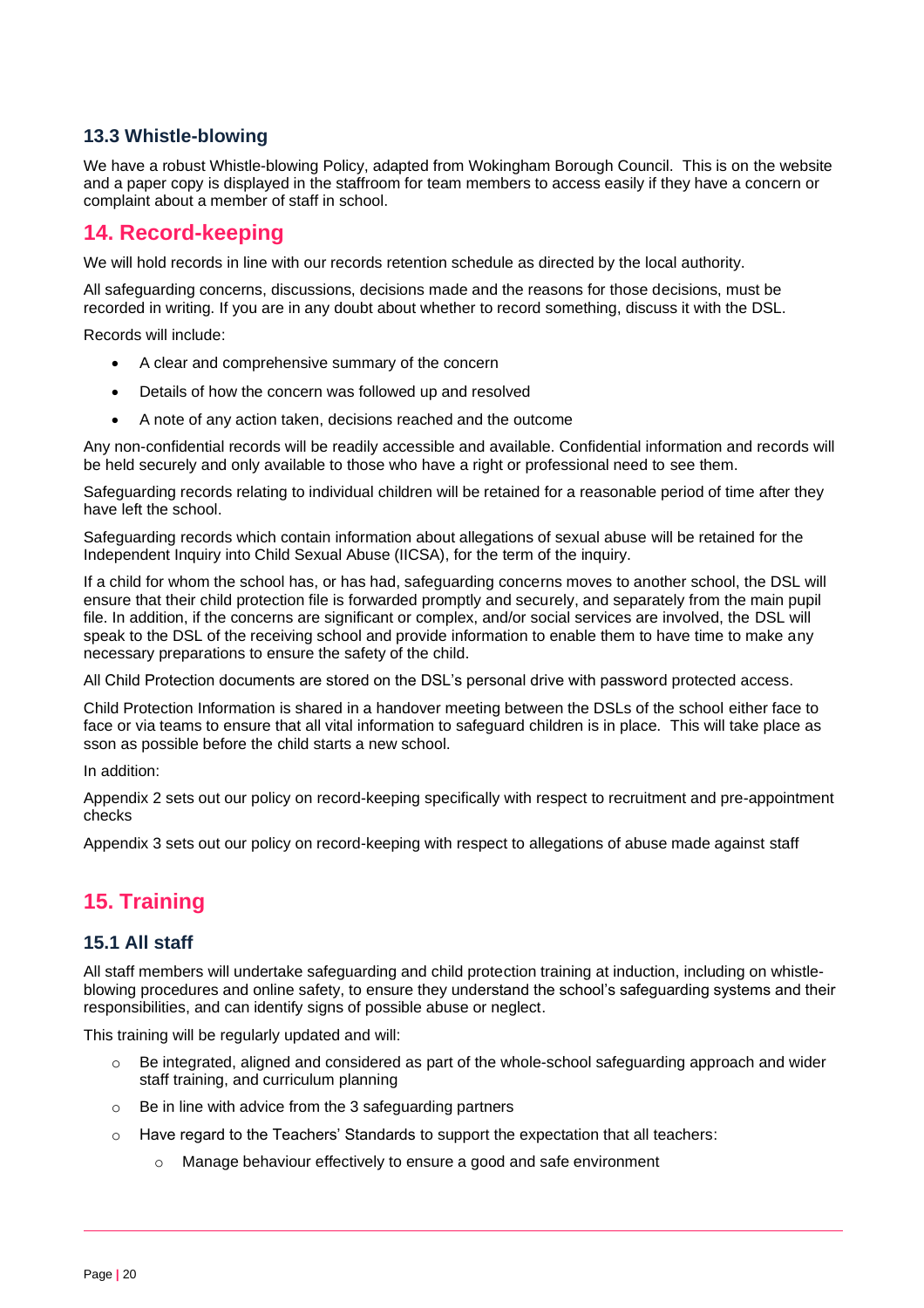o Have a clear understanding of the needs of all pupils

All staff will have training on the government's anti-radicalisation strategy, Prevent, to enable them to identify children at risk of being drawn into terrorism and to challenge extremist ideas.

Staff will also receive regular safeguarding and child protection updates, including on online safety, as required but at least annually (for example, through emails, e-bulletins and staff meetings).

Contractors who are provided through a private finance initiative (PFI) or similar contract will also receive safeguarding training.

Volunteers will receive appropriate training, if applicable.

## **15.2 The DSL and Deputy DSL**

The DSL and Deputy DSL will undertake child protection and safeguarding training at least every 2 years.

In addition, they will update their knowledge and skills at regular intervals and at least annually (for example, through e-bulletins, meeting other DSLs, or taking time to read and digest safeguarding developments).

They will also undertake Prevent awareness training.

## **15.3 Governors**

All governors receive training about safeguarding, to make sure they have the knowledge and information needed to perform their functions and understand their responsibilities.

As the chair of governors may be required to act as the 'case manager' in the event that an allegation of abuse is made against the headteacher, they receive training in managing allegations for this purpose.

## **15.4 Recruitment – interview panels**

At least one person conducting any interview for any post at the school will have undertaken safer recruitment training. This will cover, as a minimum, the contents of Keeping Children Safe in Education, and will be in line with local safeguarding procedures.

See appendix 2 of this policy for more information about our safer recruitment procedures.

## **15.5 Staff who have contact with pupils and families**

All staff who have contact with children and families will have supervisions which will provide them with support, coaching and training, promote the interests of children and allow for confidential discussions of sensitive issues.

## **16. Monitoring arrangements**

This policy will be reviewed **annually** by The Safeguarding Governor and the Senior Leadership Team before being shared with the Full Governing Body and approved annually.

# **17. Links with other policies**

This policy links to the following policies and procedures:

Behaviour

Staff Code of Conduct

**Complaints** 

Health and safety

Attendance

E- safety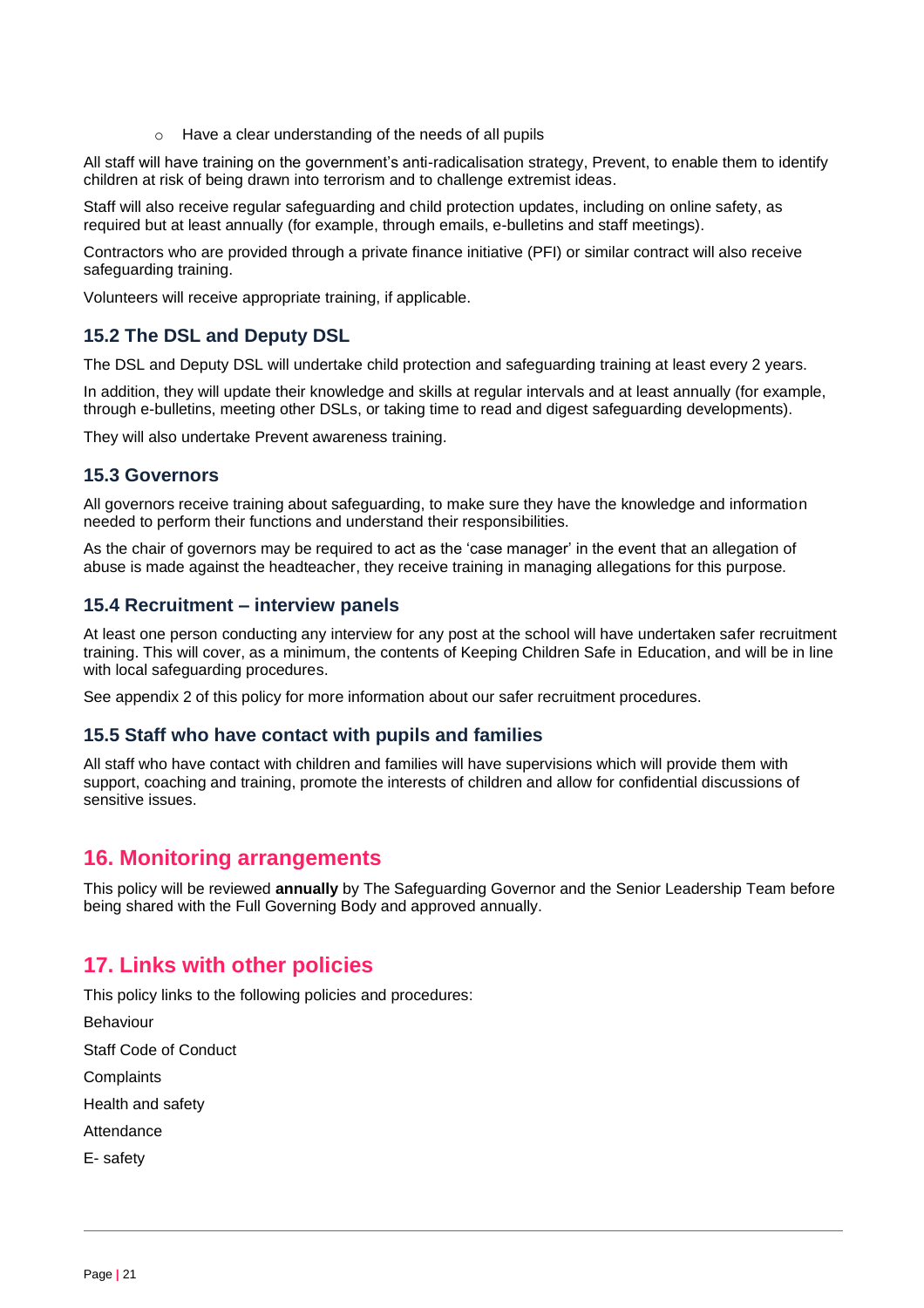Mobile phone use (as part of the all in one E-safety policy and the staff acceptable use agreement) Single equality Relationships and sex education **Curriculum** Designated teacher for looked-after and previously looked-after children Privacy notices Whistle Blowing Prevent Bring your own device Personal care Physical intervention PSHE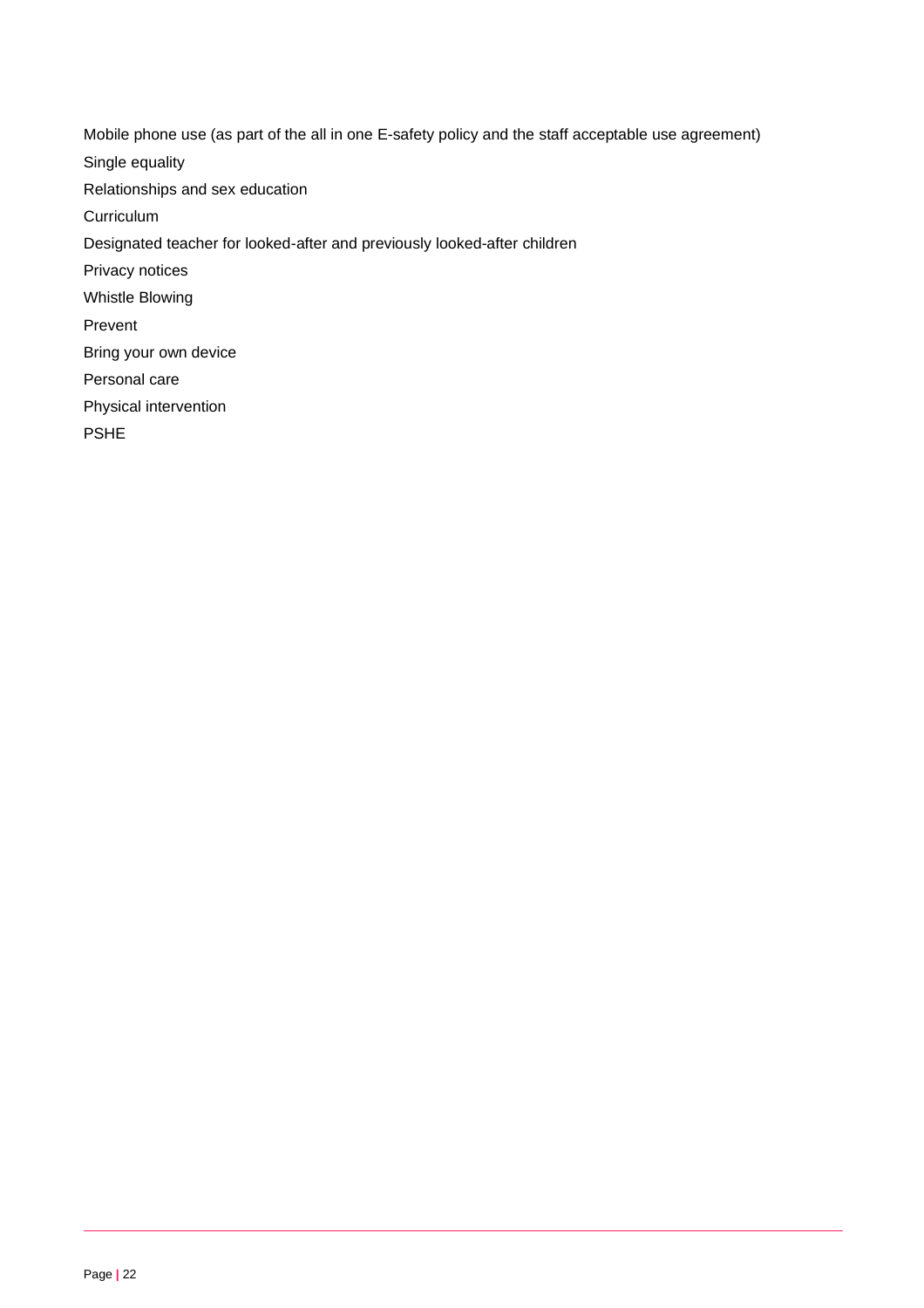#### **These appendices are based on the Department for Education's statutory guidance, Keeping Children Safe in Education.**

## **Appendix 1: types of abuse**

**Abuse**, including neglect, and safeguarding issues are rarely standalone events that can be covered by one definition or label. In most cases, multiple issues will overlap.

**Physical abuse** may involve hitting, shaking, throwing, poisoning, burning or scalding, drowning, suffocating or otherwise causing physical harm to a child. Physical harm may also be caused when a parent or carer fabricates the symptoms of, or deliberately induces, illness in a child.

**Emotional abuse** is the persistent emotional maltreatment of a child such as to cause severe and adverse effects on the child's emotional development. Some level of emotional abuse is involved in all types of maltreatment of a child, although it may occur alone.

Emotional abuse may involve:

Conveying to a child that they are worthless or unloved, inadequate, or valued only insofar as they meet the needs of another person

Not giving the child opportunities to express their views, deliberately silencing them or 'making fun' of what they say or how they communicate

Age or developmentally inappropriate expectations being imposed on children. These may include interactions that are beyond a child's developmental capability, as well as overprotection and limitation of exploration and learning, or preventing the child participating in normal social interaction

Seeing or hearing the ill-treatment of another

Serious bullying (including cyber-bullying), causing children frequently to feel frightened or in danger, or the exploitation or corruption of children

**Sexual abuse** involves forcing or enticing a child or young person to take part in sexual activities, not necessarily involving a high level of violence, whether or not the child is aware of what is happening. The activities may involve:

Physical contact, including assault by penetration (for example rape or oral sex) or non-penetrative acts such as masturbation, kissing, rubbing and touching outside of clothing

Non-contact activities, such as involving children in looking at, or in the production of, sexual images, watching sexual activities, encouraging children to behave in sexually inappropriate ways, or grooming a child in preparation for abuse (including via the internet)

Sexual abuse is not solely perpetrated by adult males. Women can also commit acts of sexual abuse, as can other children.

**Neglect** is the persistent failure to meet a child's basic physical and/or psychological needs, likely to result in the serious impairment of the child's health or development. Neglect may occur during pregnancy as a result of maternal substance abuse.

Once a child is born, neglect may involve a parent or carer failing to:

Provide adequate food, clothing and shelter (including exclusion from home or abandonment)

Protect a child from physical and emotional harm or danger

Ensure adequate supervision (including the use of inadequate care-givers)

Ensure access to appropriate medical care or treatment

It may also include neglect of, or unresponsiveness to, a child's basic emotional needs.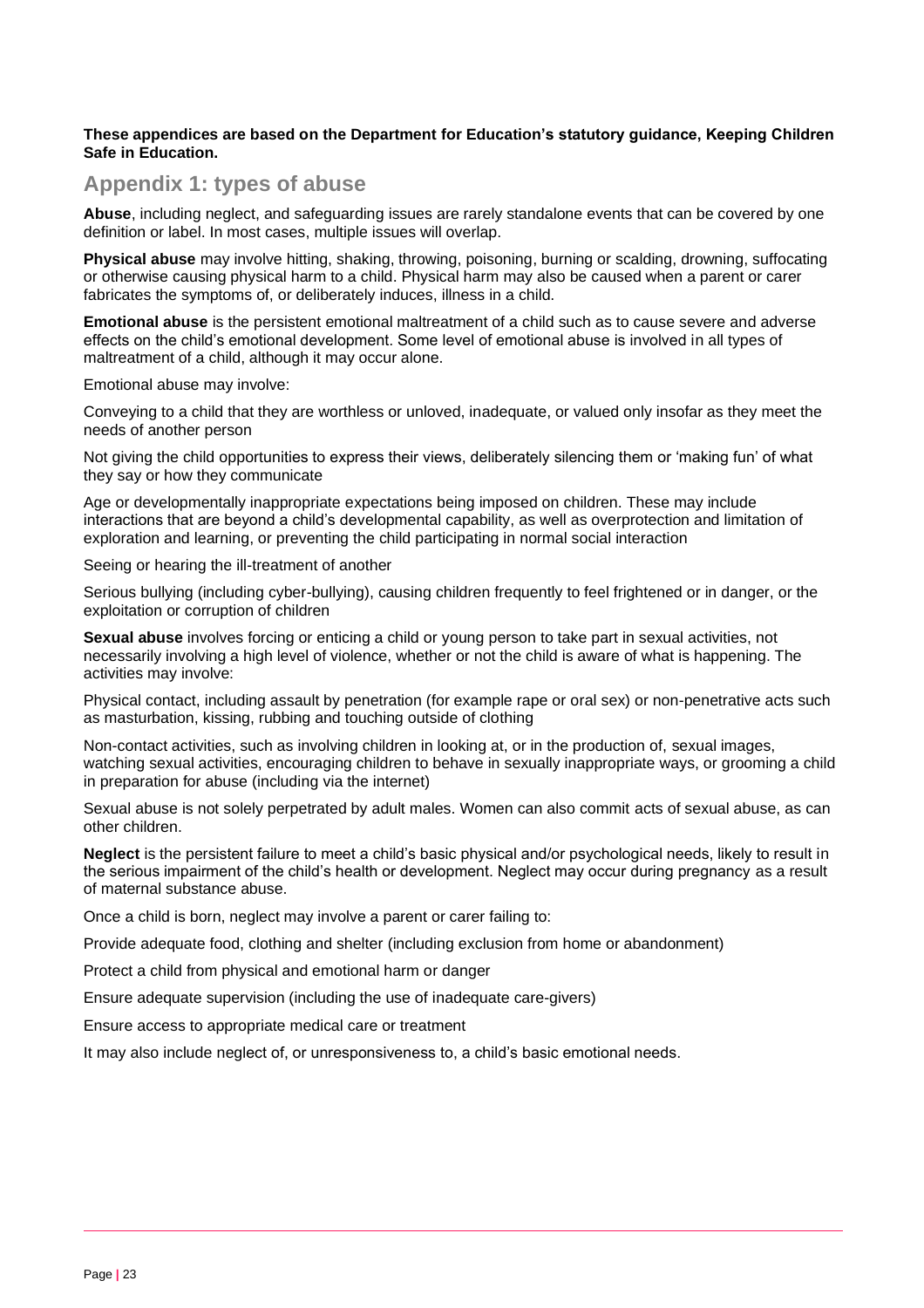# **Appendix 2: Safer Recruitment and DBS checks – policy and procedures**

## **Recruitment and selection process**

The recruitment steps outlined below are based on part 3 of Keeping Children Safe in Education.

To make sure we recruit suitable people, we will ensure that those involved in the recruitment and employment of staff to work with children have received appropriate safer recruitment training.

We have put the following steps in place during our recruitment and selection process to ensure we are committed to safeguarding and promoting the welfare of children.

#### **Advertising**

When advertising roles, we will make clear:

- o Our school's commitment to safeguarding and promoting the welfare of children
- o That safeguarding checks will be undertaken
- $\circ$  The safeguarding requirements and responsibilities of the role, such as the extent to which the role will involve contact with children
- $\circ$  Whether or not the role is exempt from the Rehabilitation of Offenders Act 1974 and the amendments to the Exceptions Order 1975, 2013 and 2020. If the role is exempt, certain spent convictions and cautions are 'protected', so they do not need to be disclosed, and if they are disclosed, we cannot take them into account

#### **Application forms**

Our application forms will:

- Include a statement saying that it is an offence to apply for the role if an applicant is barred from engaging in regulated activity relevant to children (where the role involves this type of regulated activity)
- $\circ$  Include a copy of, or link to, our child protection and safeguarding policy and our policy on the employment of ex-offenders

#### **Shortlisting**

Our shortlisting process will involve at least 2 people who will be on the interview panel and will:

- $\circ$  Consider any inconsistencies and look for gaps in employment and reasons given for them
- o Explore all potential concerns

Once we have shortlisted candidates, we will ask shortlisted candidates to:

Complete a self-declaration of their criminal record or any information that would make them unsuitable to work with children, so that they have the opportunity to share relevant information and discuss it at interview stage. The information we will ask for includes:

- o If they have a criminal history
- Whether they are included on the barred list
- o Whether they are prohibited from teaching
- $\circ$  Information about any criminal offences committed in any country in line with the law as applicable in England and Wales
- o Any relevant overseas information

Sign a declaration confirming the information they have provided is true

#### **Seeking references and checking employment history**

We will try to obtain references before interview. Any concerns raised will be explored further with referees and taken up with the candidate at interview.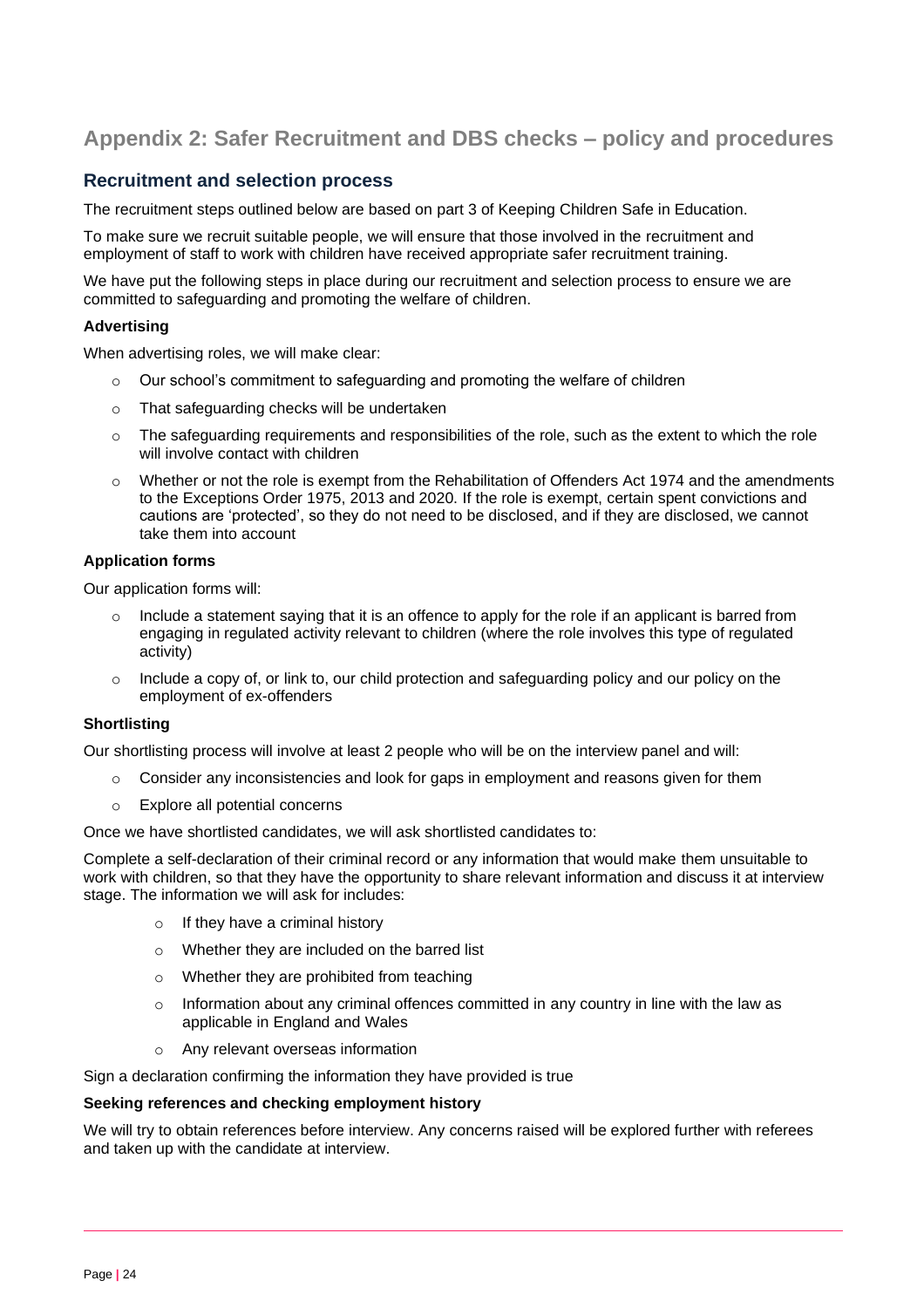When seeking references we will:

- o **Not accept open references**
- $\circ$  Liaise directly with referees and verify any information contained within references with the referees
- o Ensure any references are from the candidate's current employer and completed by a senior person. Where the referee is school based, we will ask for the reference to be confirmed by the headteacher/principal as accurate in respect to disciplinary investigations
- $\circ$  Obtain verification of the candidate's most recent relevant period of employment if they are not currently employed
- $\circ$  Secure a reference from the relevant employer from the last time the candidate worked with children if they are not currently working with children
- $\circ$  Compare the information on the application form with that in the reference and take up any inconsistencies with the candidate
- o Resolve any concerns before any appointment is confirmed

#### **Interview and selection**

When interviewing candidates, we will:

- $\circ$  Probe any gaps in employment, or where the candidate has changed employment or location frequently, and ask candidates to explain this
- $\circ$  Explore any potential areas of concern to determine the candidate's suitability to work with children
- o Record all information considered and decisions made

## **Pre-appointment vetting checks**

We will record all information on the checks carried out in the school's single central record (SCR). Copies of these checks, where appropriate, will be held in individuals' personnel files. We follow requirements and best practice in retaining copies of these checks, as set out below.

#### **New staff**

All offers of appointment will be conditional until satisfactory completion of the necessary pre-employment checks. When appointing new staff, we will:

- o Verify their identity
- o Obtain (via the applicant) an enhanced DBS certificate, including barred list information for those who will be engaging in regulated activity (see definition below). We will obtain the certificate before, or as soon as practicable after, appointment, including when using the DBS update service. We will not keep a copy of the certificate for longer than 6 months, but when the copy is destroyed we may still keep a record of the fact that vetting took place, the result of the check and recruitment decision taken
- $\circ$  Obtain a separate barred list check if they will start work in regulated activity before the DBS certificate is available
- $\circ$  Verify their mental and physical fitness to carry out their work responsibilities
- $\circ$  Verify their right to work in the UK. We will keep a copy of this verification for the duration of the member of staff's employment and for 2 years afterwards
- o Verify their professional qualifications, as appropriate
- $\circ$  Ensure they are not subject to a prohibition order if they are employed to be a teacher
- $\circ$  Carry out further additional checks, as appropriate, on candidates who have lived or worked outside of the UK. Where available, these will include:
	- o For all staff, including teaching positions: [criminal records checks for overseas applicants](https://www.gov.uk/government/publications/criminal-records-checks-for-overseas-applicants)
	- $\circ$  For teaching positions: obtaining a letter of professional standing from the professional regulating authority in the country where the applicant has worked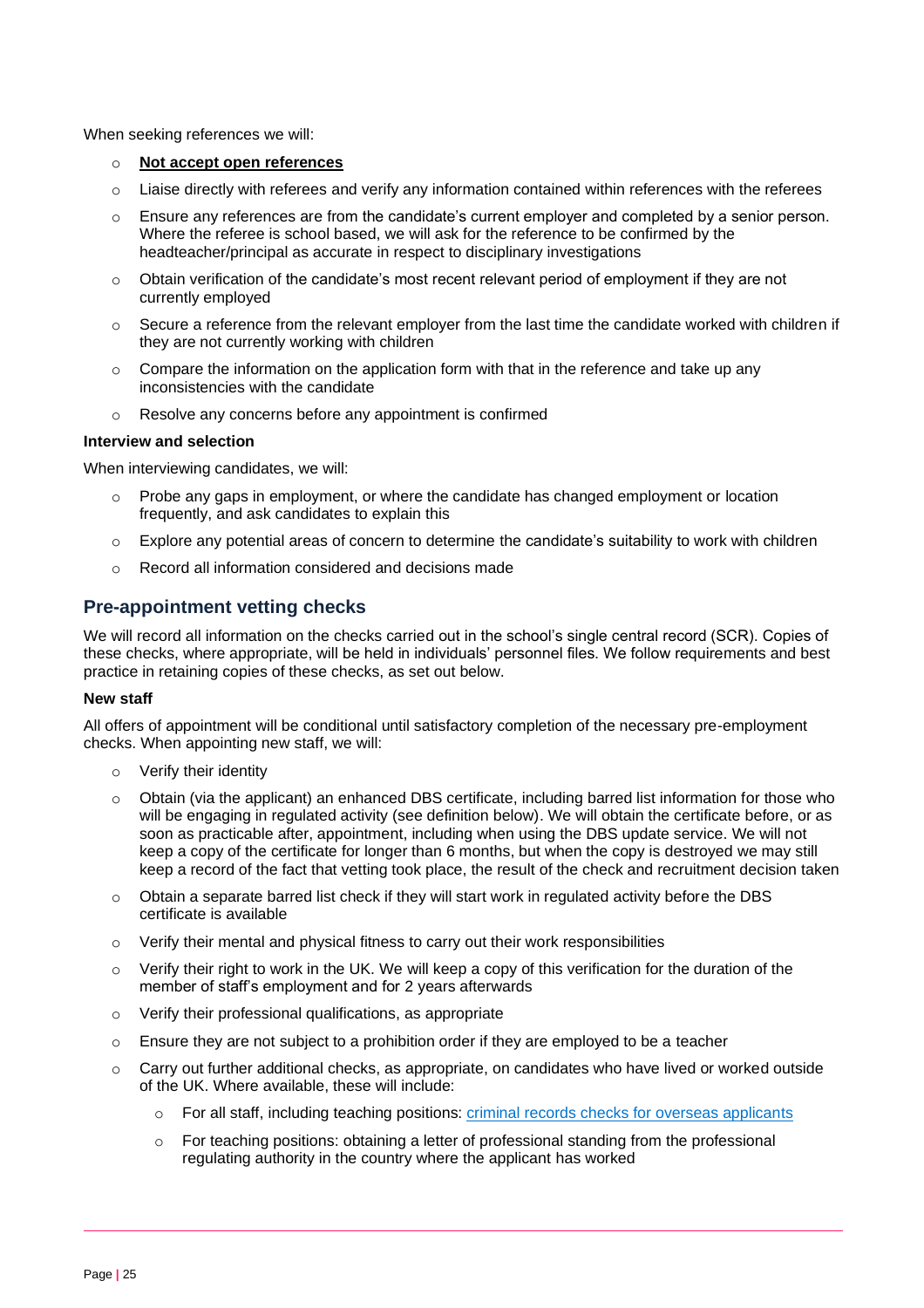We will ensure that appropriate checks are carried out to ensure that individuals are not disqualified under the 2018 Childcare Disqualification Regulations and Childcare Act 2006. Where we take a decision that an individual falls outside of the scope of these regulations and we do not carry out such checks, we will retain a record of our assessment on the individual's personnel file. This will include our evaluation of any risks and control measures put in place, and any advice sought.

**Regulated activity** means a person who will be:

- o Responsible, on a regular basis in a school or college, for teaching, training, instructing, caring for or supervising children; or
- $\circ$  Carrying out paid, or unsupervised unpaid, work regularly in a school or college where that work provides an opportunity for contact with children; or
- $\circ$  Engaging in intimate or personal care or overnight activity, even if this happens only once and regardless of whether they are supervised or not

#### **Existing staff**

.

In certain circumstances we will carry out all the relevant checks on existing staff as if the individual was a new member of staff. These circumstances are when:

- There are concerns about an existing member of staff's suitability to work with children; or
- $\circ$  An individual moves from a post that is not regulated activity to one that is; or
- $\circ$  There has been a break in service of 12 weeks or more

We will refer to the DBS anyone who has harmed, or poses a risk of harm, to a child or vulnerable adult where:

- o We believe the individual has engaged in [relevant conduct;](https://www.gov.uk/guidance/making-barring-referrals-to-the-dbs#relevant-conduct-in-relation-to-children) or
- $\circ$  We believe the individual has received a caution or conviction for a relevant (automatic barring either with or without the right to make representations) offence, under the Safeguarding Vulnerable Groups [Act 2006 \(Prescribed Criteria and Miscellaneous Provisions\) Regulations 2009;](http://www.legislation.gov.uk/uksi/2009/37/contents/made) or
- $\circ$  We believe the 'harm test' is satisfied in respect of the individual (i.e. they may harm a child or vulnerable adult or put them at risk of harm); and
- $\circ$  The individual has been removed from working in regulated activity (paid or unpaid) or would have been removed if they had not left

#### **Agency and third-party staff**

We will obtain written notification from any agency or third-party organisation that it has carried out the necessary safer recruitment checks that we would otherwise perform. We will also check that the person presenting themselves for work is the same person on whom the checks have been made.

#### **Contractors**

We will ensure that any contractor, or any employee of the contractor, who is to work at the school has had the appropriate level of DBS check (this includes contractors who are provided through a PFI or similar contract). This will be:

- $\circ$  An enhanced DBS check with barred list information for contractors engaging in regulated activity
- An enhanced DBS check, not including barred list information, for all other contractors who are not in regulated activity but whose work provides them with an opportunity for regular contact with children

We will obtain the DBS check for self-employed contractors.

We will not keep copies of such checks for longer than 6 months.

Contractors who have not had any checks will not be allowed to work unsupervised or engage in regulated activity under any circumstances.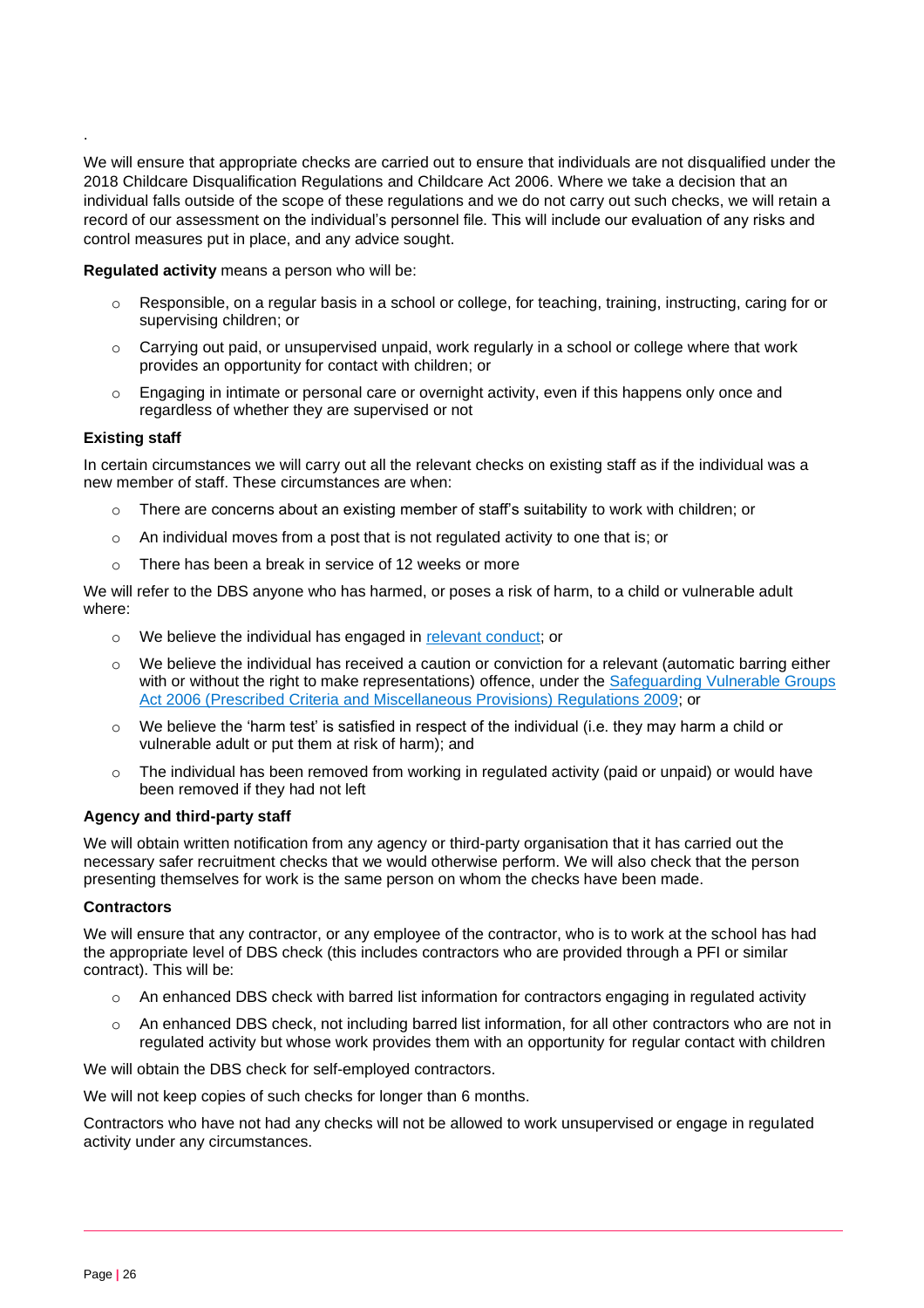We will check the identity of all contractors and their staff on arrival at the school.

For self-employed contractors such as music teachers or sports coaches, we will ensure that appropriate checks are carried out to ensure that individuals are not disqualified under the 2018 Childcare Disqualification Regulations and Childcare Act 2006. Where we decide that an individual falls outside of the scope of these regulations and we do not carry out such checks, we will retain a record of our assessment. This will include our evaluation of any risks and control measures put in place, and any advice sought.

#### **Trainee/student teachers**

Where applicants for initial teacher training are salaried by us, we will ensure that all necessary checks are carried out.

Where trainee teachers are fee-funded, we will obtain written confirmation from the training provider that necessary checks have been carried out and that the trainee has been judged by the provider to be suitable to work with children.

In both cases, this includes checks to ensure that individuals are not disqualified under the 2018 Childcare Disqualification Regulations and Childcare Act 2006.

#### **Volunteers**

We will:

- $\circ$  Never leave an unchecked volunteer unsupervised or allow them to work in regulated activity
- $\circ$  Obtain an enhanced DBS check with barred list information for all volunteers who are new to working in regulated activity
- $\circ$  Carry out a risk assessment when deciding whether to seek an enhanced DBS check without barred list information for any volunteers not engaging in regulated activity. We will retain a record of this risk assessment
- $\circ$  Ensure that appropriate checks are carried out to ensure that individuals are not disqualified under the 2018 Childcare Disqualification Regulations and Childcare Act 2006. Where we decide that an individual falls outside of the scope of these regulations and we do not carry out such checks, we will retain a record of our assessment. This will include our evaluation of any risks and control measures put in place, and any advice sought

#### **Governors**

All governors will have an enhanced DBS check without barred list information.

They will have an enhanced DBS check with barred list information if working in regulated activity.

All governors will also have a section 128 check (as a section 128 direction disqualifies an individual from being a maintained school governor).

All proprietors, trustees, local governors and members will also have the following checks:

A section 128 check (to check prohibition on participation in management under [section 128 of the Education](https://www.legislation.gov.uk/ukpga/2008/25/section/128)  [and Skills Act 2008\)](https://www.legislation.gov.uk/ukpga/2008/25/section/128).

Identity

Right to work in the UK

Other checks deemed necessary if they have lived or worked outside the UK

All governors will also have the following checks:

**Identity** 

Right to work in the UK

Other checks deemed necessary if they have lived or worked outside the UK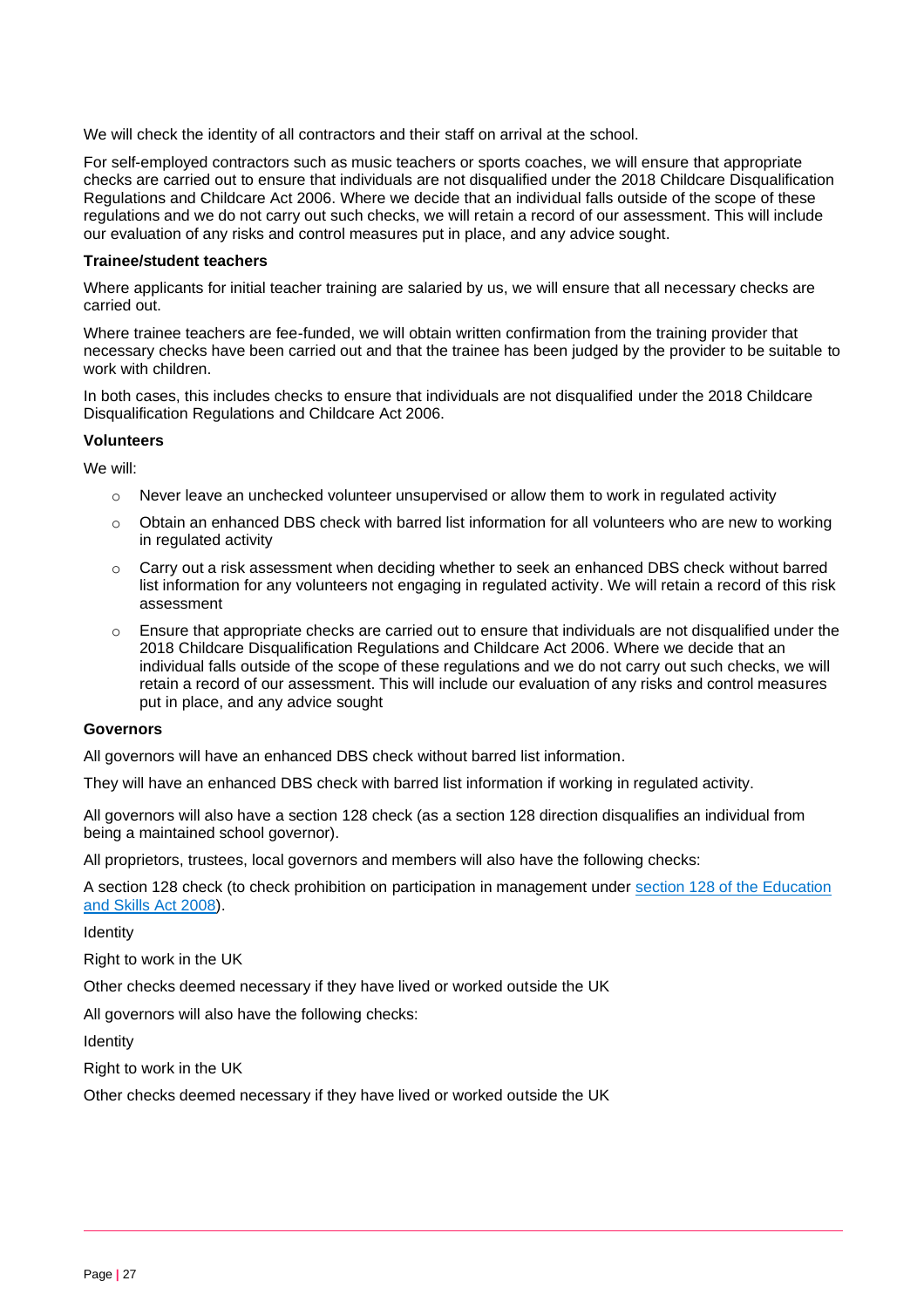#### **Staff working in alternative provision settings**

Where we place a pupil with an alternative provision provider, we obtain written confirmation from the provider that they have carried out the appropriate safeguarding checks on individuals working there that we would otherwise perform.

#### **Adults who supervise pupils on work experience**

When organising work experience, we will ensure that policies and procedures are in place to protect children from harm.

We will also consider whether it is necessary for barred list checks to be carried out on the individuals who supervise a pupil under 16 on work experience. This will depend on the specific circumstances of the work experience, including the nature of the supervision, the frequency of the activity being supervised, and whether the work is regulated activity.

#### **Pupils staying with host families**

Where the school makes arrangements for pupils to be provided with care and accommodation by a host family to which they are not related (for example, during a foreign exchange visit), we will request enhanced DBS checks with barred list information on those people.

Where the school is organising such hosting arrangements overseas and host families cannot be checked in the same way, we will work with our partner schools abroad to ensure that similar assurances are undertaken prior to the visit.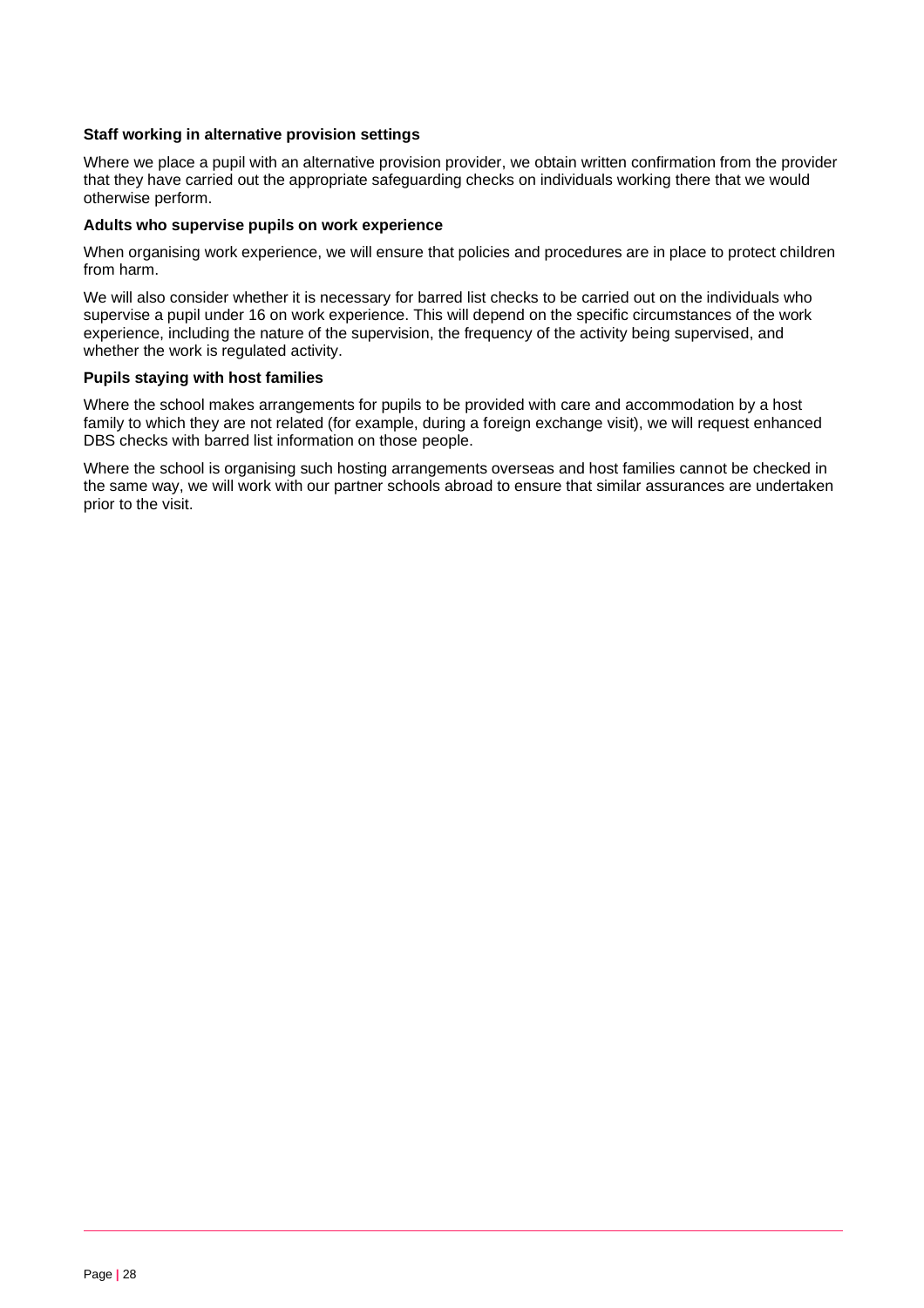# **Appendix 3: allegations of abuse made against staff**

## **Section 1: Allegations that may meet the harms threshold**

This section is based on 'Section 1: Allegations that may meet the harms threshold' in part 4 of Keeping Children Safe in Education.

This section applies to all cases in which it is alleged that a current member of staff, including a supply teacher, volunteer, or contractor, has:

- $\circ$  Behaved in a way that has harmed a child, or may have harmed a child, and/or
- o Possibly committed a criminal offence against or related to a child, and/or
- $\circ$  Behaved towards a child or children in a way that indicates he or she may pose a risk of harm to children, and/or
- o Behaved or may have behaved in a way that indicates they may not be suitable to work with children – this includes behaviour taking place both inside and outside of school

We will deal with any allegation of abuse quickly, in a fair and consistent way that provides effective child protection while also supporting the individual who is the subject of the allegation.

A 'case manager' will lead any investigation. This will be the headteacher, or the chair of where the headteacher is the subject of the allegation. The case manager will be identified at the earliest opportunity.

Our procedures for dealing with allegations will be applied with common sense and judgement.

## **Suspension of the accused until the case is resolved**

Suspension of the accused will not be the default position and will only be considered in cases where there is reason to suspect that a child or other children is/are at risk of harm, or the case is so serious that there might be grounds for dismissal. In such cases, we will only suspend an individual if we have considered all other options available and there is no reasonable alternative.

Based on an assessment of risk, we will consider alternatives such as:

- $\circ$  Redeployment within the school so that the individual does not have direct contact with the child or children concerned
- $\circ$  Providing an assistant to be present when the individual has contact with children
- $\circ$  Redeploying the individual to alternative work in the school so that they do not have unsupervised access to children
- $\circ$  Moving the child or children to classes where they will not come into contact with the individual, making it clear that this is not a punishment and parents/carers have been consulted
- $\circ$  Temporarily redeploying the individual to another role in a different location, for example to an alternative school or other work for the local authority

If in doubt, the case manager will seek views from the school's personnel adviser and the designated officer at the local authority, as well as the police and children's social care where they have been involved.

## **Definitions for outcomes of allegation investigations**

**Substantiated:** there is sufficient evidence to prove the allegation

**Malicious:** there is sufficient evidence to disprove the allegation and there has been a deliberate act to deceive, or to cause harm to the subject of the allegation

**False:** there is sufficient evidence to disprove the allegation

**Unsubstantiated:** there is insufficient evidence to either prove or disprove the allegation (this does not imply guilt or innocence)

**Unfounded**: to reflect cases where there is no evidence or proper basis which supports the allegation being made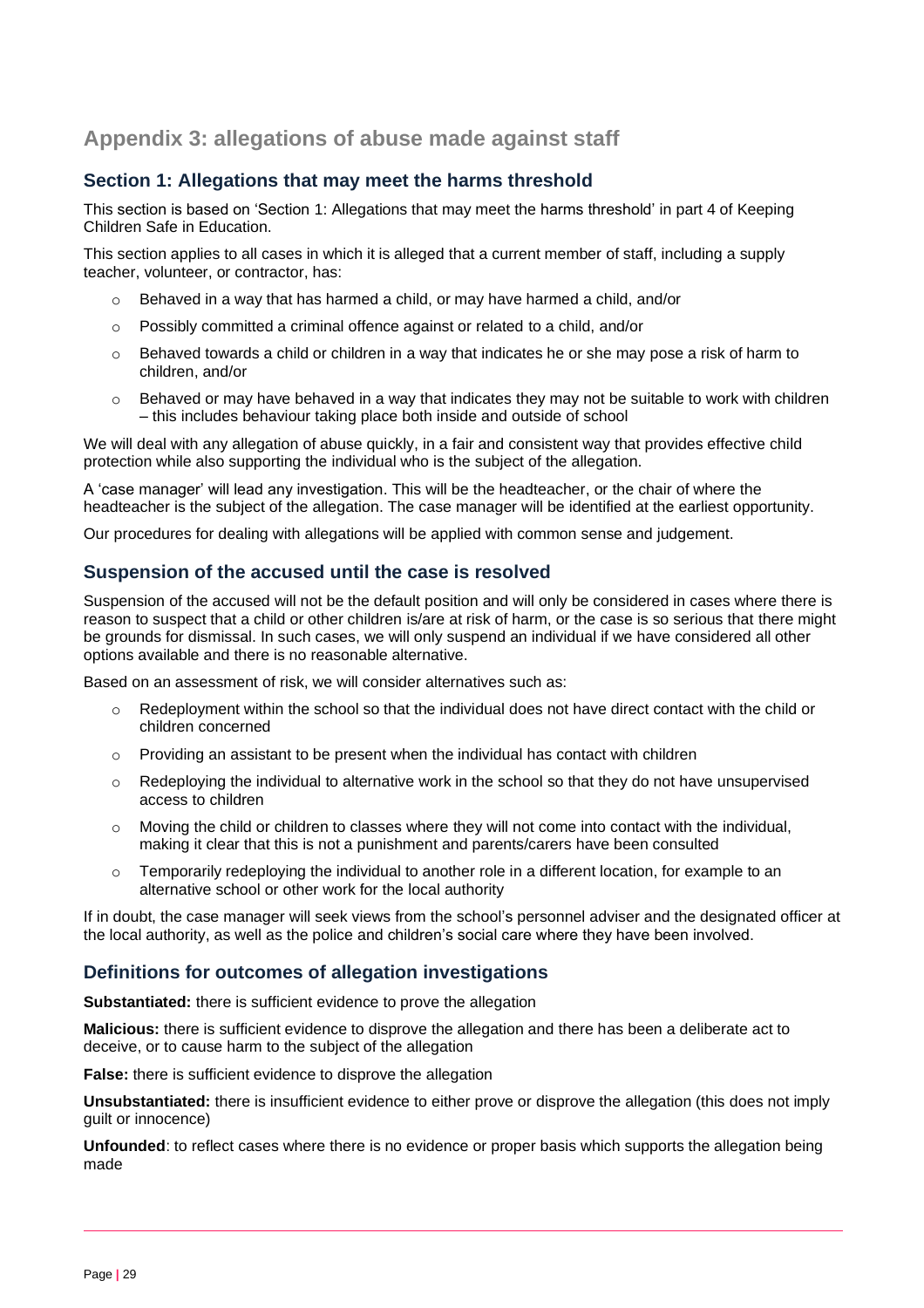## **Procedure for dealing with allegations**

In the event of an allegation that meets the criteria above, the case manager will take the following steps:

- $\circ$  Conduct basic enquiries in line with local procedures to establish the facts to help determine whether there is any foundation to the allegation before carrying on with the steps below
- $\circ$  Discuss the allegation with the designated officer at the local authority. This is to consider the nature, content and context of the allegation and agree a course of action, including whether further enquiries are necessary to enable a decision on how to proceed, and whether it is necessary to involve the police and/or children's social care services. (The case manager may, on occasion, consider it necessary to involve the police *before* consulting the designated officer – for example, if the accused individual is deemed to be an immediate risk to children or there is evidence of a possible criminal offence. In such cases, the case manager will notify the designated officer as soon as practicably possible after contacting the police)
- $\circ$  Inform the accused individual of the concerns or allegations and likely course of action as soon as possible after speaking to the designated officer (and the police or children's social care services, where necessary). Where the police and/or children's social care services are involved, the case manager will only share such information with the individual as has been agreed with those agencies
- $\circ$  Where appropriate (in the circumstances described above), carefully consider whether suspension of the individual from contact with children at the school is justified or whether alternative arrangements such as those outlined above can be put in place. Advice will be sought from the designated officer, police and/or children's social care services, as appropriate
- o Where the case manager is concerned about the welfare of other children in the community or the individual's family, they will discuss these concerns with the DSL and make a risk assessment of the situation. If necessary, the DSL may make a referral to children's social care
- o **If immediate suspension is considered necessary**, agree and record the rationale for this with the designated officer. The record will include information about the alternatives to suspension that have been considered, and why they were rejected. Written confirmation of the suspension will be provided to the individual facing the allegation or concern within 1 working day, and the individual will be given a named contact at the school and their contact details
- o **If it is decided that no further action is to be taken** in regard to the subject of the allegation or concern, record this decision and the justification for it and agree with the designated officer what information should be put in writing to the individual and by whom, as well as what action should follow both in respect of the individual and those who made the initial allegation
- o **If it is decided that further action is needed**, take steps as agreed with the designated officer to initiate the appropriate action in school and/or liaise with the police and/or children's social care services as appropriate
- o Provide effective support for the individual facing the allegation or concern, including appointing a named representative to keep them informed of the progress of the case and considering what other support is appropriate. Employees will be encouraged to seek support from trade union representatives, or a colleague, for example for welfare counselling or medical advice
- $\circ$  Inform the parents or carers of the child/children involved about the allegation as soon as possible if they do not already know (following agreement with children's social care services and/or the police, if applicable). The case manager will also inform the parents or carers of the requirement to maintain confidentiality about any allegations made against teachers (where this applies) while investigations are ongoing. Any parent or carer who wishes to have the confidentiality restrictions removed in respect of a teacher will be advised to seek legal advice
- $\circ$  Keep the parents or carers of the child/children involved informed of the progress of the case (only in relation to their child – no information will be shared regarding the staff member)
- $\circ$  Make a referral to the DBS where it is thought that the individual facing the allegation or concern has engaged in conduct that harmed or is likely to harm a child, or if the individual otherwise poses a risk of harm to a child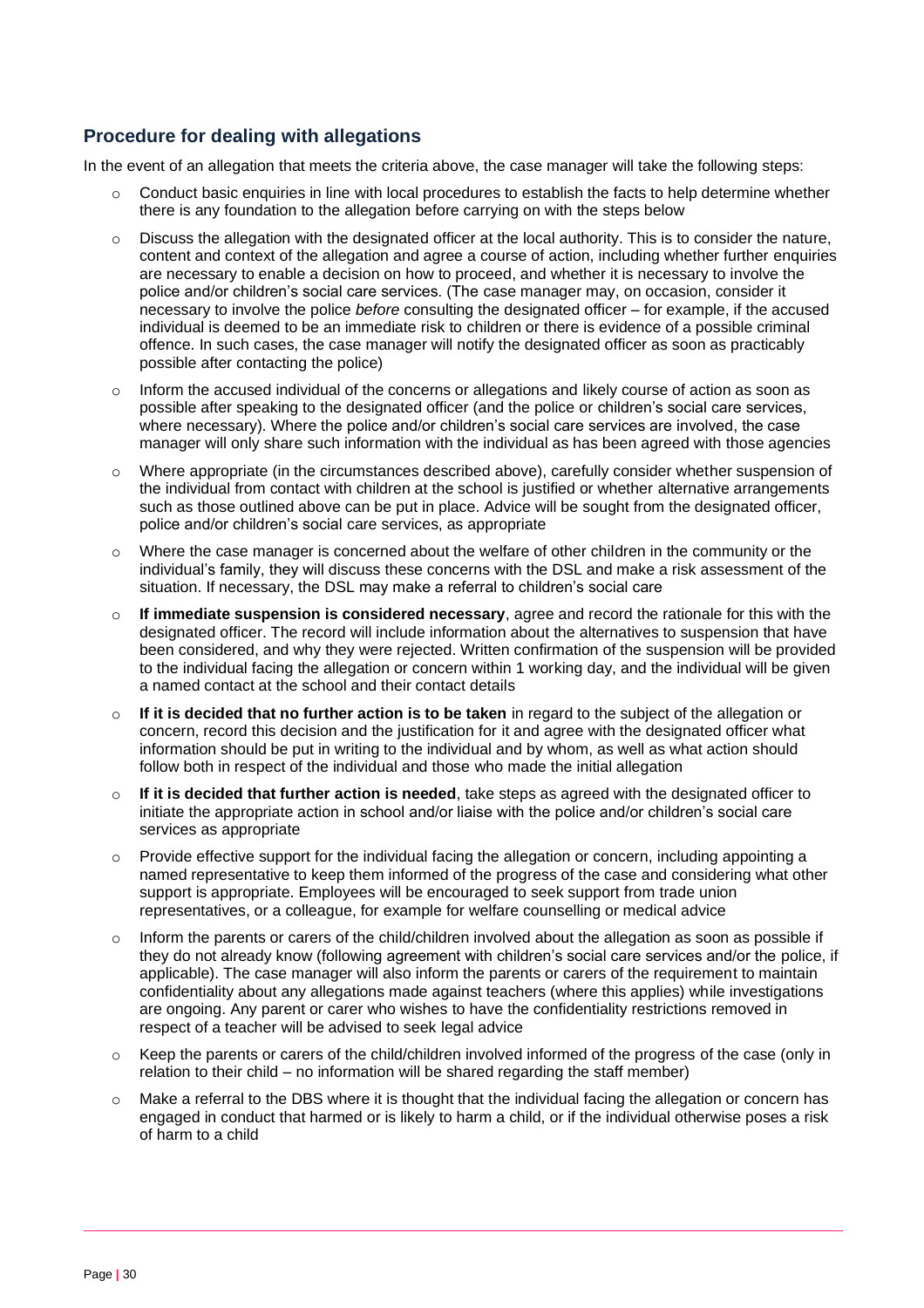We will inform Ofsted of any allegations of serious harm or abuse by any person living, working, or looking after children at the premises (whether the allegations relate to harm or abuse committed on the premises or elsewhere), and any action taken in respect of the allegations. This notification will be made as soon as reasonably possible and always within 14 days of the allegations being made.

If the school is made aware that the secretary of state has made an interim prohibition order in respect of an individual, we will immediately suspend that individual from teaching, pending the findings of the investigation by the Teaching Regulation Agency.

Where the police are involved, wherever possible the school will ask the police at the start of the investigation to obtain consent from the individuals involved to share their statements and evidence for use in the school's disciplinary process, should this be required at a later point.

#### **Additional considerations for supply teachers and all contracted staff**

If there are concerns or an allegation is made against someone not directly employed by the school, such as a supply teacher or contracted staff member provided by an agency, we will take the actions below in addition to our standard procedures.

- We will not decide to stop using an individual due to safeguarding concerns without finding out the facts and liaising with our LADO to determine a suitable outcome
- $\circ$  The governing board will discuss with the agency whether it is appropriate to suspend the individual, or redeploy them to another part of the school, while the school carries out the investigation
- $\circ$  We will involve the agency fully, but the school will take the lead in collecting the necessary information and providing it to the LADO as required
- $\circ$  We will address issues such as information sharing, to ensure any previous concerns or allegations known to the agency are taken into account (we will do this, for example, as part of the allegations management meeting or by liaising directly with the agency where necessary)

When using an agency, we will inform them of our process for managing allegations, and keep them updated about our policies as necessary, and will invite the agency's HR manager or equivalent to meetings as appropriate.

## **Timescales**

We will deal with all allegations as quickly and effectively as possible and will endeavour to comply with the following timescales, where reasonably practicable:

- $\circ$  Any cases where it is clear immediately that the allegation is unsubstantiated or malicious should be resolved within 1 week
- o If the nature of an allegation does not require formal disciplinary action, appropriate action should be taken within 3 working days
- $\circ$  If a disciplinary hearing is required and can be held without further investigation, this should be held within 15 working days

However, these are objectives only and where they are not met, we will endeavour to take the required action as soon as possible thereafter.

## **Specific actions**

#### **Action following a criminal investigation or prosecution**

The case manager will discuss with the local authority's designated officer whether any further action, including disciplinary action, is appropriate and, if so, how to proceed, taking into account information provided by the police and/or children's social care services.

#### **Conclusion of a case where the allegation is substantiated**

If the allegation is substantiated and the individual is dismissed or the school ceases to use their services, or the individual resigns or otherwise ceases to provide their services, the school will make a referral to the DBS for consideration of whether inclusion on the barred lists is required.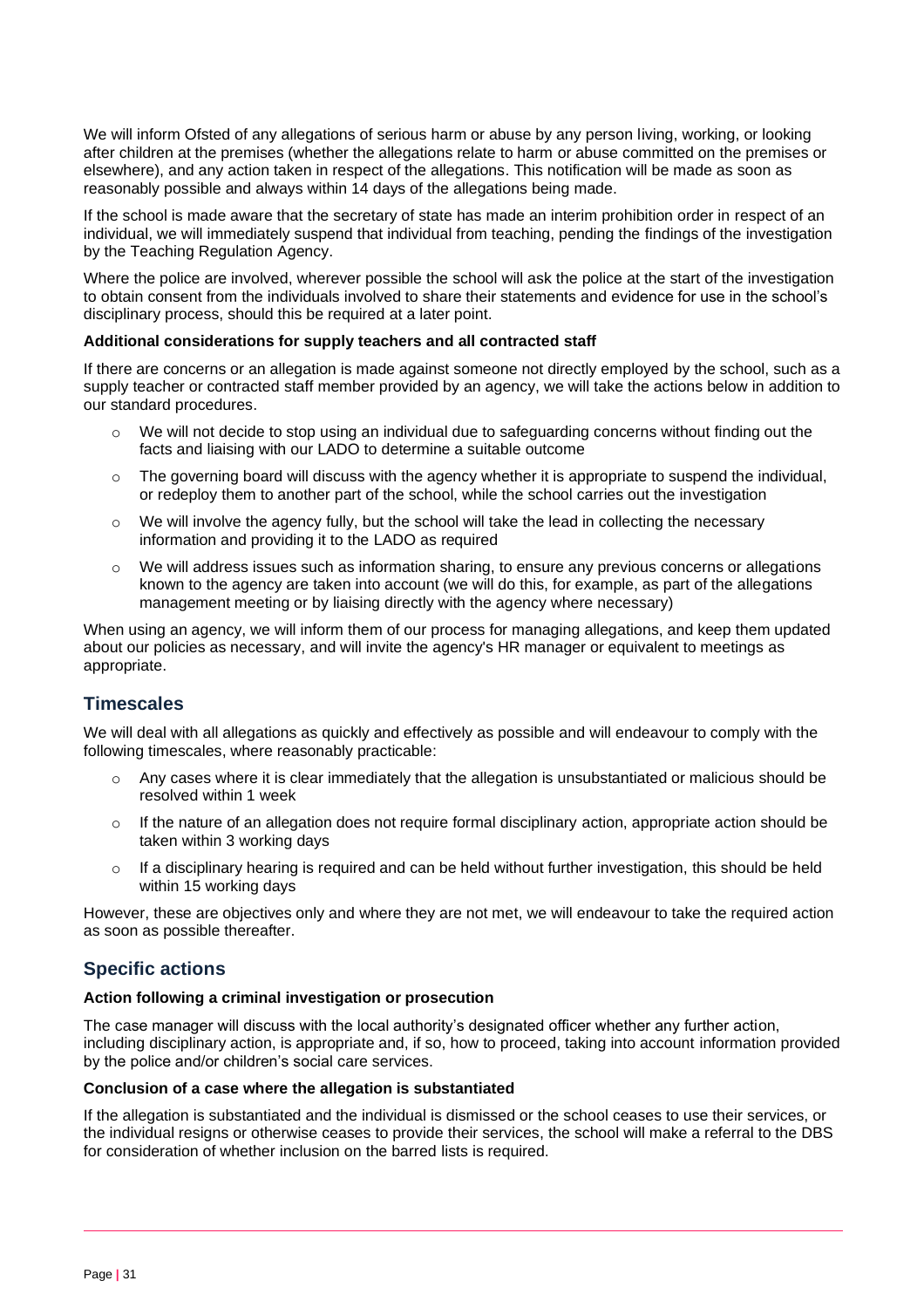If the individual concerned is a member of teaching staff, the school will consider whether to refer the matter to the Teaching Regulation Agency to consider prohibiting the individual from teaching.

#### **Individuals returning to work after suspension**

If it is decided on the conclusion of a case that an individual who has been suspended can return to work, the case manager will consider how best to facilitate this.

The case manager will also consider how best to manage the individual's contact with the child or children who made the allegation, if they are still attending the school.

#### **Unsubstantiated, unfounded, false or malicious reports**

If a report is:

- $\circ$  Determined to be unsubstantiated, unfounded, false or malicious, the DSL will consider the appropriate next steps. If they consider that the child and/or person who made the allegation is in need of help, or the allegation may have been a cry for help, a referral to children's social care may be appropriate
- $\circ$  Shown to be deliberately invented, or malicious, the school will consider whether any disciplinary action is appropriate against the individual(s) who made it

#### **Unsubstantiated, unfounded, false or malicious allegations**

If an allegation is:

- o Determined to be unsubstantiated, unfounded, false or malicious, the LADO and case manager will consider the appropriate next steps. If they consider that the child and/or person who made the allegation is in need of help, or the allegation may have been a cry for help, a referral to children's social care may be appropriate
- $\circ$  Shown to be deliberately invented, or malicious, the school will consider whether any disciplinary action is appropriate against the individual(s) who made it

#### **Confidentiality and information sharing**

The school will make every effort to maintain confidentiality and guard against unwanted publicity while an allegation is being investigated or considered.

The case manager will take advice from the LADO, police and children's social care services, as appropriate, to agree:

- Who needs to know about the allegation and what information can be shared
- How to manage speculation, leaks and gossip, including how to make parents or carers of a child/children involved aware of their obligations with respect to confidentiality
- What, if any, information can be reasonably given to the wider community to reduce speculation
- How to manage press interest if, and when, it arises

#### **Record-keeping**

The case manager will maintain clear records about any case where the allegation or concern meets the criteria above and store them on the individual's confidential personnel file for the duration of the case.

The records of any allegation that, following an investigation, is found to be malicious or false will be deleted from the individual's personnel file (unless the individual consents for the records to be retained on the file).

For all other allegations (which are not found to be malicious or false), the following information will be kept on the file of the individual concerned:

- A clear and comprehensive summary of the allegation
- Details of how the allegation was followed up and resolved
- Notes of any action taken, decisions reached and the outcome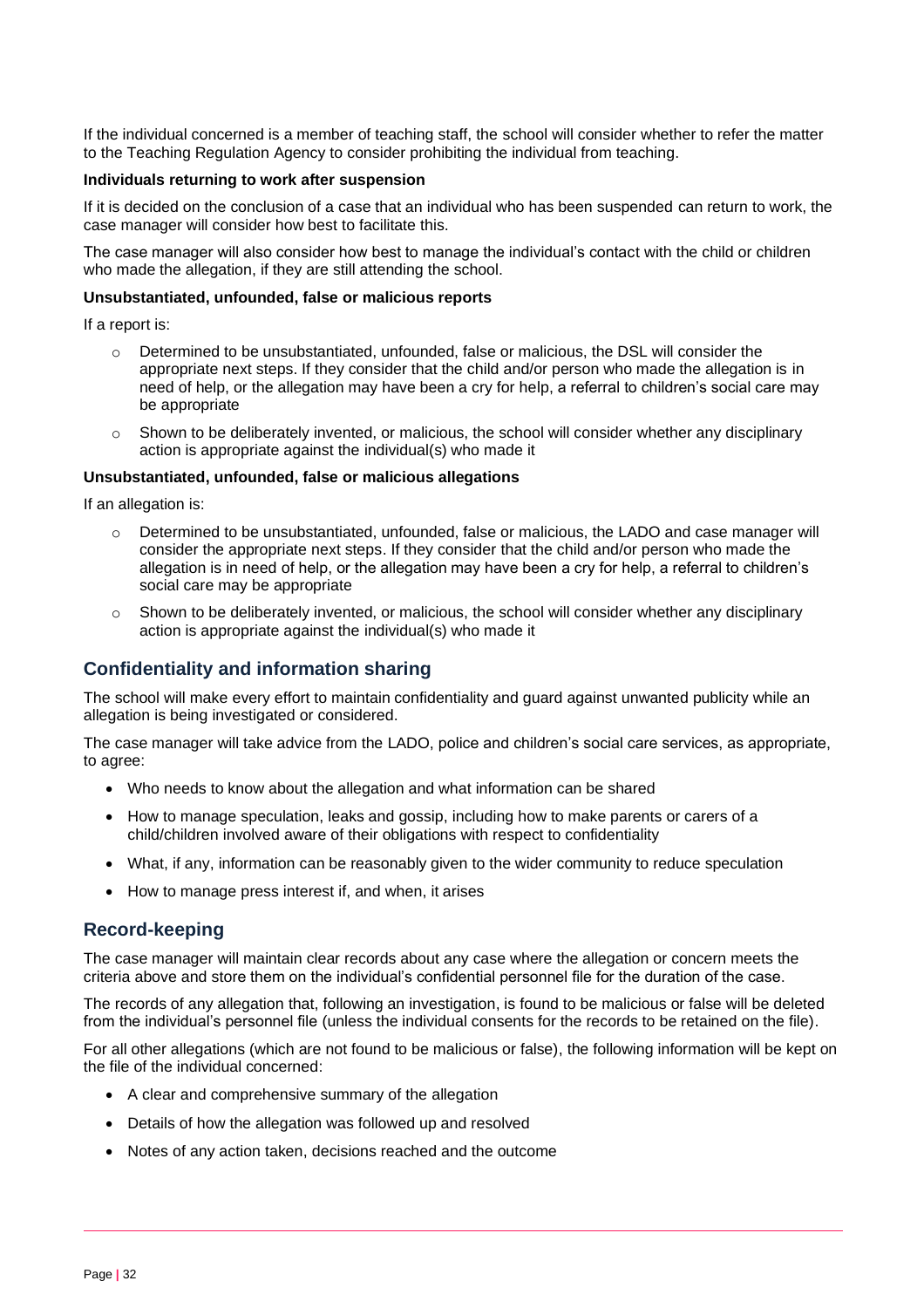• A declaration on whether the information will be referred to in any future reference

In these cases, the school will provide a copy to the individual, in agreement with children's social care or the police as appropriate.

Where records contain information about allegations of sexual abuse, we will preserve these for the Independent Inquiry into Child Sexual Abuse (IICSA), for the term of the inquiry. We will retain all other records at least until the individual has reached normal pension age, or for 10 years from the date of the allegation if that is longer.

## **References**

When providing employer references, we will:

- $\circ$  Not refer to any allegation that has been found to be false, unfounded, unsubstantiated or malicious, or any repeated allegations which have all been found to be false, unfounded, unsubstantiated or malicious
- $\circ$  Include substantiated allegations, provided that the information is factual and does not include opinions

## **Learning lessons**

After any cases where the allegations are *substantiated*, the case manager will review the circumstances of the case with the local authority's designated officer to determine whether there are any improvements that we can make to the school's procedures or practice to help prevent similar events in the future.

This will include consideration of (as applicable):

- Issues arising from the decision to suspend the member of staff
- The duration of the suspension
- Whether or not the suspension was justified
- The use of suspension when the individual is subsequently reinstated. We will consider how future investigations of a similar nature could be carried out without suspending the individual

For all other cases, the case manager will consider the facts and determine whether any improvements can be made.

## **Non-recent allegations**

Abuse can be reported, no matter how long ago it happened.

We will report any non-recent allegations made by a child to the LADO in line with our local authority's procedures for dealing with non-recent allegations.

Where an adult makes an allegation to the school that they were abused as a child, we will advise the individual to report the allegation to the police.

#### **Section 2: Concerns that do not meet the harm threshold**

The section is based on 'Section 2: Concerns that do not meet the harm threshold' in part 4 of Keeping Children Safe in Education.

This section applies to all concerns (including allegations) about members of staff, including supply teachers, volunteers, and contractors, which do not meet the harm threshold set out in section 1 above.

- o Concerns may arise through, for example:
- o Suspicion
- o Complaint
- o Disclosure made by a child, parent, or other adult within or outside the school
- o Pre-employment vetting checks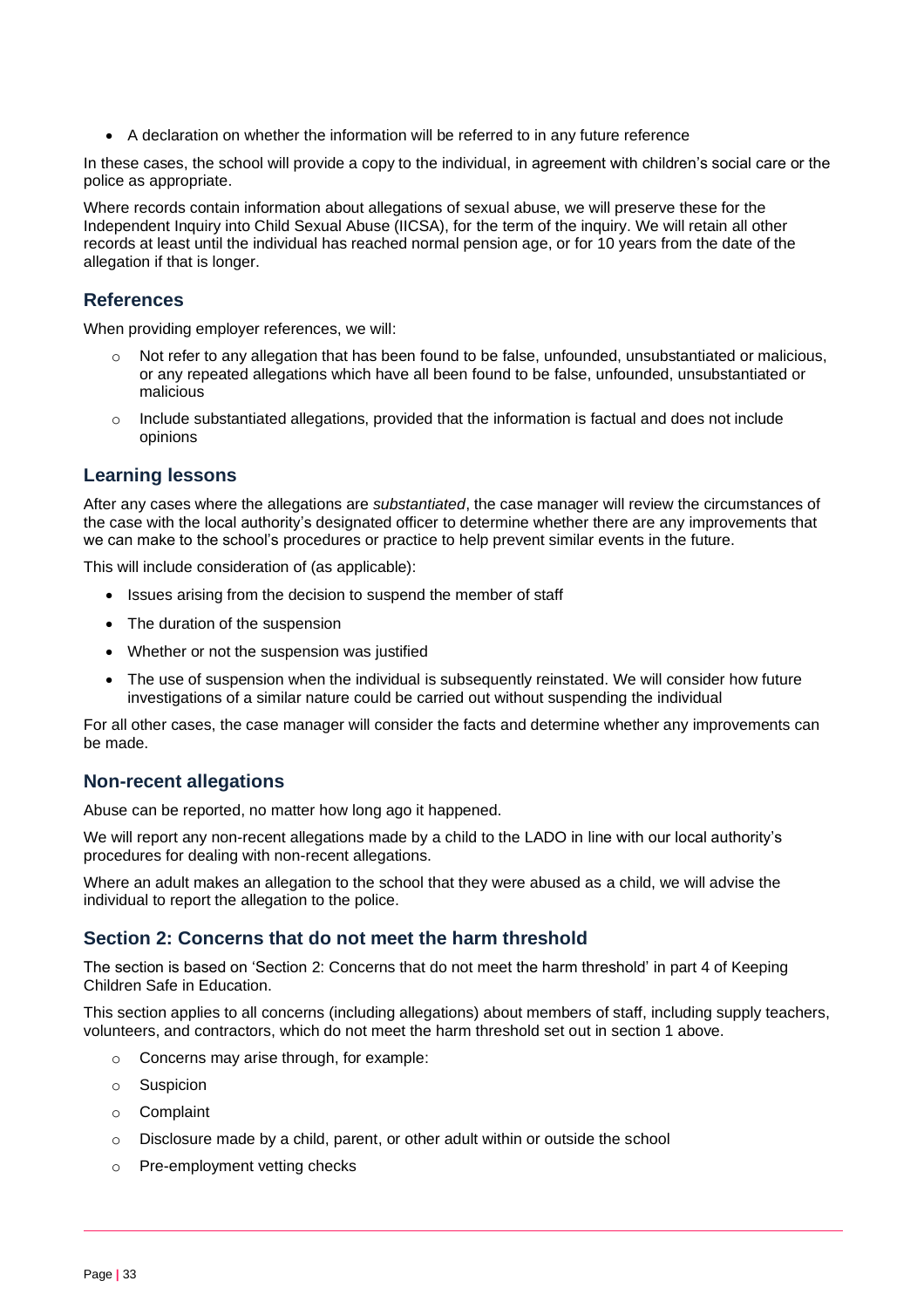We recognise the importance of responding to and dealing with any concerns in a timely manner to safeguard the welfare of children.

## **Definition of low-level concerns**

The term 'low-level' concern is any concern – no matter how small – that an adult working in or on behalf of the school may have acted in a way that:

- o Is inconsistent with the staff code of conduct, including inappropriate conduct outside of work, **and**
- $\circ$  Does not meet the allegations threshold or is otherwise not considered serious enough to consider a referral to the designated officer at the local authority

Examples of such behaviour could include, but are not limited to:

- o Being overly friendly with children
- o Having favourites
- o Taking photographs of children on their mobile phone
- o Engaging with a child on a one-to-one basis in a secluded area or behind a closed door
- o Using inappropriate sexualised, intimidating or offensive language

#### **Sharing low-level concerns**

We recognise the importance of creating a culture of openness, trust and transparency to encourage all staff to share low-level concerns so that they can be addressed appropriately.

We will create this culture by:

- o Ensuring staff are clear about what appropriate behaviour is, and are confident in distinguishing expected and appropriate behaviour from concerning, problematic or inappropriate behaviour, in themselves and others
- $\circ$  Empowering staff to share any low-level concerns as per section 7.7 of this policy
- o Empowering staff to self-refer
- $\circ$  Addressing unprofessional behaviour and supporting the individual to correct it at an early stage
- $\circ$  Providing a responsive, sensitive and proportionate handling of such concerns when they are raised
- o Helping to identify any weakness in the school's safeguarding system

#### **Responding to low-level concerns**

If the concern is raised via a third party, the headteacher will collect evidence where necessary by speaking:

- $\circ$  Directly to the person who raised the concern, unless it has been raised anonymously
- To the individual involved and any witnesses

The headteacher will use the information collected to categorise the type of behaviour and determine any further action, in line with the school's staff code of conduct and disciplinary policies.

Keeping Children Safe in Education also links to this report for more information [Developing and implementing](https://www.farrer.co.uk/news-and-insights/developing-and-implementing-a-low-level-concerns-policy-a-guide-for-organisations-which-work-with-children/)  [a low-level concerns policy: A guide for organisations which](https://www.farrer.co.uk/news-and-insights/developing-and-implementing-a-low-level-concerns-policy-a-guide-for-organisations-which-work-with-children/) work with children]

#### **Record keeping**

All low-level concerns will be recorded in writing. In addition to details of the concern raised, records will include the context in which the concern arose, any action taken and the rationale for decisions and action taken. Advice may be sought from Wokingham Borough Council Human Resources

Records will be:

o Kept confidential, held securely and comply with the DPA 2018 and UK GDPR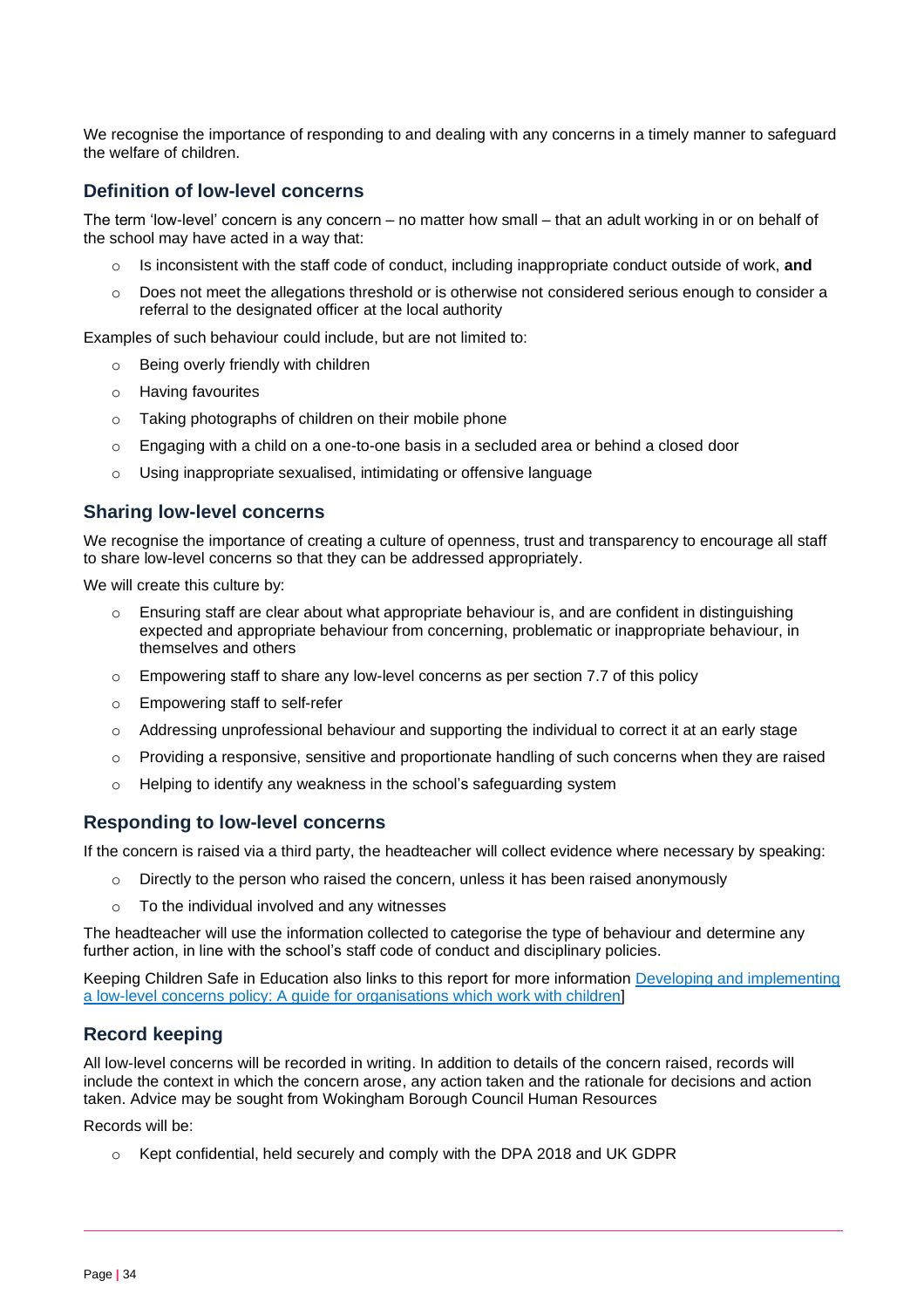- o Reviewed so that potential patterns of concerning, problematic or inappropriate behaviour can be identified. Where a pattern of such behaviour is identified, we will decide on a course of action, either through our disciplinary procedures or, where a pattern of behaviour moves from a concern to meeting the harms threshold as described in section 1 of this appendix, we will refer it to the designated officer at the local authority
- o Retained at least until the individual leaves employment at the school

Where a low-level concern relates to a supply teacher or contractor, we will notify the individual's employer, so any potential patterns of inappropriate behaviour can be identified.

## **References**

We will not include low-level concerns in references unless:

- $\circ$  The concern (or group of concerns) has met the threshold for referral to the designated officer at the local authority and is found to be substantiated; and/or
- o The concern (or group of concerns) relates to issues which would ordinarily be included in a reference, such as misconduct or poor performance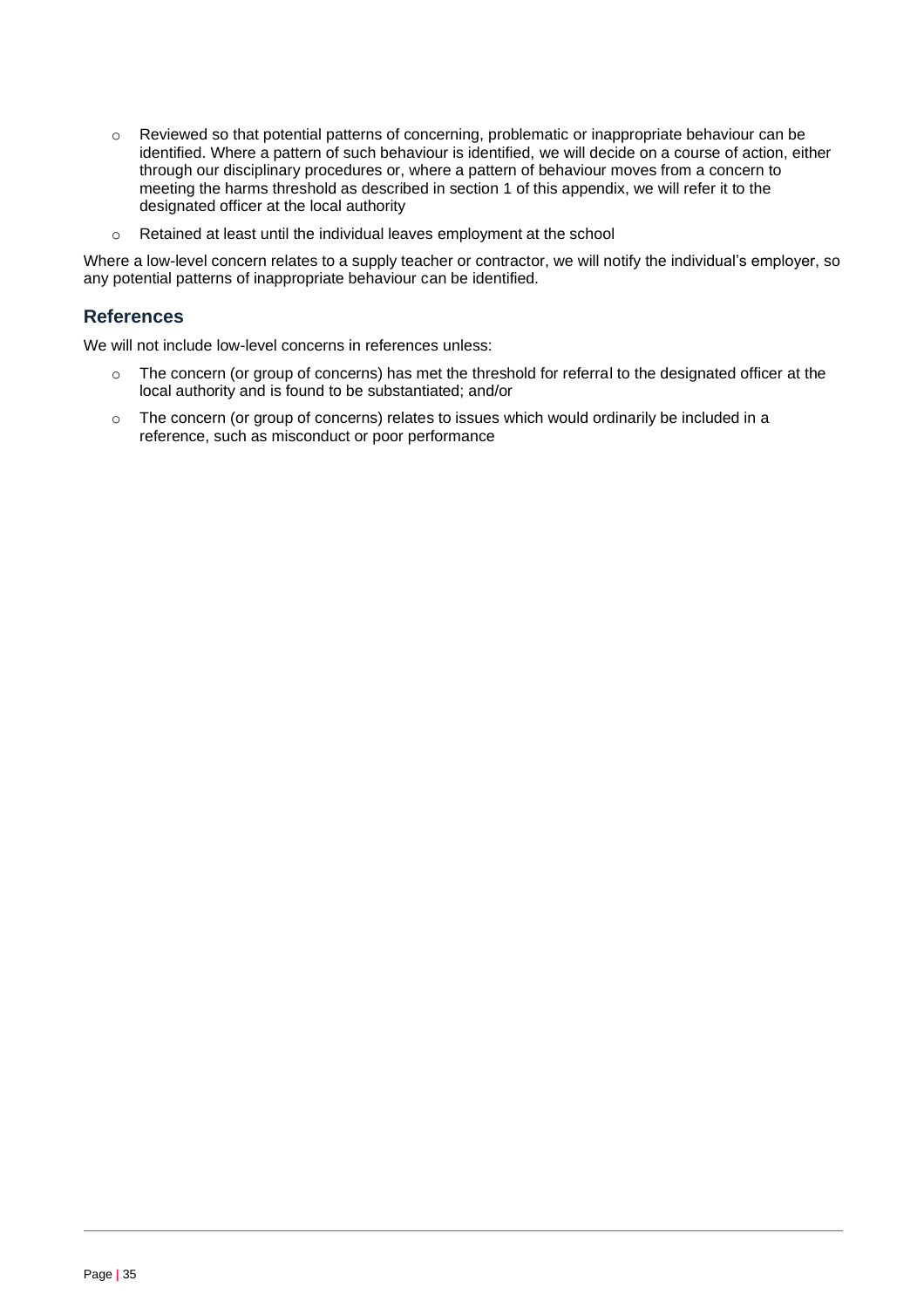# **Appendix 4: specific safeguarding issues**

Annex B also includes information on further issues to be aware of, including child abduction and community safety incidents, children's involvement in the court system, children with family members in prison, county lines, modern slavery and cybercrime.

The Colleton Primary School will update all staff through training if such a situation occurs in school

We will follow the locally agreed procedures put in place the our 3 safeguarding partners in the Berkshire West Safeguarding Group.

We will work in partnership with all relevant external agencies, including the police.

## **Children missing from education**

A child going missing from education, particularly repeatedly, can be a warning sign of a range of safeguarding issues. This might include abuse or neglect, such as sexual abuse or exploitation or child criminal exploitation, or issues such as mental health problems, substance abuse, radicalisation, FGM or forced marriage.

There are many circumstances where a child may become missing from education, but some children are particularly at risk. These include children who:

- > Are at risk of harm or neglect
- > Are at risk of forced marriage or FGM
- Come from Gypsy, Roma, or Traveller families
- > Come from the families of service personnel
- Go missing or run away from home or care
- > Are supervised by the youth justice system
- > Cease to attend a school
- Come from new migrant families

We will follow our procedures for unauthorised absence and for dealing with children who go missing from education, particularly on repeat occasions, to help identify the risk of abuse and neglect, including sexual exploitation, and to help prevent the risks of going missing in future. This includes informing the local authority if a child leaves the school without a new school being named, and adhering to requirements with respect to sharing information with the local authority, when applicable, when removing a child's name from the admission register at non-standard transition points.

Staff will be trained in signs to look out for and the individual triggers to be aware of when considering the risks of potential safeguarding concerns which may be related to being missing, such as travelling to conflict zones, FGM and forced marriage.

If a staff member suspects that a child is suffering from harm or neglect, we will follow local child protection procedures, including with respect to making reasonable enquiries. We will make an immediate referral to the local authority children's social care team, and the police, if the child is suffering or likely to suffer from harm, or in immediate danger.

## **Child criminal exploitation**

Child criminal exploitation (CCE) is a form of abuse where an individual or group takes advantage of an imbalance of power to coerce, control, manipulate or deceive a child into criminal activity, in exchange for something the victim needs or wants, and/or for the financial or other advantage of the perpetrator or facilitator, and/or through violence or the threat of violence.

The abuse can be perpetrated by males or females, and children or adults. It can be a one-off occurrence or a series of incidents over time, and range from opportunistic to complex organised abuse.

The victim can be exploited even when the activity appears to be consensual. It does not always involve physical contact and can happen online. For example, young people may be forced to work in cannabis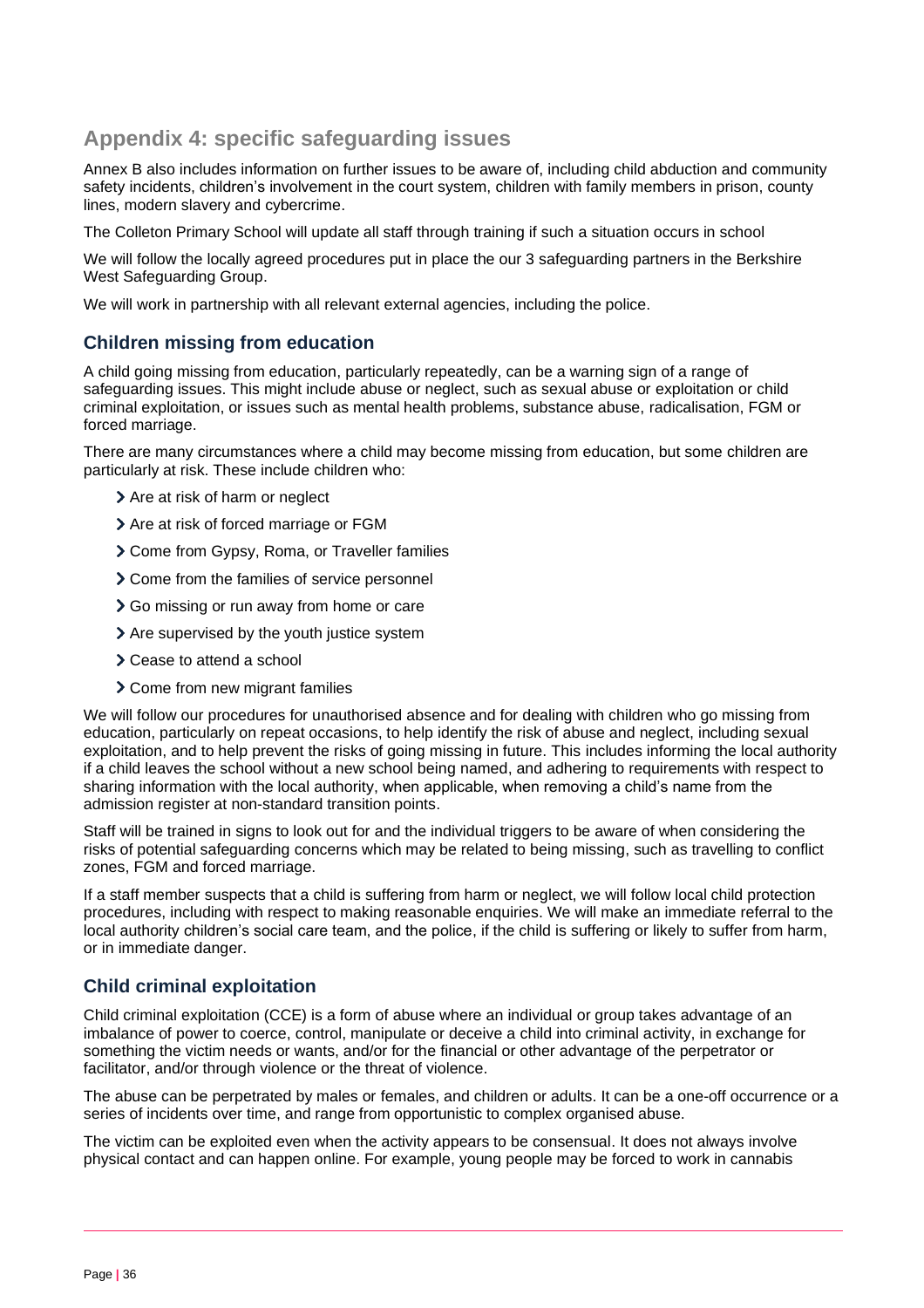factories, coerced into moving drugs or money across the country (county lines), forced to shoplift or pickpocket, or to threaten other young people.

Indicators of CCE can include a child:

- o Appearing with unexplained gifts or new possessions
- o Associating with other young people involved in exploitation
- o Suffering from changes in emotional wellbeing
- o Misusing drugs and alcohol
- o Going missing for periods of time or regularly coming home late
- o Regularly missing school or education
- o Not taking part in education

If a member of staff suspects CCE, they will discuss this with the DSL. The DSL will trigger the local safeguarding procedures, including a referral to the local authority's children's social care team and the police, if appropriate.

## **Child sexual exploitation**

Child sexual exploitation (CSE) is a form of child sexual abuse where an individual or group takes advantage of an imbalance of power to coerce, manipulate or deceive a child into sexual activity, in exchange for something the victim needs or wants and/or for the financial advantage or increased status of the perpetrator or facilitator. It may, or may not, be accompanied by violence or threats of violence.

The abuse can be perpetrated by males or females, and children or adults. It can be a one-off occurrence or a series of incidents over time, and range from opportunistic to complex organised abuse.

The victim can be exploited even when the activity appears to be consensual. Children or young people who are being sexually exploited may not understand that they are being abused. They often trust their abuser and may be tricked into believing they are in a loving, consensual relationship.

CSE can include both physical contact (penetrative and non-penetrative acts) and non-contact sexual activity. It can also happen online. For example, young people may be persuaded or forced to share sexually explicit images of themselves, have sexual conversations by text, or take part in sexual activities using a webcam. CSE may also occur without the victim's immediate knowledge, for example through others copying videos or images.

In addition to the CCE indicators above, indicators of CSE can include a child:

- o Having an older boyfriend or girlfriend
- o Suffering from sexually transmitted infections or becoming pregnant

If a member of staff suspects CSE, they will discuss this with the DSL. The DSL will trigger the local safeguarding procedures, including a referral to the local authority's children's social care team and the police, if appropriate.

## **Domestic abuse**

Children can witness and be adversely affected by domestic abuse and/or violence at home where it occurs between family members. In some cases, a child may blame themselves for the abuse or may have had to leave the family home as a result.

Types of domestic abuse include intimate partner violence, abuse by family members, teenage relationship abuse and child/adolescent to parent violence and abuse. Anyone can be a victim of domestic abuse, regardless of gender, age, ethnicity, socioeconomic status, sexuality or background, and domestic abuse can take place inside or outside of the home.

Exposure to domestic abuse and/or violence can have a serious, long-lasting emotional and psychological impact on children.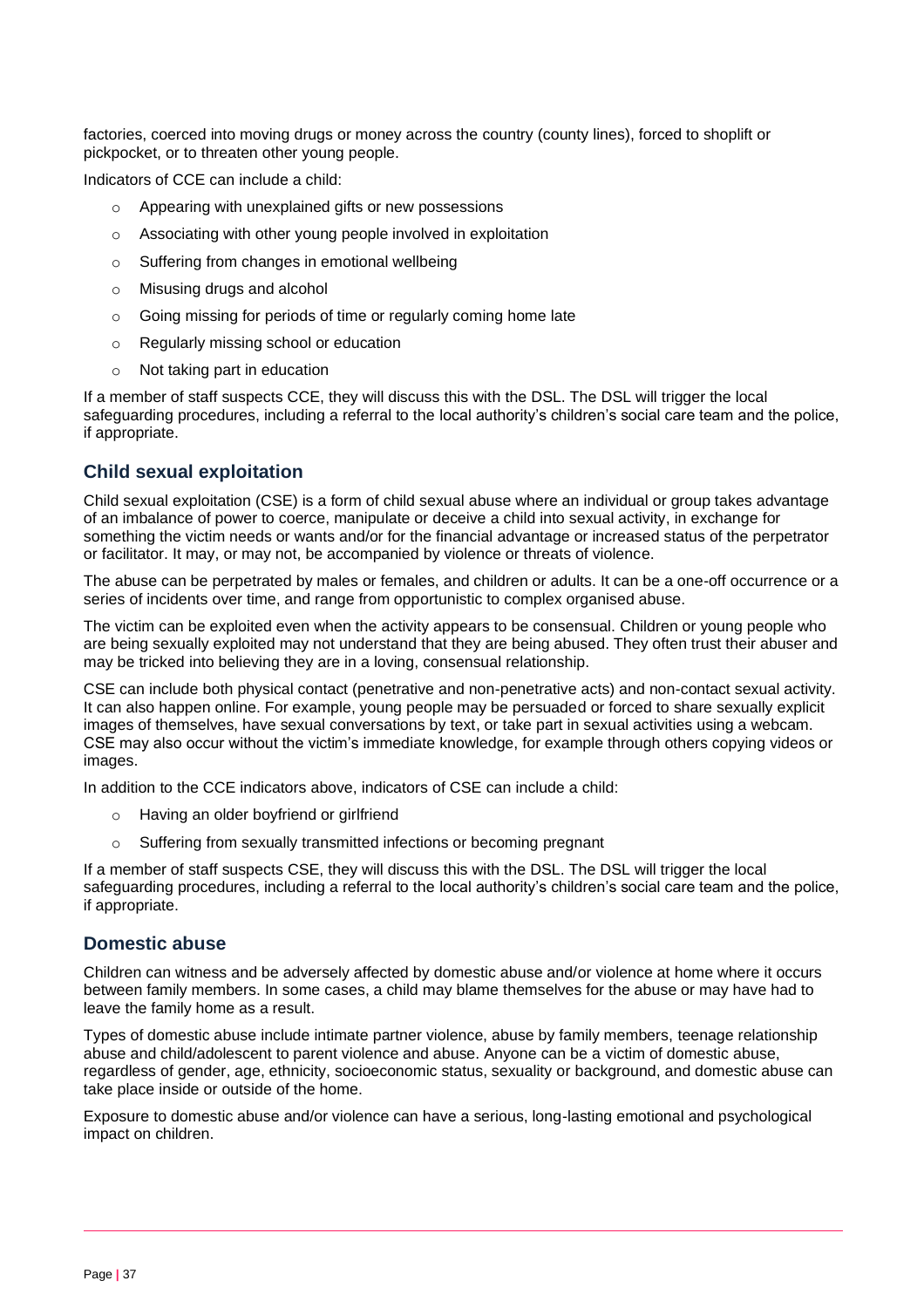If police are called to an incident of domestic abuse and any children in the household have experienced the incident, the police will inform the key adult in school (usually the designated safeguarding lead) before the child or children arrive at school the following day. This is the procedure where police forces are part of Operation [Encompass](https://www.operationencompass.org/)

The DSL will provide support according to the child's needs and update records about their circumstances.

## **Homelessness**

Being homeless or being at risk of becoming homeless presents a real risk to a child's welfare.

The DSL and Deputy DSL will be aware of contact details and referral routes in to the local housing authority so they can raise/progress concerns at the earliest opportunity (where appropriate and in accordance with local procedures).

Where a child has been harmed or is at risk of harm, the DSL will also make a referral to children's social care.

## **So-called 'honour-based' abuse (including FGM and forced marriage)**

So-called 'honour-based' abuse (HBA) encompasses incidents or crimes committed to protect or defend the honour of the family and/or community, including FGM, forced marriage, and practices such as breast ironing.

Abuse committed in this context often involves a wider network of family or community pressure and can include multiple perpetrators.

All forms of HBA are abuse and will be handled and escalated as such. All staff will be alert to the possibility of a child being at risk of HBA or already having suffered it. If staff have a concern, they will speak to the DSL, who will activate local safeguarding procedures.

#### **FGM**

The DSL will make sure that staff have access to appropriate training to equip them to be alert to children affected by FGM or at risk of FGM.

Section 7.3 of this policy sets out the procedures to be followed if a staff member discovers that an act of FGM appears to have been carried out or suspects that a pupil is at risk of FGM.

Indicators that FGM has already occurred include:

- A pupil confiding in a professional that FGM has taken place
- A mother/family member disclosing that FGM has been carried out
- A family/pupil already being known to social services in relation to other safeguarding issues
- $\geq$  A girl:
	- Having difficulty walking, sitting or standing, or looking uncomfortable
	- Finding it hard to sit still for long periods of time (where this was not a problem previously)
	- Spending longer than normal in the bathroom or toilet due to difficulties urinating
	- Having frequent urinary, menstrual or stomach problems
	- Avoiding physical exercise or missing PE
	- Being repeatedly absent from school, or absent for a prolonged period
	- Demonstrating increased emotional and psychological needs for example, withdrawal or depression, or significant change in behaviour
	- Being reluctant to undergo any medical examinations
	- Asking for help, but not being explicit about the problem
	- Talking about pain or discomfort between her legs

Potential signs that a pupil may be at risk of FGM include: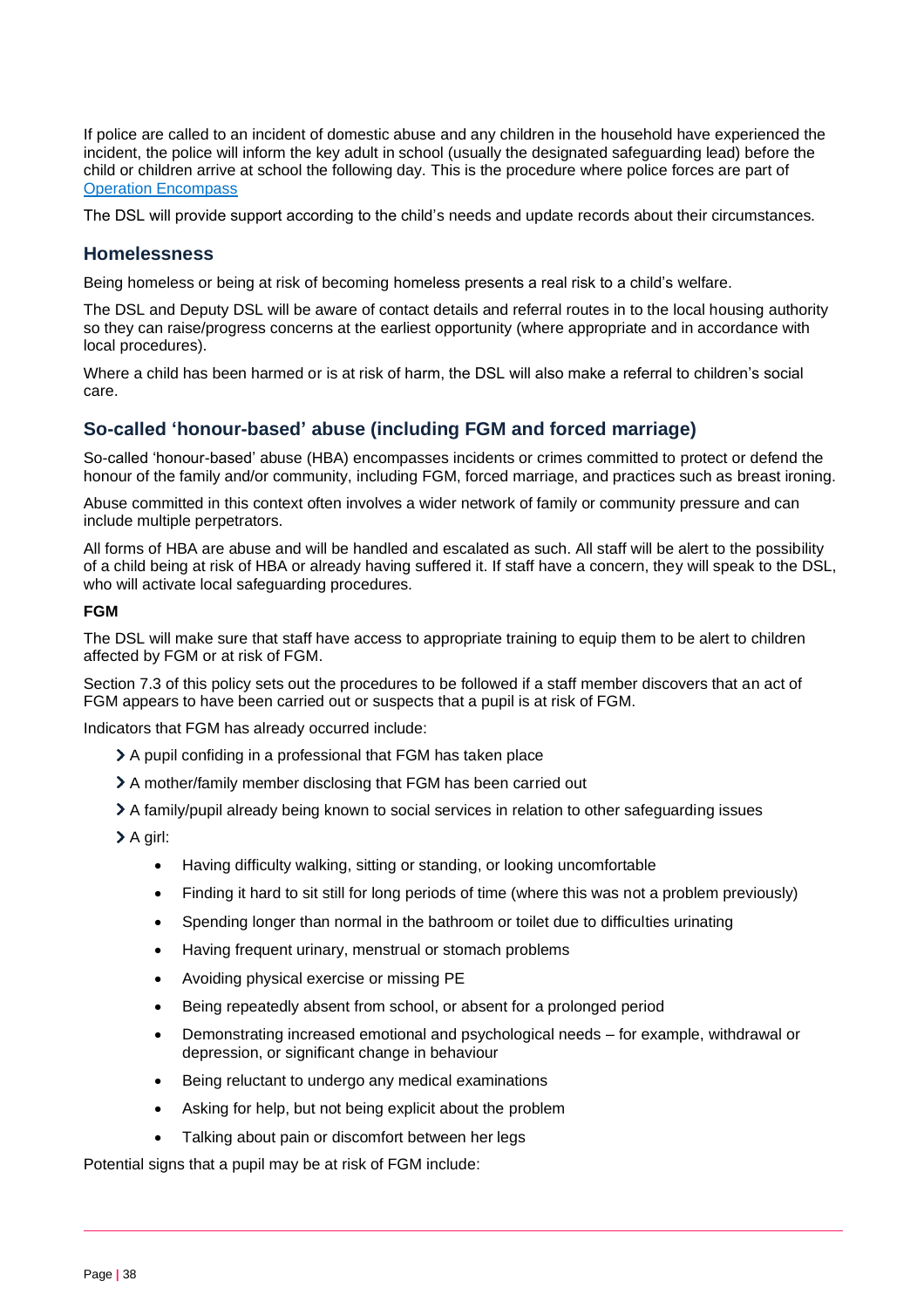- $\geq$  The girl's family having a history of practising FGM (this is the biggest risk factor to consider)
- FGM being known to be practised in the girl's community or country of origin
- A parent or family member expressing concern that FGM may be carried out
- A family not engaging with professionals (health, education or other) or already being known to social care in relation to other safeguarding issues

> A girl:

- Having a mother, older sibling or cousin who has undergone FGM
- Having limited level of integration within UK society
- Confiding to a professional that she is to have a "special procedure" or to attend a special occasion to "become a woman"
- Talking about a long holiday to her country of origin or another country where the practice is prevalent, or parents/carers stating that they or a relative will take the girl out of the country for a prolonged period
- Requesting help from a teacher or another adult because she is aware or suspects that she is at immediate risk of FGM
- Talking about FGM in conversation for example, a girl may tell other children about it (although it is important to take into account the context of the discussion)
- Being unexpectedly absent from school
- Having sections missing from her 'red book' (child health record) and/or attending a travel clinic or equivalent for vaccinations/anti-malarial medication

The above indicators and risk factors are not intended to be exhaustive.

#### **Forced marriage**

Forcing a person into marriage is a crime. A forced marriage is one entered into without the full and free consent of one or both parties and where violence, threats, or any other form of coercion is used to cause a person to enter into a marriage. Threats can be physical or emotional and psychological.

Staff will receive training around forced marriage and the presenting symptoms. We are aware of the 'one chance' rule, i.e. we may only have one chance to speak to the potential victim and only one chance to save them.

If a member of staff suspects that a pupil is being forced into marriage, they will speak to the pupil about their concerns in a secure and private place. They will then report this to the DSL.

The DSL will:

- Speak to the pupil about the concerns in a secure and private place
- Activate the local safeguarding procedures and refer the case to the local authority's designated officer
- Seek advice from the Forced Marriage Unit on 020 7008 0151 or [fmu@fco.gov.uk](mailto:fmu@fco.gov.uk)
- Refer the pupil to an education welfare officer, pastoral tutor, learning mentor, or school counsellor, as appropriate

## **Preventing radicalisation**

**Radicalisation** refers to the process by which a person comes to support terrorism and extremist ideologies associated with terrorist groups

**Extremism** is vocal or active opposition to fundamental British values, such as democracy, the rule of law, individual liberty, and mutual respect and tolerance of different faiths and beliefs. This also includes calling for the death of members of the armed forces

**Terrorism** is an action that: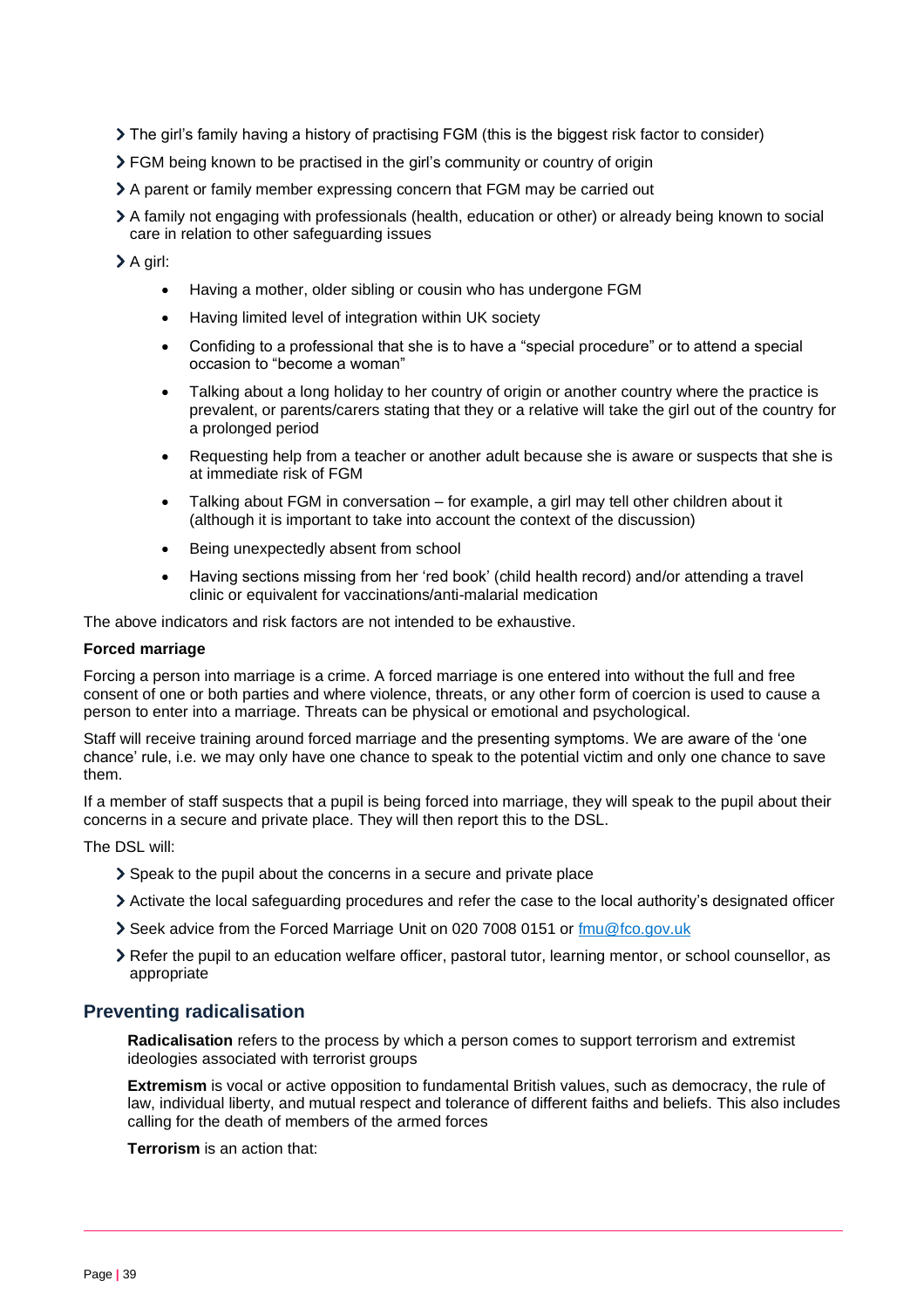- Endangers or causes serious violence to a person/people;
- Causes serious damage to property; or
- Seriously interferes or disrupts an electronic system

The use or threat of terrorism must be designed to influence the government or to intimidate the public and is made for the purpose of advancing a political, religious or ideological cause.

Schools have a duty to prevent children from being drawn into terrorism. The DSL will undertake Prevent awareness training and make sure that staff have access to appropriate training to equip them to identify children at risk.

We will assess the risk of children in our school being drawn into terrorism. This assessment will be based on an understanding of the potential risk in our local area, in collaboration with our local safeguarding partners and local police force.

We will ensure that suitable internet filtering is in place, and equip our pupils to stay safe online at school and at home.

There is no single way of identifying an individual who is likely to be susceptible to an extremist ideology. Radicalisation can occur quickly or over a long period.

Staff will be alert to changes in pupils' behaviour.

The government website **Educate Against Hate and charity [NSPCC](https://www.nspcc.org.uk/what-you-can-do/report-abuse/dedicated-helplines/protecting-children-from-radicalisation/)** say that signs that a pupil is being radicalised can include:

- Refusal to engage with, or becoming abusive to, peers who are different from themselves
- Becoming susceptible to conspiracy theories and feelings of persecution
- Changes in friendship groups and appearance
- Rejecting activities they used to enjoy
- Converting to a new religion
- Isolating themselves from family and friends
- > Talking as if from a scripted speech
- An unwillingness or inability to discuss their views
- A sudden disrespectful attitude towards others
- Increased levels of anger
- Increased secretiveness, especially around internet use
- Expressions of sympathy for extremist ideologies and groups, or justification of their actions
- Accessing extremist material online, including on Facebook or Twitter
- > Possessing extremist literature
- Being in contact with extremist recruiters and joining, or seeking to join, extremist organisations

Children who are at risk of radicalisation may have low self-esteem, or be victims of bullying or discrimination. It is important to note that these signs can also be part of normal teenage behaviour – staff should have confidence in their instincts and seek advice if something feels wrong.

If staff are concerned about a pupil, they will follow our procedures set out in section 7.5 of this policy, including discussing their concerns with the DSL.

Staff should **always** take action if they are worried.

Further information on the school's measures to prevent radicalisation are set out in other school policies and procedures, including PREVENT, E- Safety, single equality, Staff Code of Conduct, behaviour (pupil).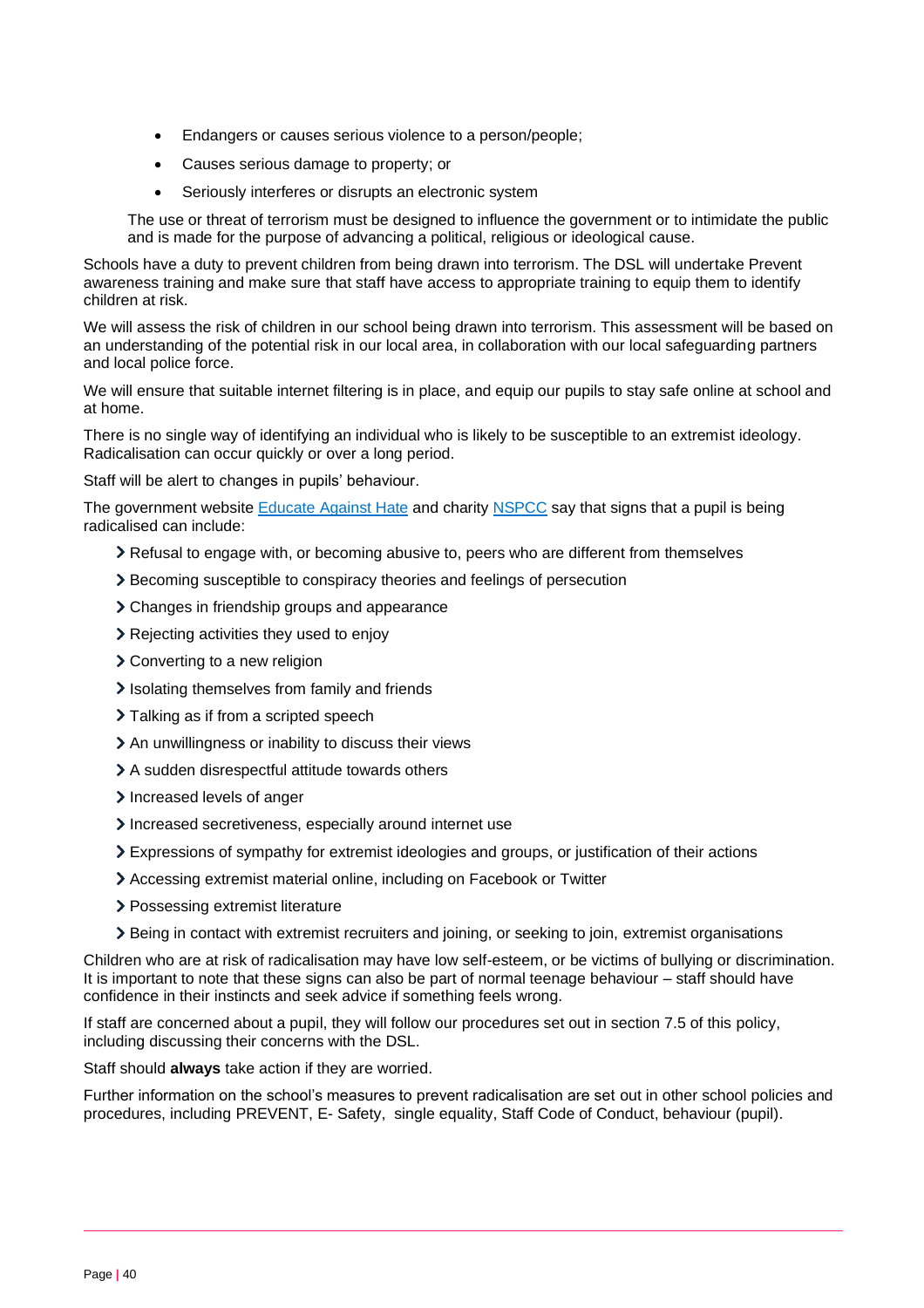## **Peer-on-peer abuse**

Peer-on-peer abuse is when children abuse other children. This type of abuse can take place inside and outside of school and online.

Peer-on-peer abuse is most likely to include, but may not be limited to:

- Bullying (including cyber-bullying, prejudice-based and discriminatory bullying)
- o Abuse in intimate personal relationships between peers
- $\circ$  Physical abuse such as hitting, kicking, shaking, biting, hair pulling, or otherwise causing physical harm (this may include an online element which facilitates, threatens and/or encourages physical abuse)
- o Sexual violence, such as rape, assault by penetration and sexual assault (this may include an online element which facilitates, threatens and/or encourages sexual violence)
- $\circ$  Sexual harassment, such as sexual comments, remarks, jokes and online sexual harassment, which may be standalone or part of a broader pattern of abuse
- $\circ$  Causing someone to engage in sexual activity without consent, such as forcing someone to strip, touch themselves sexually, or to engage in sexual activity with a third party
- $\circ$  Consensual and non-consensual sharing of nudes and semi nudes images and/or videos (also known as sexting or youth produced sexual imagery)
- Upskirting, which typically involves taking a picture under a person's clothing without their permission, with the intention of viewing their genitals or buttocks to obtain sexual gratification, or cause the victim humiliation, distress or alarm
- o Initiation/hazing type violence and rituals (this could include activities involving harassment, abuse or humiliation used as a way of initiating a person into a group and may also include an online element)

Where children abuse their peers online, this can take the form of, for example, abusive, harassing, and misogynistic messages; the non-consensual sharing of indecent images, especially around chat groups; and the sharing of abusive images and pornography, to those who don't want to receive such content.

If staff have any concerns about peer-on-peer abuse, or a child makes a report to them, they will follow the procedures set out in section 7 of this policy, as appropriate. In particular, section 7.8 and 7.9 set out more detail about our school's approach to this type of abuse.

## **Sexual violence and sexual harassment between children in schools**

Sexual violence and sexual harassment can occur:

- o Between 2 children of any age and sex
- $\circ$  Through a group of children sexually assaulting or sexually harassing a single child or group of children
- o Online and face to face (both physically and verbally)

Sexual violence and sexual harassment exist on a continuum and may overlap.

Children who are victims of sexual violence and sexual harassment will likely find the experience stressful and distressing. This will, in all likelihood, adversely affect their educational attainment and will be exacerbated if the alleged perpetrator(s) attends the same school.

If a victim reports an incident, it is essential that staff make sure they are reassured that they are being taken seriously and that they will be supported and kept safe. A victim should never be given the impression that they are creating a problem by reporting sexual violence or sexual harassment. Nor should a victim ever be made to feel ashamed for making a report.

Some groups are potentially more at risk. Evidence shows that girls, children with SEN and/or disabilities, and lesbian, gay, bisexual and transgender (LGBT) children are at greater risk.

Staff should be aware of the importance of: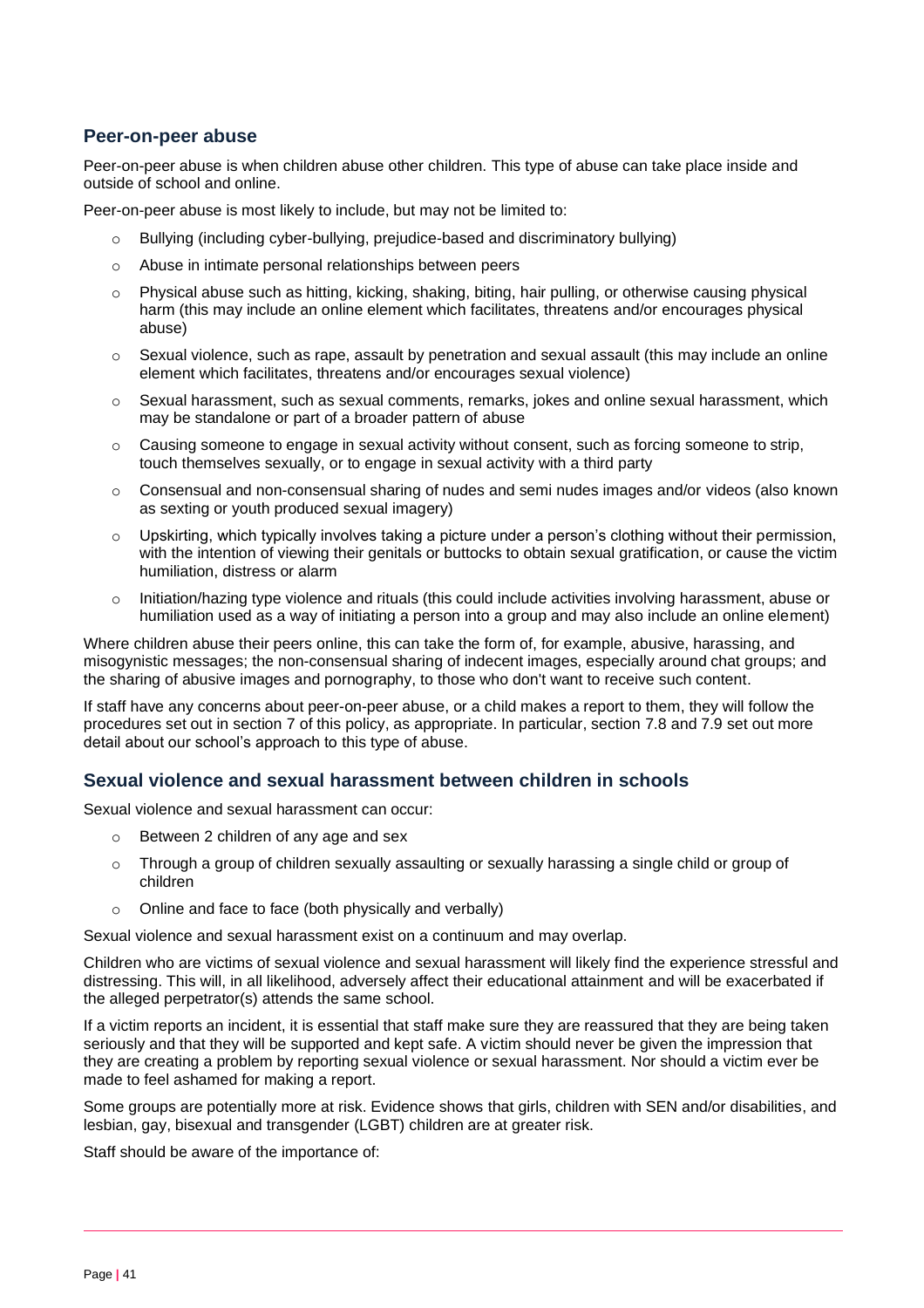- o Challenging inappropriate behaviours
- o Making clear that sexual violence and sexual harassment is not acceptable, will never be tolerated and is not an inevitable part of growing up
- o Challenging physical behaviours (potentially criminal in nature), such as grabbing bottoms, breasts and genitalia, pulling down trousers, flicking bras and lifting up skirts. Dismissing or tolerating such behaviours risks normalising them

If staff have any concerns about sexual violence or sexual harassment, or a child makes a report to them, they will follow the procedures set out in section 7 of this policy, as appropriate. In particular, section 7.8 and 7.9 set out more detail about our school's approach to this type of abuse.

## **Serious violence**

Indicators which may signal that a child is at risk from, or involved with, serious violent crime may include:

- o Increased absence from school
- o Change in friendships or relationships with older individuals or groups
- o Significant decline in performance
- o Signs of self-harm or a significant change in wellbeing
- o Signs of assault or unexplained injuries
- $\circ$  Unexplained gifts or new possessions (this could indicate that the child has been approached by, or is involved with, individuals associated with criminal networks or gangs and may be at risk of criminal exploitation (see above)

Risk factors which increase the likelihood of involvement in serious violence include:

- o Being male
- o Having been frequently absent or permanently excluded from school
- o Having experienced child maltreatment
- o Having been involved in offending, such as theft or robbery

Staff will be aware of these indicators and risk factors. If a member of staff has a concern about a pupil being involved in, or at risk of, serious violence, they will report this to the DSL.

## **Checking the identity and suitability of visitors**

All visitors will be required to verify their identity to the satisfaction of staff. No visitors will be permitted to use their mobile phones on site and will be asked to turn them off.

If the visitor is unknown to the setting, we will check their credentials and reason for visiting before alerting a senior leader, usually the headteacher to agree to allowing them to enter the setting. Visitors should be ready to produce identification.

Visitors are expected to sign the visitors' book and wear a visitor's badge.

Visitors to the school who are visiting for a professional purpose, such as educational psychologists and school improvement officers, will be asked to show photo ID and:

- Will be asked to show their DBS certificate, which will be checked alongside their photo ID; or
- The organisation sending the professional, such as the LA or educational psychology service, will provide prior written confirmation that an appropriate level of DBS check has been carried out

All other visitors, including visiting speakers, will be accompanied by a member of staff at all times. We will not invite into the school any speaker who is known to disseminate extremist views, and will carry out appropriate checks to ensure that any individual or organisation using school facilities is not seeking to disseminate extremist views or radicalise pupils or staff.